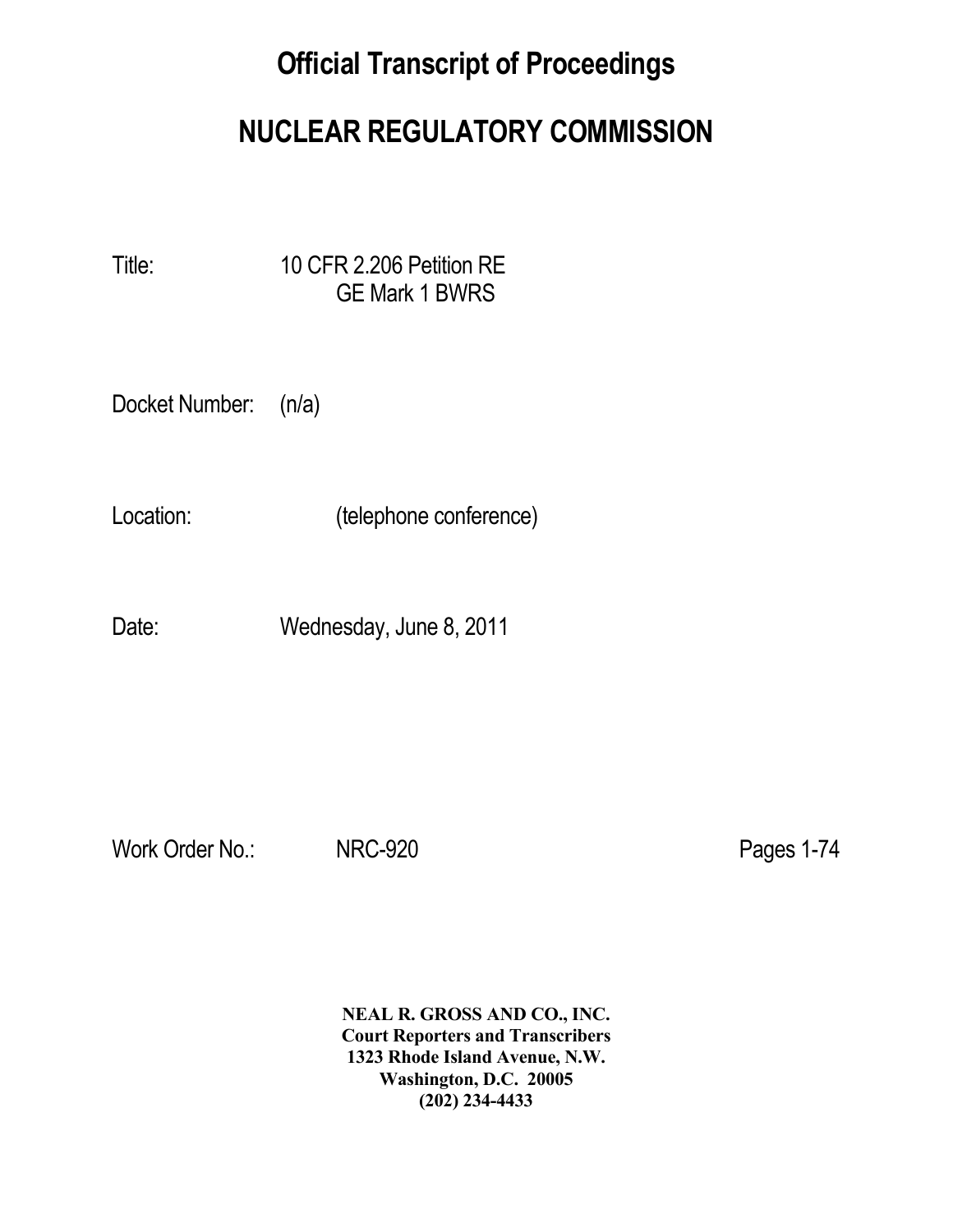|                | 1                                                                                                                                                               |
|----------------|-----------------------------------------------------------------------------------------------------------------------------------------------------------------|
| 1              | UNITED STATES OF AMERICA                                                                                                                                        |
| $\overline{c}$ | NUCLEAR REGULATORY COMMISSION                                                                                                                                   |
| 3              | $+ + + + +$                                                                                                                                                     |
| 4              | 10 CFR 2.206 PETITION REVIEW BOARD (PRB)                                                                                                                        |
| 5              | CONFERENCE CALL                                                                                                                                                 |
| 6              | RE                                                                                                                                                              |
| 7              | GE MARK I BWRS                                                                                                                                                  |
| 8              | $+ + + + + +$                                                                                                                                                   |
| 9              | WEDNESDAY                                                                                                                                                       |
| 10             | JUNE 8, 2011                                                                                                                                                    |
| 11             | $+ + + + +$                                                                                                                                                     |
| 12             |                                                                                                                                                                 |
| 13             | The conference call was held, Robert Nelson,                                                                                                                    |
| 14             | Chairperson of the Petition Review Board, presiding.                                                                                                            |
| 15             |                                                                                                                                                                 |
| 16             | PETITIONER:<br>PAUL GUNTER                                                                                                                                      |
| 17             | KEVIN KAMPS                                                                                                                                                     |
| 18             | CO-PETITIONERS:<br>MARY LAMPERT                                                                                                                                 |
| 19             | RAYMOND SHADIS                                                                                                                                                  |
| 20             | PATRICIA BIRNIE                                                                                                                                                 |
| 21             | DAVE KRAFT                                                                                                                                                      |
| 22             | PETITION REVIEW BOARD MEMBERS                                                                                                                                   |
| 23             | ROBERT NELSON                                                                                                                                                   |
| 24             | SIVA LINGAM                                                                                                                                                     |
| 25             | TANYA MENSAH                                                                                                                                                    |
|                | <b>NEAL R. GROSS</b><br>COURT REPORTERS AND TRANSCRIBERS<br>1323 RHODE ISLAND AVE., N.W.<br>WASHINGTON, D.C. 20005-3701<br>(202) 234-4433<br>www.nealrgross.com |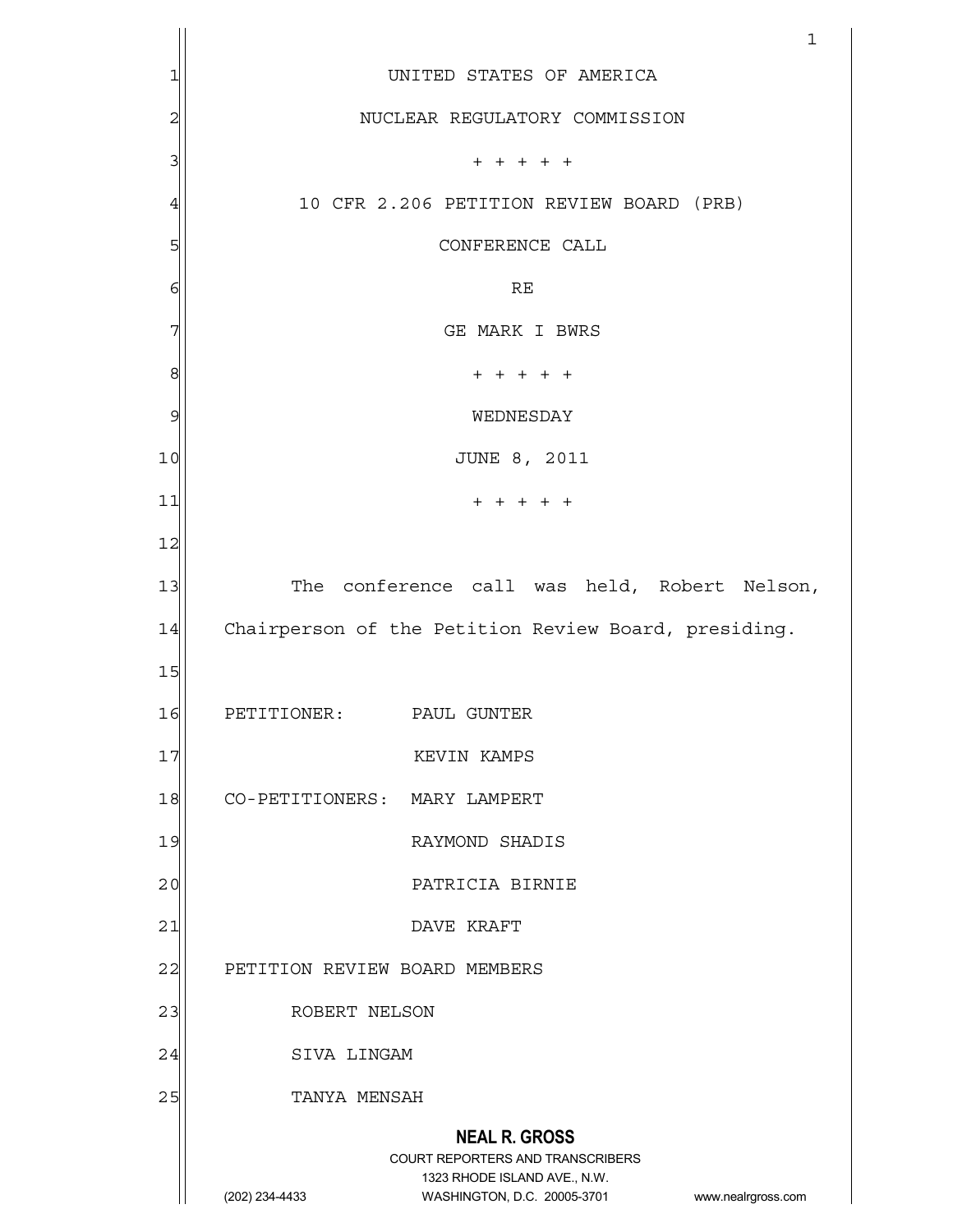|                         |                                                                  | $\overline{c}$     |
|-------------------------|------------------------------------------------------------------|--------------------|
| 1                       |                                                                  |                    |
| $\overline{\mathbf{c}}$ | NRC HEADQUARTERS STAFF                                           |                    |
| 3                       | MICHAEL CLARK                                                    |                    |
| $\overline{4}$          | SAM MIRANDA                                                      |                    |
| 5                       | EDWARD SMITH                                                     |                    |
| 6                       | KAMAL MANOLY                                                     |                    |
| 7                       | VIJAY GOEL                                                       |                    |
| 8                       | GERRY GULLA                                                      |                    |
| 9                       | LAUREN GIBSON                                                    |                    |
| 10                      | KIMBERLY SEXTON                                                  |                    |
| 11                      | REGION I                                                         |                    |
| 12                      | JIM CLIFFORD                                                     |                    |
| 13                      | REGION II                                                        |                    |
| 14                      | HAROLD CHRISTENSEN                                               |                    |
| 15                      | REGION III                                                       |                    |
| 16                      | DAVID HILLS                                                      |                    |
| 17                      | VIJAY MEGHANI                                                    |                    |
| 18                      | REGION IV                                                        |                    |
| 19                      | TOM FARNHOLTZ                                                    |                    |
| 20                      |                                                                  |                    |
|                         |                                                                  |                    |
|                         |                                                                  |                    |
|                         |                                                                  |                    |
|                         |                                                                  |                    |
|                         |                                                                  |                    |
|                         | <b>NEAL R. GROSS</b>                                             |                    |
|                         | COURT REPORTERS AND TRANSCRIBERS<br>1323 RHODE ISLAND AVE., N.W. |                    |
|                         | (202) 234-4433<br>WASHINGTON, D.C. 20005-3701                    | www.nealrgross.com |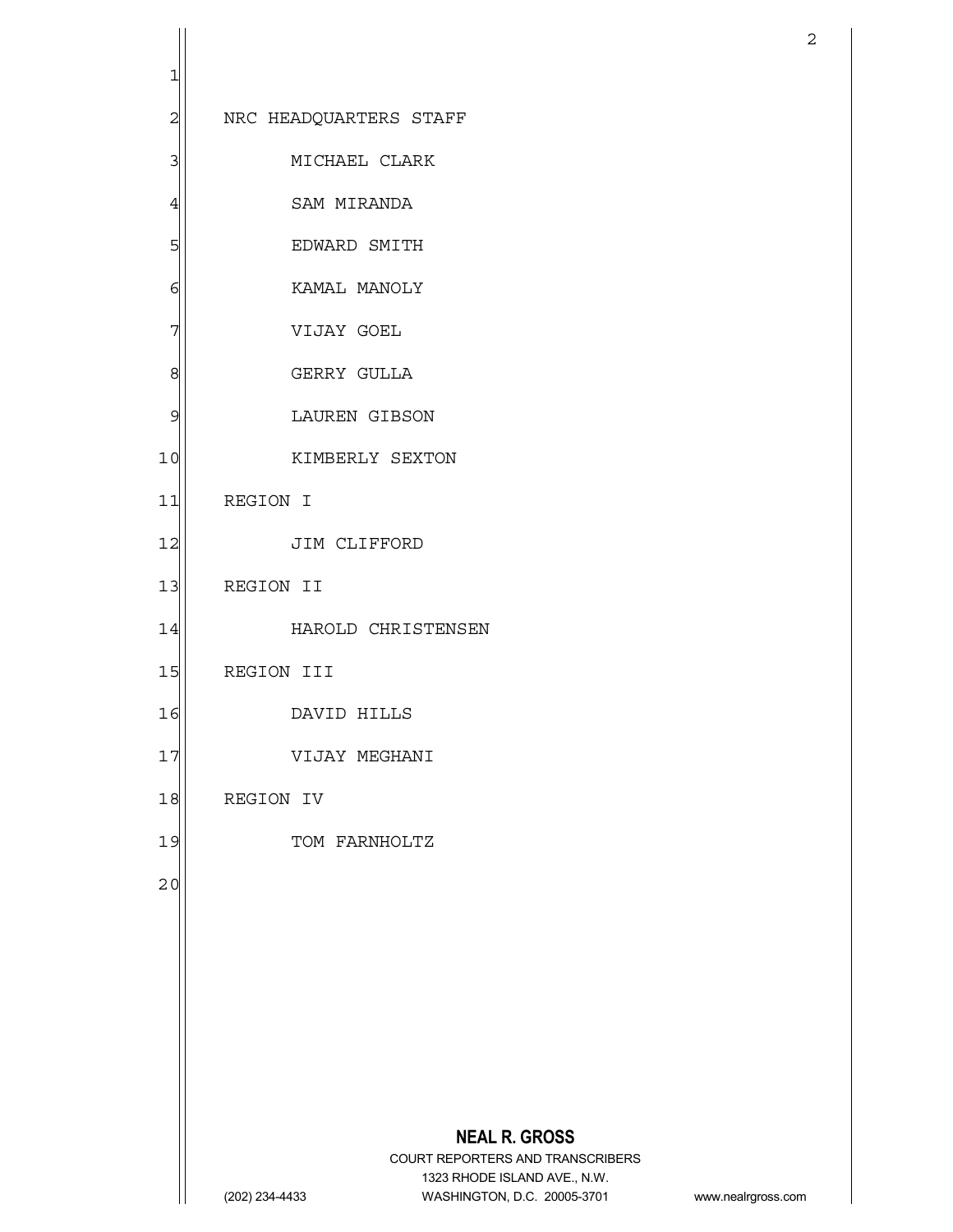|                |                                                                     | $\mathsf 3$ |
|----------------|---------------------------------------------------------------------|-------------|
| 1              | TABLE OF CONTENTS                                                   |             |
| $\overline{c}$ | Welcome and Introductions, Siva P. Lingam,                          |             |
| 3              | Petition Manager                                                    | 4           |
| $\overline{4}$ | PRB Chairman's Introduction, Robert Nelson,                         |             |
| 5              | PRB Chair                                                           | 12          |
| 6              | Petitioners' Presentations                                          |             |
| 7              | Beyond Nuclear, Paul Gunter, Petitioner,                            | 22          |
| 8              | Kevin Kamps, Petitioner                                             | 33          |
| $\mathcal{Q}$  | Pilgrim Watch, Mary Lampert, Co-petitioner                          | 39          |
| 10             | New England Coalition, Raymond Shadis,                              |             |
| 11             | Co-petitioner                                                       | 45          |
| 12             | GE Stockholders' Alliance, Patricia                                 |             |
| 13             | Birnie, Co-petitioner                                               | 52          |
| 14             | Nuclear Energy Information Service,                                 |             |
| 15             | David Kraft, Co-petitioner                                          | 54          |
| 16             | PRB Chairman's Closing Remarks, Robert Nelson                       | 73          |
| 17             |                                                                     |             |
|                |                                                                     |             |
|                |                                                                     |             |
|                |                                                                     |             |
|                |                                                                     |             |
|                |                                                                     |             |
|                |                                                                     |             |
|                |                                                                     |             |
|                |                                                                     |             |
|                | <b>NEAL R. GROSS</b>                                                |             |
|                | COURT REPORTERS AND TRANSCRIBERS<br>1323 RHODE ISLAND AVE., N.W.    |             |
|                | WASHINGTON, D.C. 20005-3701<br>(202) 234-4433<br>www.nealrgross.com |             |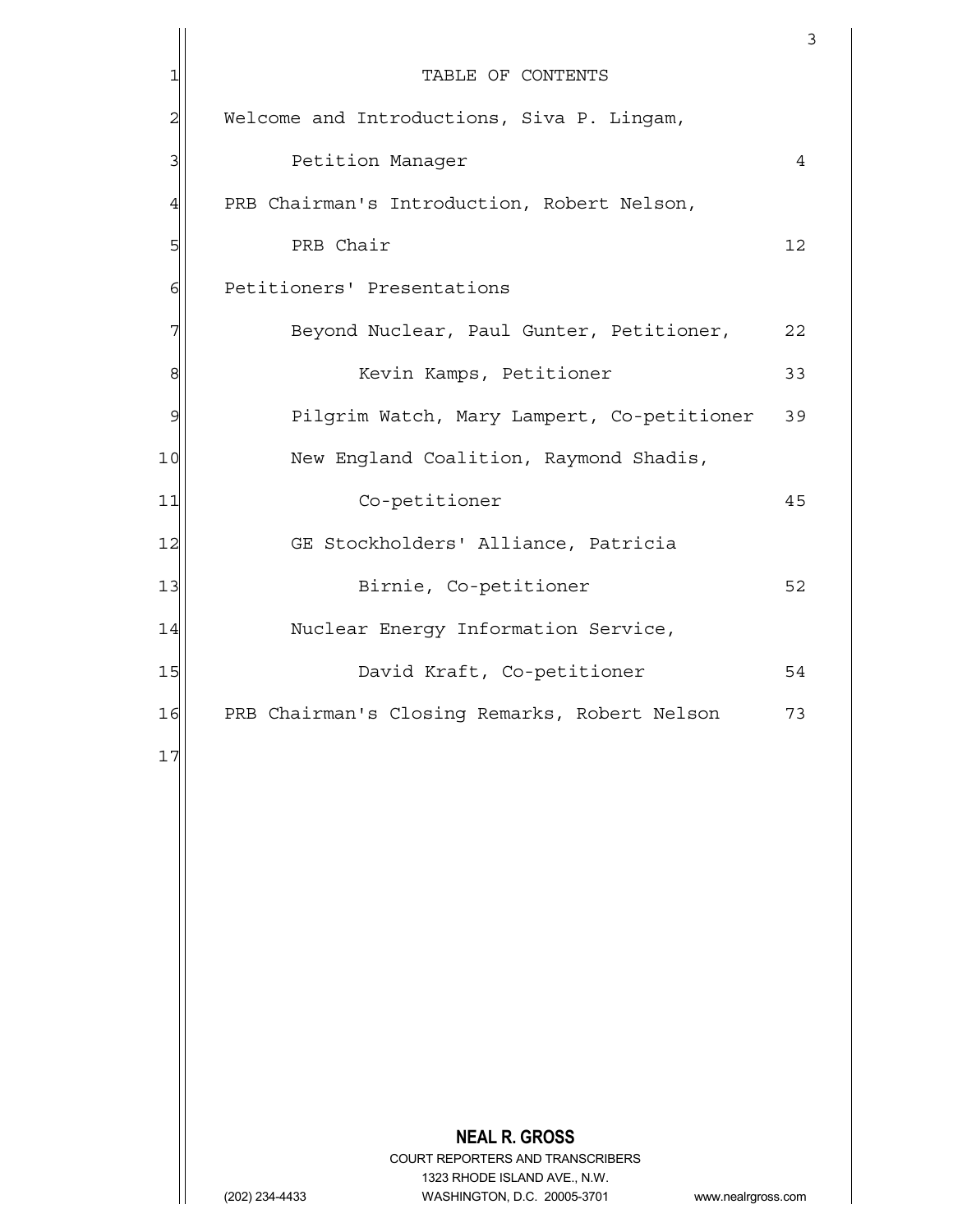|                | 4                                                      |
|----------------|--------------------------------------------------------|
| 1              | PROCEEDINGS                                            |
| $\overline{2}$ | $1:57$ p.m.                                            |
| 3              | MR. LINGAM: I am Siva Lingam. I am the                 |
| $\overline{4}$ | Petition Manager for this. I would like to thank       |
| 5              | everyone for attending this meeting. We are here       |
| $\epsilon$     | today to allow the Petitioners from Beyond Nuclear,    |
| 7              | represented by Mr. Paul Gunter and Mr. Kevin Kamps;    |
| 8              | and Co-petitioners from Pilgrim Watch, represented by  |
| 9              | Ms. Mary Lampert; New England Coalition represented by |
| 10             | Mr. Raymond Shadis; GE Stockholders' Alliance          |
| 11             | represented by Ms. Patricia Birnie; and Nuclear Energy |
| 12             | Information Service, represented by Mr. David Kraft,   |
| 13             | to address the NRC Petition Review Board, also         |
| 14             | referred to as the PRB, regarding the 2.206 petition   |
| 15             | dated April 13, 2011, and the co-petitions dated May   |
| 16             | 14, 2011, May 18, 2011, May 27, 2011, and May 31,      |
| 17             | 2011, respectively. I am the Petition Manager for      |
| 18             | this petition, and Mr. Robert Nelson is the Petition   |
| 19             | Review Board Chairman.                                 |
| 20             | part of the PRB's review of<br>As<br>the               |
| 21             | petition, the Petitioner was offered an opportunity to |

 $22$  address the PRB, to provide any relevant additional  $23$  explanation and support for the petition. Mr. Paul

24 Gunter of Beyond Nuclear requested this meeting to 25 address the PRB. In accordance with Management

> **NEAL R. GROSS** COURT REPORTERS AND TRANSCRIBERS

> > 1323 RHODE ISLAND AVE., N.W.

 $\mathbf{I}$ 

(202) 234-4433 WASHINGTON, D.C. 20005-3701 www.nealrgross.com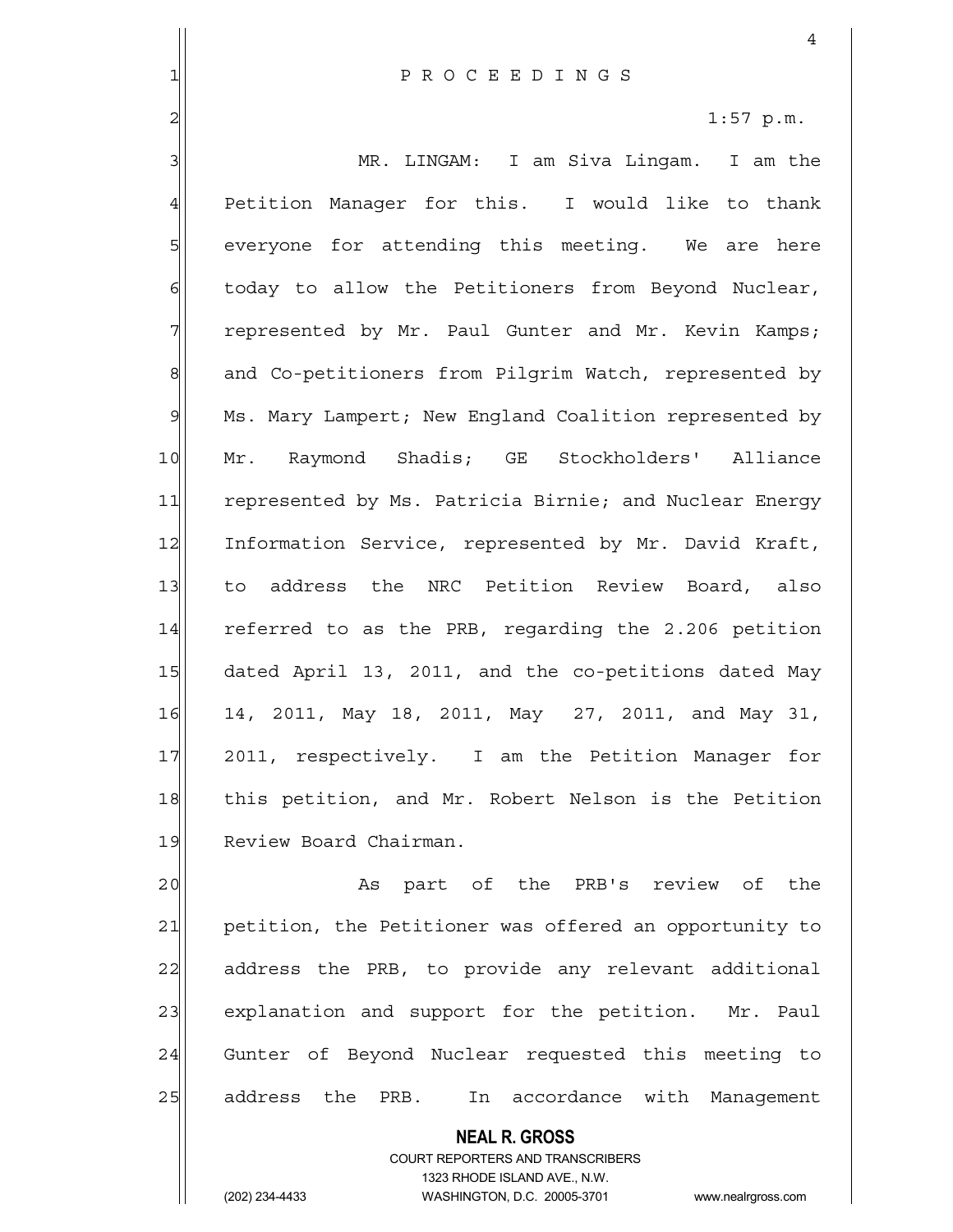1 Directive 8.11, the Petitioner may request that a 2 reasonable number of associates be permitted to assist 3 3 in addressing the PRB concerning the petition. All of 4 | the Co-petitioners were also notified about this 5 | meeting. Co-petitioners Ms. Mary Lampert of Pilgrim 6 Watch, Mr. Raymond Shadis of New England Coalition, 7 Ms. Patricia Birnie of GE Stockholders' Alliance and 8 Mr. Kraft of Nuclear Energy Information Service also 9 requested an opportunity to address the PRB during 10 | this meeting. For rest of the Co-petitioners Marvin 11 Lewis, Janet Tauro of New Jersey Environmental 12 Federation, Janet Tauro of Grandmothers, Mothers and 13 More for Energy Safety, Tim Judson of Central New York 14 Citizens Awareness Network, Deb Katz of Citizens 15 Awareness Network, John LaForge of Nukewatch, Louis 16 Zeller of Blue Ridge Environmental Defense League, 17 John Sanbonmatsu from Worcester Polytechnic Institute, 18 Patsy Lowe, Scott Portzline of Three Mile Island Alert 19 security consultant, and Pine duBois of Jones River 20 Watershed Association, we apologize for not able to 21 allow any time to present the PRB because of time 22 constraints, however, we welcome any additional 23 information you can provide in writing for PRB review. 24 For any other Co-petitioners that I missed, they will  $25$  have the same thing; they can provide additional

<u>5</u>

#### **NEAL R. GROSS**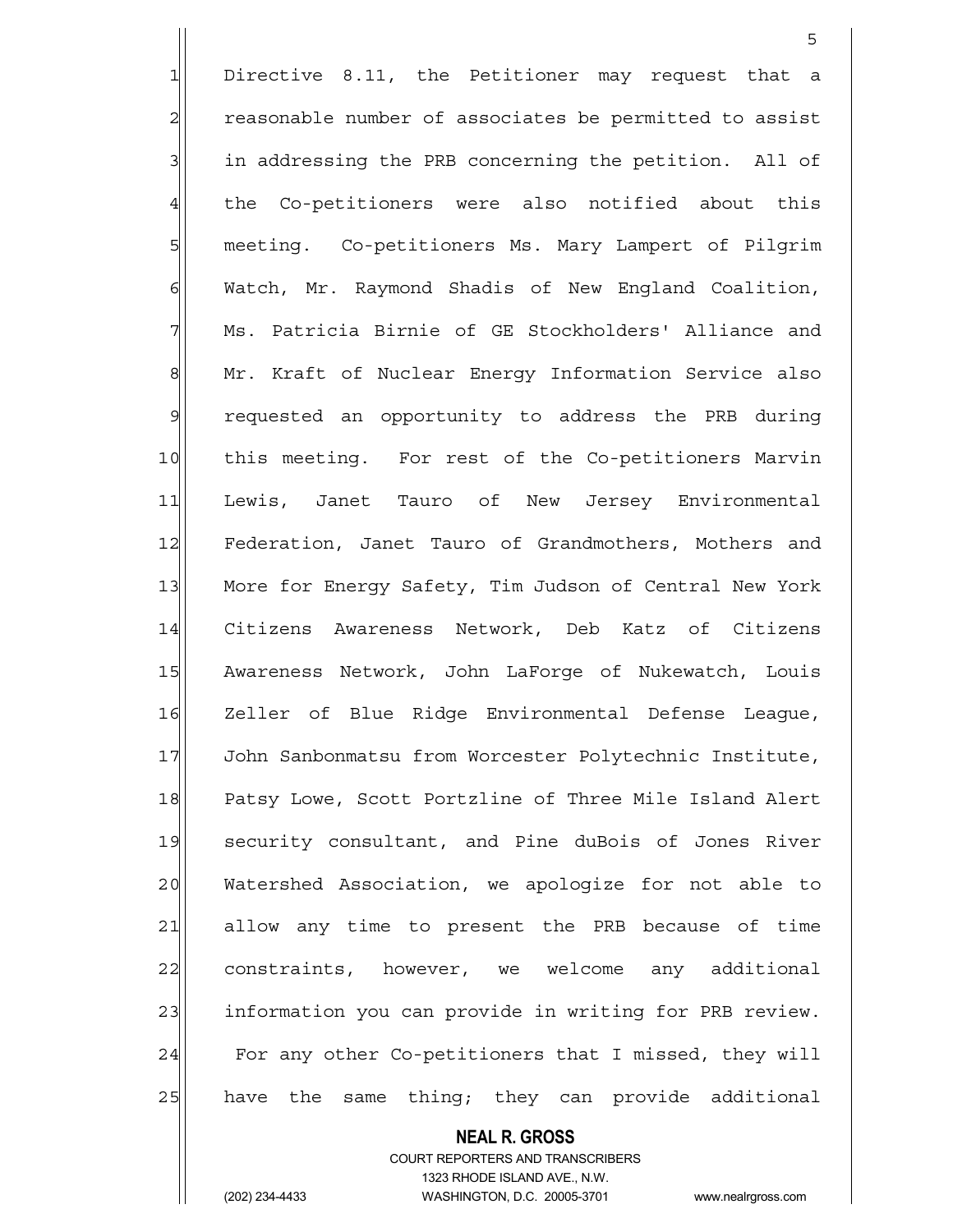$1$  information in writing for PRB review.

2 2 This meeting is scheduled for two hours,  $3$  from 2:00 PM to 4:00 PM. The meeting is being 4 recorded by the NRC Operations Center and will be 5 5 5 5 transcribed by a court reporter. The transcript will  $6$  become a supplement to the petition. The transcript 7 will also be made publicly available through the NRC's 8 Agency-wide Documents Access and Management System, 9 also called as ADAMS.

10 For those at the NRC headquarters, we have 11 public meeting feedback forms that you are welcome to 12 fill out. These forms are forwarded to our internal 13 communications specialists. You may either leave them 14 here following the meeting or mail them back. They 15 are already post-paid. If you are participating by 16 phone and would like to leave email feedback on this 17 public meeting, please forward your comments to me by 18 email siva.lingam@nrc.gov.

19 I'd like to open this meeting with 20 introductions of the meeting participants. I ask that 21 all of the participants clearly state for the record 22 your name, your position or occupation, and your 23 organization. For those here in the room, please 24 speak up or approach the microphone so the persons on 25 the phone can hear clearly and so that the court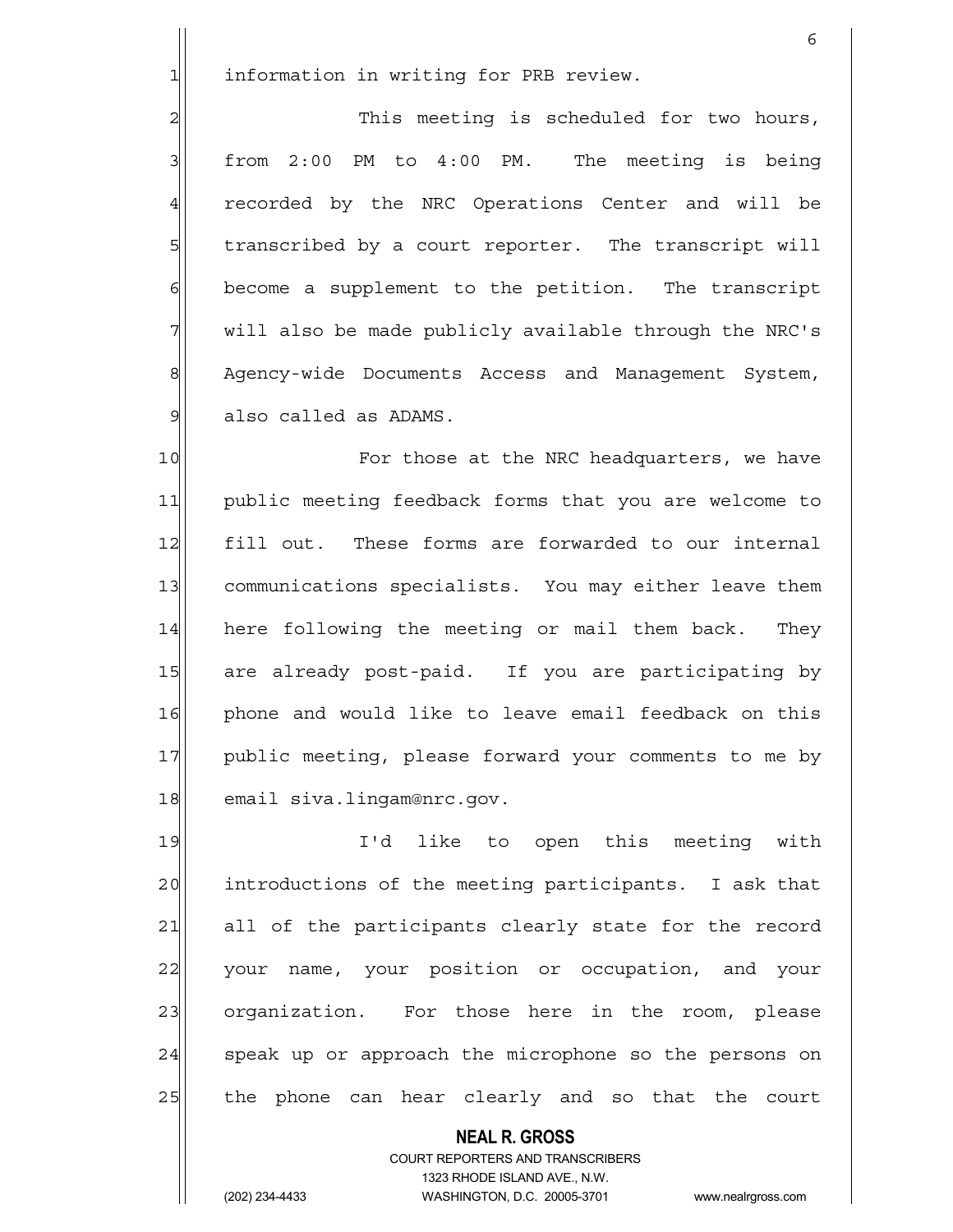**NEAL R. GROSS** COURT REPORTERS AND TRANSCRIBERS 1323 RHODE ISLAND AVE., N.W. (202) 234-4433 WASHINGTON, D.C. 20005-3701 www.nealrgross.com 7 1 reporter can accurately record your name. I will 2 start with myself and the other NRC participants here  $3$  in the room. 4 | Kurtaman, Petition Manager. 5 SI CHAIRMAN NELSON: My name is Robert 6 Nelson. I am the chairman of Petition Review Board. 7 I'm Deputy Director of the Division of Policy and 8 | Rulemaking at the NRC. 9 MS. MENSAH: Tanya Mensah, I'm Petition 10 Review Board Review Coordinator. I'm at NRR, Division 11 of Policy and Rulemaking. 12 MR. MIRANDA: Samuel Miranda, Technical 13 Reviewer in the Reactor Systems Branch, office of 14 Nuclear Reactor Regulation. 15 MR. MANOLY: I'm Kamal Manoly, Senior 16 Technical Advisor, Division of Engineering, Office of 17 Nuclear Reactor Regulation. 18 MR. GOEL: Vijay Goel. Office of Nuclear 19 Reactor Requlation's Electrical Engineering Branch. 20 MR. SMITH: My name is Ed Smith. I'm at 21 | NRR, Safety Systems, Balance of Plant and I'm a 22 Technical Reviewer. 23 MR. LINGAM: Are there any NRC 24 participants from Headquarters on the phone? 25 (No response.)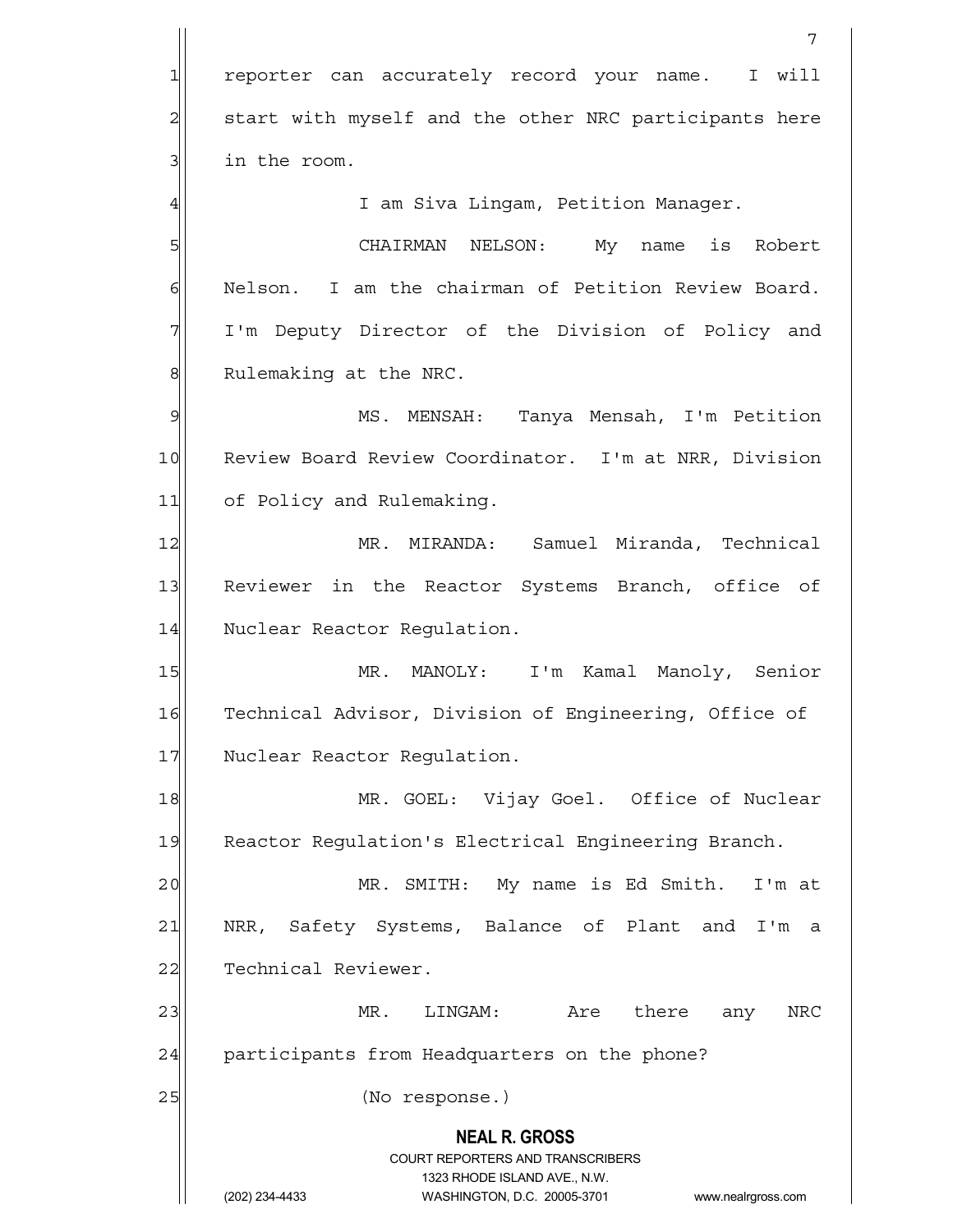**NEAL R. GROSS** COURT REPORTERS AND TRANSCRIBERS 1323 RHODE ISLAND AVE., N.W. (202) 234-4433 WASHINGTON, D.C. 20005-3701 www.nealrgross.com en andere de la provincia de la provincia de la provincia de la provincia de la provincia de la provincia del<br>Referències 1| The Are there any NRC participants from the 2 Regional Offices on the phone? Region I? 3 | (No response.) 4 Any participants from Region II on the  $5$  phone? 6 MR. CHRISTENSEN: In Region II you have 7 Chris Christensen, NRC Region II, Atlanta. I'm the 8 Deputy Director of the Division of Reactor Safety. 9 MR. LINGAM: Region III, please? 10 MR. HILLS: David Hills, Engineering 11 Branch Chief, NRC Region III. 12 MR. MEGHANI: And this is Vijay Meghani, 13 Division of Reactor Safety, Branch 1. 14 MR. LINGAM: Region IV, please. 15 (No response.) 16 are there any representatives from the 17 licensees on the phone? 18 MR. BEAUMONT: This is Mark Beaumont, 19 Director of Nuclear Regulatory Programs for the ERS 20 Corporation. 21 MR. HAMRICK: Stephen Hamrick, counsel for 22 NextEra Energy Duane Arnold. 23 MR. DEVINCENTIS: Jim Devincentis, Entergy 24 Nuclear Operations. 25 | MR. LINGAM: Anybody else?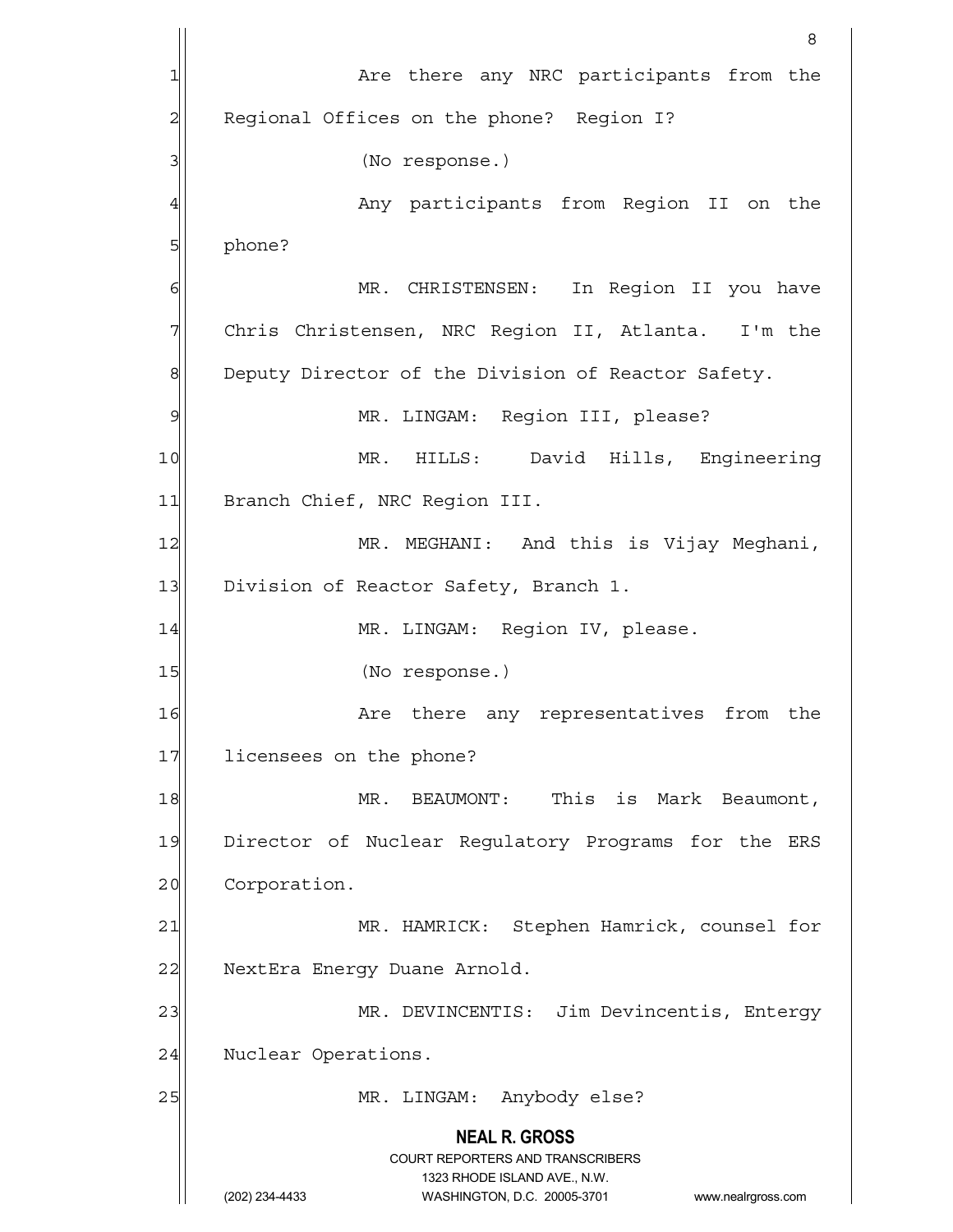|                         | 9                                                                                                                                                               |
|-------------------------|-----------------------------------------------------------------------------------------------------------------------------------------------------------------|
| 1                       | (Simultaneous speaking.)                                                                                                                                        |
| $\overline{\mathbf{c}}$ | MS. BELL: Florence Bell, Regulatory Staff                                                                                                                       |
| 3                       | in South Carolina.                                                                                                                                              |
| $\overline{4}$          | MR. SNYDER: Kirk Snyder, Detroit Edison.                                                                                                                        |
| 5                       | MS. MCFARLAND: Lisa McFarland, NPPD.                                                                                                                            |
| 6                       | (Simultaneous speaking.)                                                                                                                                        |
| 7                       | MR. EDDY: Paul Eddy, New York Public                                                                                                                            |
| $\,8\,$                 | Service Commission.                                                                                                                                             |
| 9                       | MR. LINGAM: Anybody else?                                                                                                                                       |
| 10                      | MS. BELLIN: This is Carol Bellin. I'm a                                                                                                                         |
| 11                      | member of the public calling from Montana.                                                                                                                      |
| 12                      | MR.<br>ZACHS: Vaughn Zachs, State of New                                                                                                                        |
| 13                      | Jersey, Bureau of Nuclear Engineering, Department of                                                                                                            |
| 14                      | Environmental Protection.                                                                                                                                       |
| 15                      | MR. BERGERON: Ken Bergeron calling from                                                                                                                         |
| 16                      | New Mexico. I'm a private citizen as well.                                                                                                                      |
| 17                      | MR. PORTZLINE: I'm Scott Portzline from                                                                                                                         |
| 18                      | Harrisburg, Pennsylvania, Three Mile Island Alert.                                                                                                              |
| 19                      | MR. CLEMENTS: This is Tom Clements with                                                                                                                         |
| 20                      | the environmental organization Friends of the Earth in                                                                                                          |
| 21                      | Columbia, South Carolina.                                                                                                                                       |
| 22                      | MS. MARSH: This is Janet Marsh. I'm here                                                                                                                        |
| 23                      | with Lou Zeller, Blue Ridge Environmental Defense                                                                                                               |
| 24                      | League.                                                                                                                                                         |
| 25                      | GOTSCH: Paula Gotsch of the Oyster<br>MS.                                                                                                                       |
|                         | <b>NEAL R. GROSS</b><br>COURT REPORTERS AND TRANSCRIBERS<br>1323 RHODE ISLAND AVE., N.W.<br>(202) 234-4433<br>WASHINGTON, D.C. 20005-3701<br>www.nealrgross.com |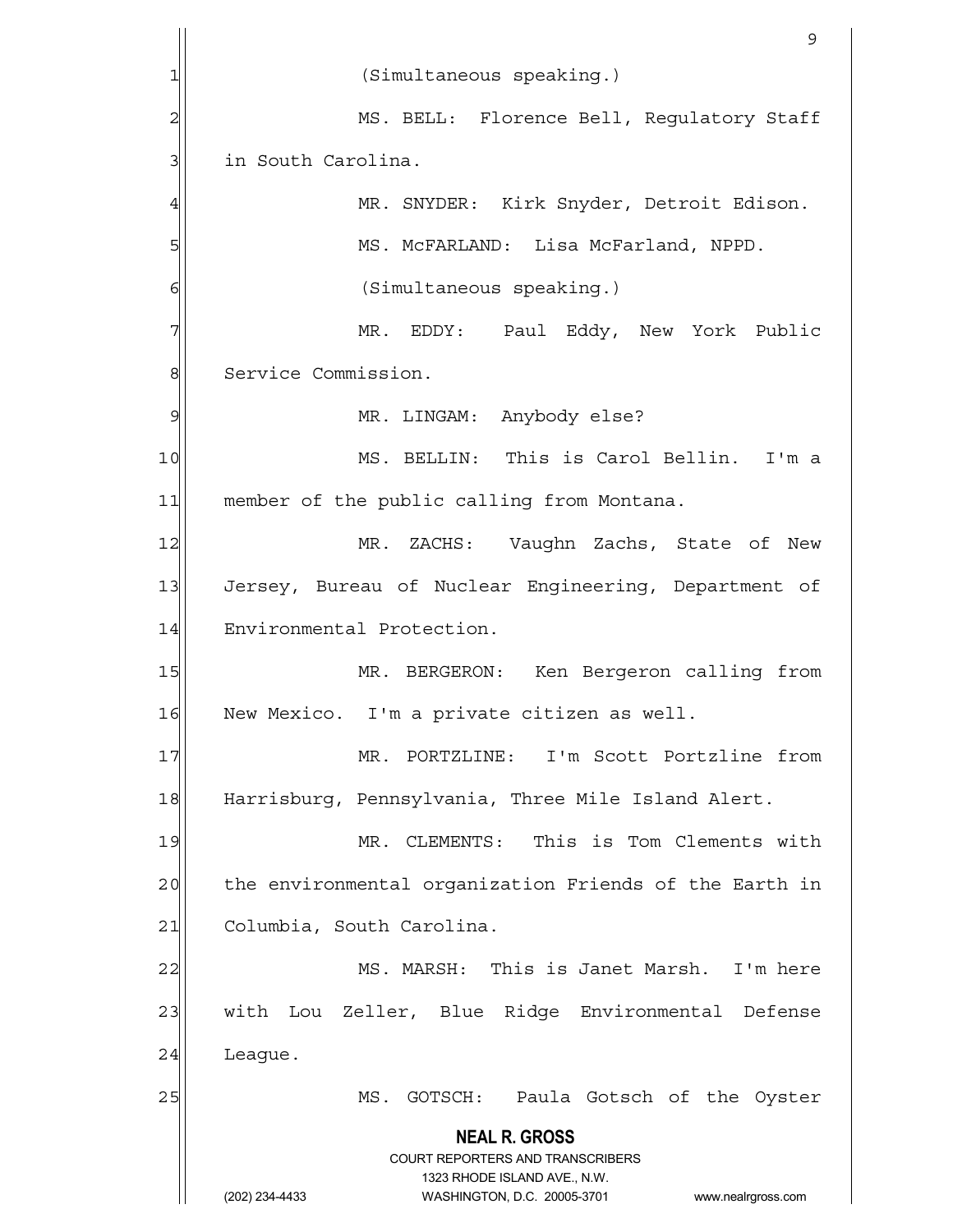|                 | 10                                                                  |
|-----------------|---------------------------------------------------------------------|
| 1               | Creek Area GRAMMES.                                                 |
| 2               | MR.<br>CRUM: Jeff<br>Crum, Grandmothers,                            |
| 3               | Mothers and More for Energy Safety                                  |
| 4               | If you're a Co-petitioner,<br>MR.<br>LINGAM:                        |
| 5               | please state so.                                                    |
| 6               | MR. RIEDER: Jonathan Rieder, Wells Fargo                            |
| 7               | Securities.                                                         |
| 8               | Eric Epstein, Three Mile<br>MR. EPSTEIN:                            |
| 9               | Island Alert, Harrisburg, Pennsylvania.                             |
| 10              | MR. LINGAM: Anybody else? Mr. Gunter and                            |
| 11              | Mr. Kamps, would you please introduce yourself for the              |
| 12              | record?                                                             |
| 13              | MR. GUNTER: My name is Paul Gunter.<br>I'm                          |
| 14              | Director of the Reactor Oversight Project for Beyond                |
| 15              | Nuclear.                                                            |
| 16              | MR<br>My name is Kevin<br>, Kamps<br>KAMPS:                         |
| 17              | Radioactive Waste Specialist at Beyond Nuclear. I                   |
| 18              | also serve on the Board of Directors of Don't Waste                 |
| 19              | Michigan and the Nuclear-Free Green Energy Task Force               |
| 20              | of Great Lakes United.                                              |
| $\overline{21}$ | MR. LINGAM: Ms. Lampert --                                          |
| 22              | OPERATOR: This is Headquarters Operations                           |
| 23              | Officer, for the NRC folks, could we please delay                   |
| 24              | start of the 2.206 petition call in that we have an                 |
| 25              | excessive number of callers. We're trying to find                   |
|                 | <b>NEAL R. GROSS</b>                                                |
|                 | COURT REPORTERS AND TRANSCRIBERS<br>1323 RHODE ISLAND AVE., N.W.    |
|                 | (202) 234-4433<br>WASHINGTON, D.C. 20005-3701<br>www.nealrgross.com |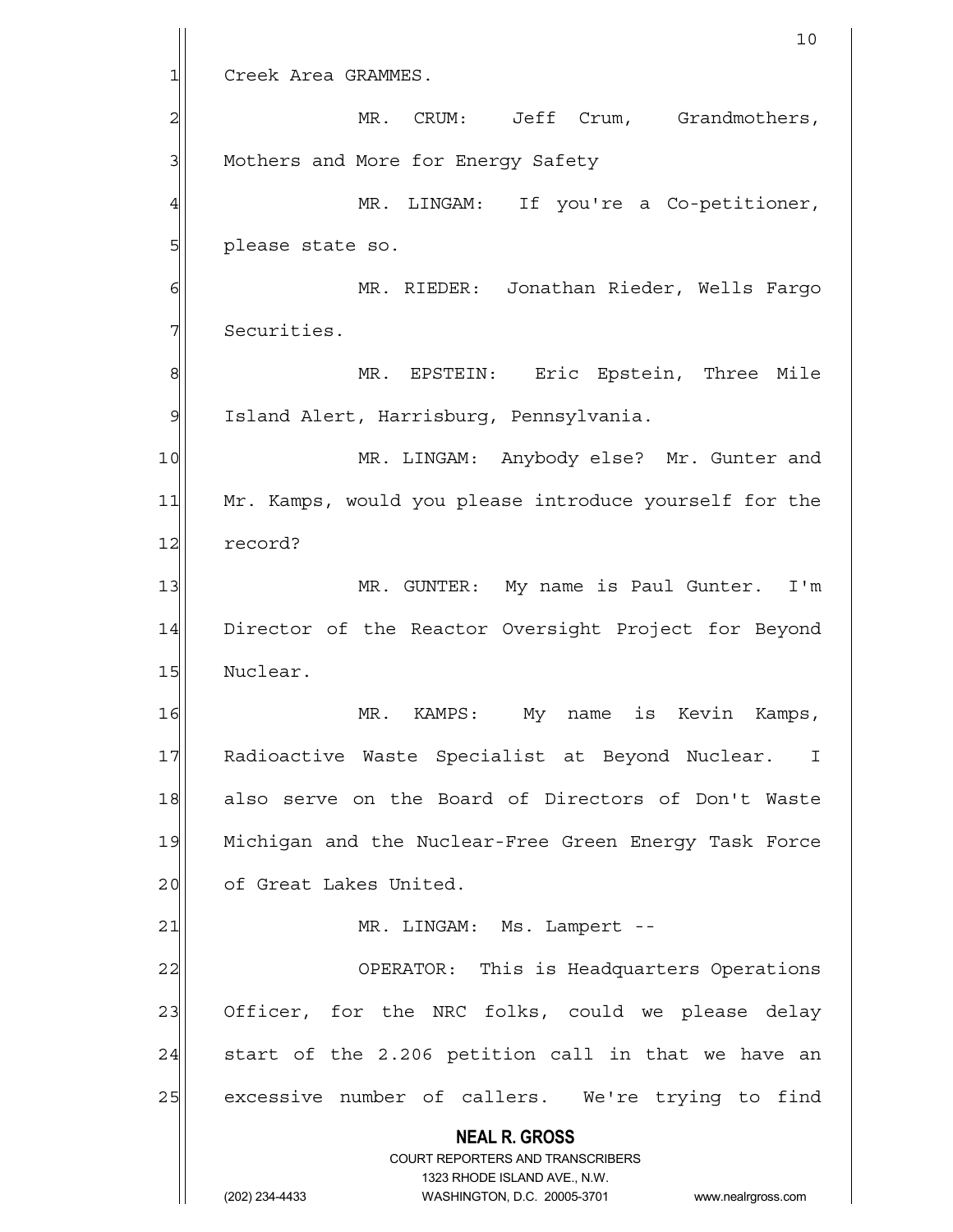**NEAL R. GROSS** COURT REPORTERS AND TRANSCRIBERS 1323 RHODE ISLAND AVE., N.W. (202) 234-4433 WASHINGTON, D.C. 20005-3701 www.nealrgross.com 11  $1$  additional lines to accommodate them. 2 2 (Whereupon, the above-entitled matter went  $3$  off the record at 2:08 p.m. and resumed at 2:37 p.m.) 4 GHAIRMAN NELSON: Okay, this is Mr. 5 | Nelson, the chair of the Board. We're going to  $6$  recommence from where we left off and I'm going to 7 The Ultimum it back over to Mr. Lingam. 8 MR. LINGAM: At this point, we're delayed  $9$  due to the number of callers. I just want to make 10 sure the introductions are limited to Co-petitioners 11 that are given time to speak, to assure we've provided 12 Petitioners the allotted time. 13 Ms. Lampert, as a Co-petitioner, will you 14 please introduce yourself for the record? 15 MS. LAMPERT: Yes, Mary Lampert, L-A-M-P-16 E-R-T. Pilgrim Watch. 17 MR. LINGAM: Mr. Shadis, as a Co-18 petitioner, would you please introduce yourself for 19 the record? 20 MR. SHADIS: Thank you, sir. Raymond 21 Shadis for New England Coalition. My last name is  $22$  spelled S-H-A-D-I-S. 23 | MR. LINGAM: Ms. Birnie, as a 24 Co-petitioner, would you please introduce yourself for 25 the record?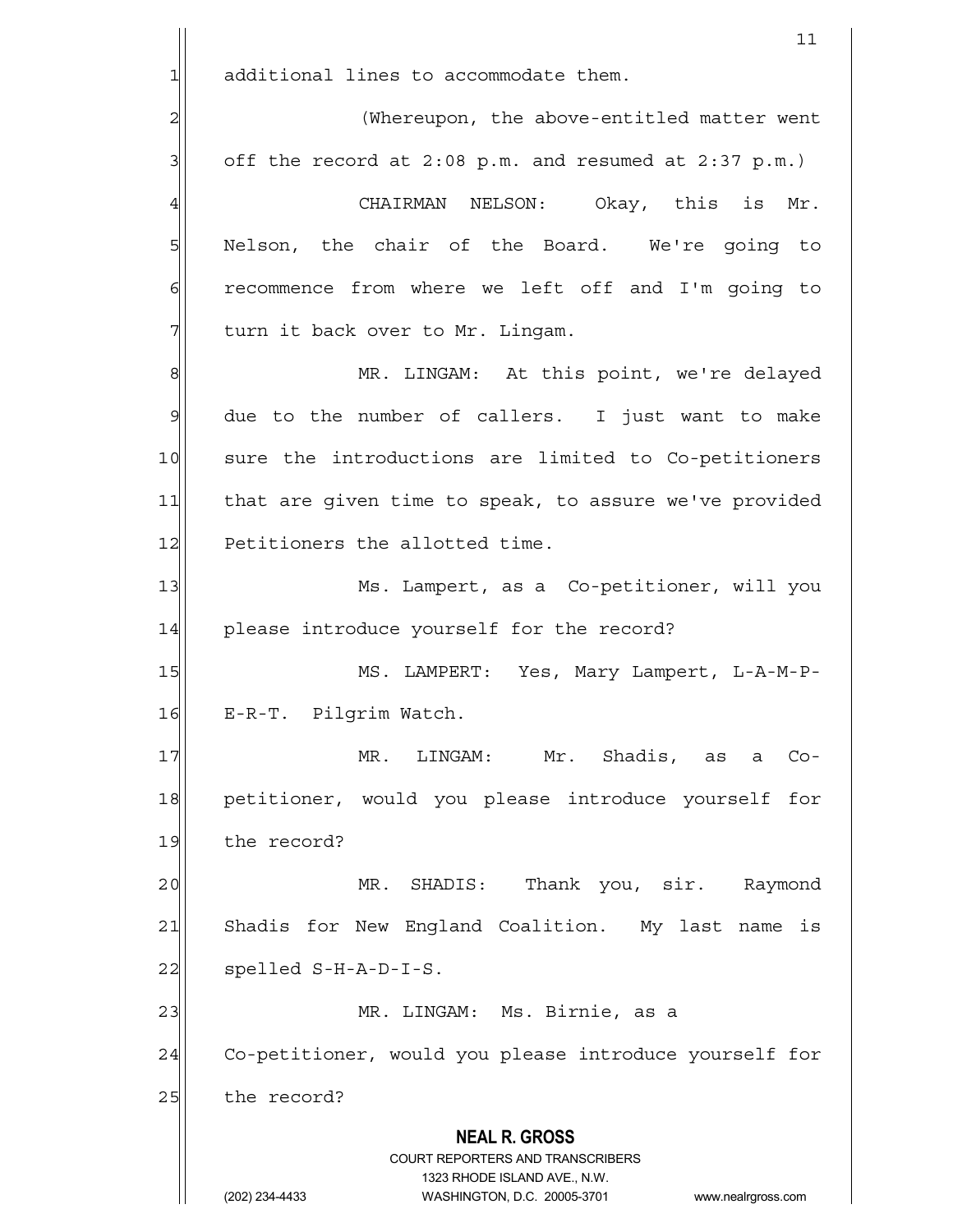|                | 12                                                                                                  |
|----------------|-----------------------------------------------------------------------------------------------------|
| 1              | MS. BIRNIE: Patricia Birnie, B-I-R-N-I-E,                                                           |
| $\overline{a}$ | GE Stockholders' Alliance.                                                                          |
| 3              | MR. LINGAM: Mr. Kraft, as Co-petitioner,                                                            |
| $\overline{4}$ | would you please introduce yourself for the record?                                                 |
| 5              | MR. KRAFT: This is Dave Kraft, spelled K-                                                           |
| 6              | R-A-F-T. I'm Director of Nuclear Energy Information                                                 |
| 7              | Service in Chicago, Illinois.                                                                       |
| $\mathbf{8}$   | MR. LINGAM: We are sorry we cannot give                                                             |
| $\mathcal{G}$  | opportunity for the rest of the Co-petitioners to                                                   |
| 10             | introduce themselves because of the time limit. So I                                                |
| 11             | would like to emphasize that we need to speak clearly                                               |
| 12             | and loudly to make sure that the court reporter can                                                 |
| 13             | accurately transcribe this meeting. If you do have                                                  |
| 14             | something that you would like to say, please first                                                  |
| 15             | state your name for the record.                                                                     |
| 16             | For those dialing into the meeting, please                                                          |
| 17             | remember to mute your phones to minimize any                                                        |
| 18             | background noise or distractions. If you do not have                                                |
| 19             | a "mute" button, this can be done by pressing the keys                                              |
| 20             | To unmute, press the *6 keys again. Thank you.<br>$*6.$                                             |
| 21             | At this time, I'll turn it over to the PRB                                                          |
| 22             | Chairman, Robert Nelson.                                                                            |
| 23             | CHAIRMAN NELSON: Good afternoon. My name                                                            |
| 24             | is Robert Nelson. As Siva mentioned, I am the chair                                                 |
| 25             | of the Board. Welcome to this meeting regarding the                                                 |
|                | <b>NEAL R. GROSS</b>                                                                                |
|                | <b>COURT REPORTERS AND TRANSCRIBERS</b>                                                             |
|                | 1323 RHODE ISLAND AVE., N.W.<br>(202) 234-4433<br>WASHINGTON, D.C. 20005-3701<br>www.nealrgross.com |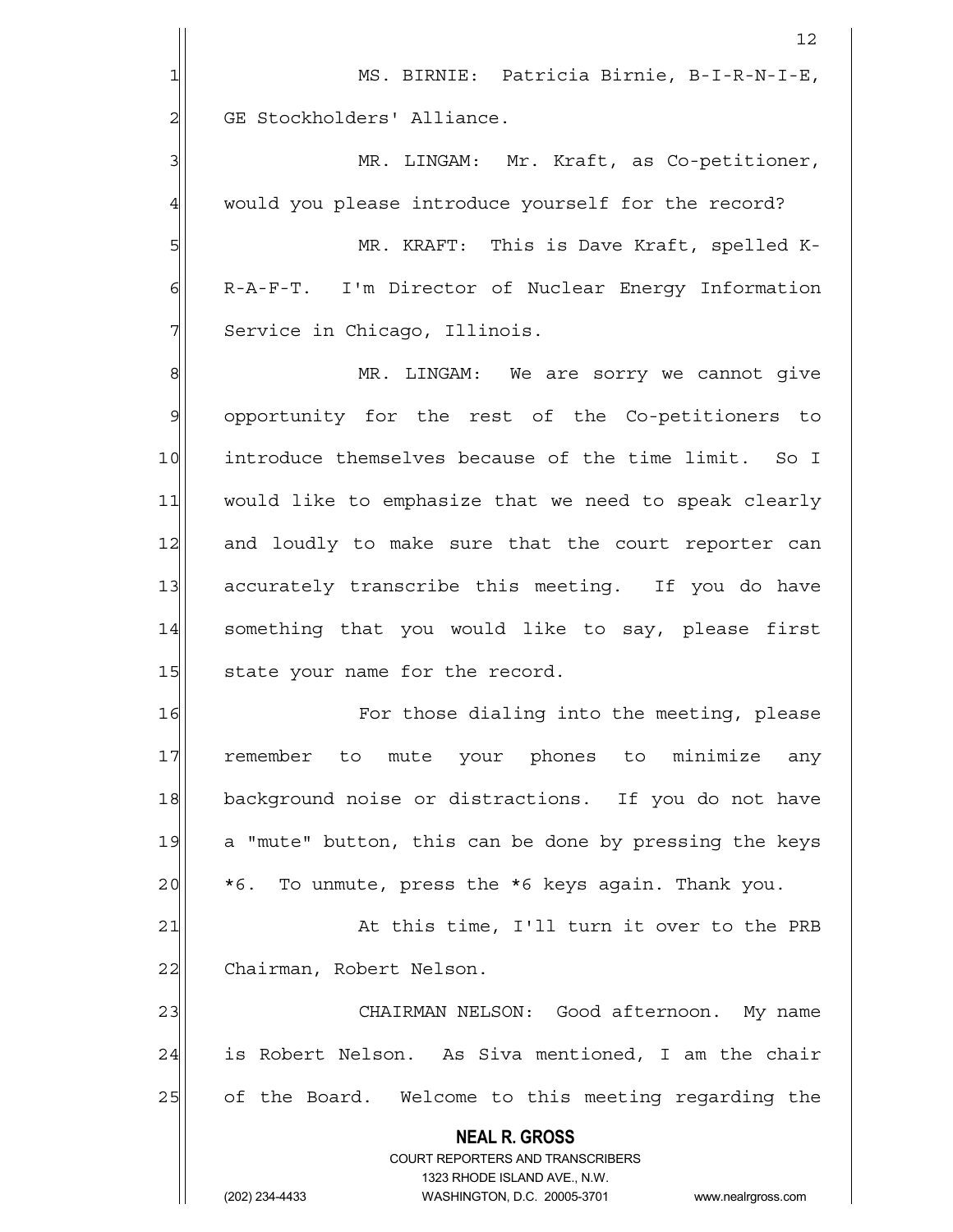1 2.206 petitions submitted by Mr. Gunter and Mr. Kamps 2 of Beyond Nuclear, Ms. Lampert of Pilgrim Watch, Mr. 3 Shadis of New England Coalition, Ms. Patricia Birnie 4 of GE Stockholders' Alliance, Mr. Marvin Lewis, and 5 Mr. David Kraft of Nuclear Energy Information Service.

6 6 I'd like to first share some background on 7 our process: Section 2.206 of Title 10 of the Code of 8 | Federal Regulations describes the petition process, 9 the primary mechanism for the public to request 10 enforcement action by the NRC in a public process. 11 This process permits anyone to petition the NRC to 12 take enforcement-type action related to NRC licensees 13 or licensed activities. Depending on the results of 14 its evaluation, NRC could modify, suspend or revoke an 15 NRC-issued license or take any other appropriate 16 enforcement action to resolve a problem. The NRC 17 staff's quidance for the disposition of 2.206 petition 18 requests is in Management Directive 8.11, which is 19 publicly available.

20  $\vert$  The purpose of today's meeting is to give 21 the Petitioners an opportunity to provide any 22 additional explanation or support for the petition 23 before the Petition Review Board's initial 24 consideration and recommendation.

25 I'd like to make some points regarding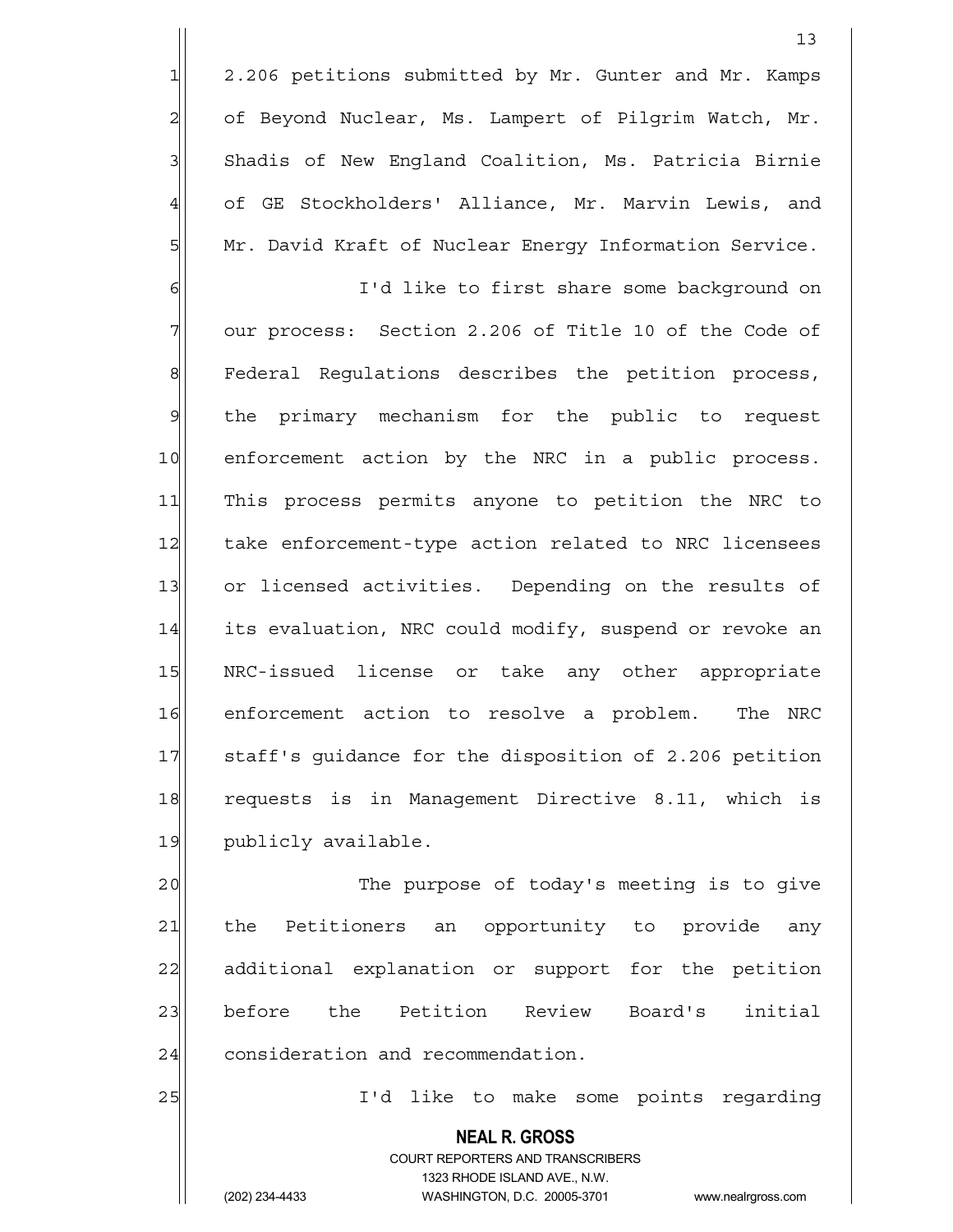$1$  this meeting. This meeting is not a hearing, nor is 2 it an opportunity for the Petitioner to question or 3 3 examine the PRB on the merits or the issues presented 4 in the petition request.

5 S  $6$  the merits of this petition at this meeting.

7 The Petition Following this meeting, the Petition 8 Review Board will conduct its internal deliberations. 9 The outcome of this internal meeting will be 10 discussed with the Petitioners.

11 The Petition Review Board typically 12 consists of a Chairman, usually a manager at the 13 Senior Executive Service level at the NRC. The 14 Petition Manager is me, Bob Nelson. It has a Petition 15 Manager, Siva Lingam and a PRB Coordinator. Other 16 | members of the Board are determined by the NRC staff 17 based on the content of the information in the 18 petition request.

19 at this time, I would introduce the 20 remaining members of the Board. As I mentioned, I'm 21 Robert Nelson, the Petition Review Board Chairman. 22 Siva Lingam is the Petition Manager. Tanya Mensah is 23 the office's PRB Coordinator. Our technical staff 24 includes:

25 Samuel Miranda from the Office of Nuclear Reactor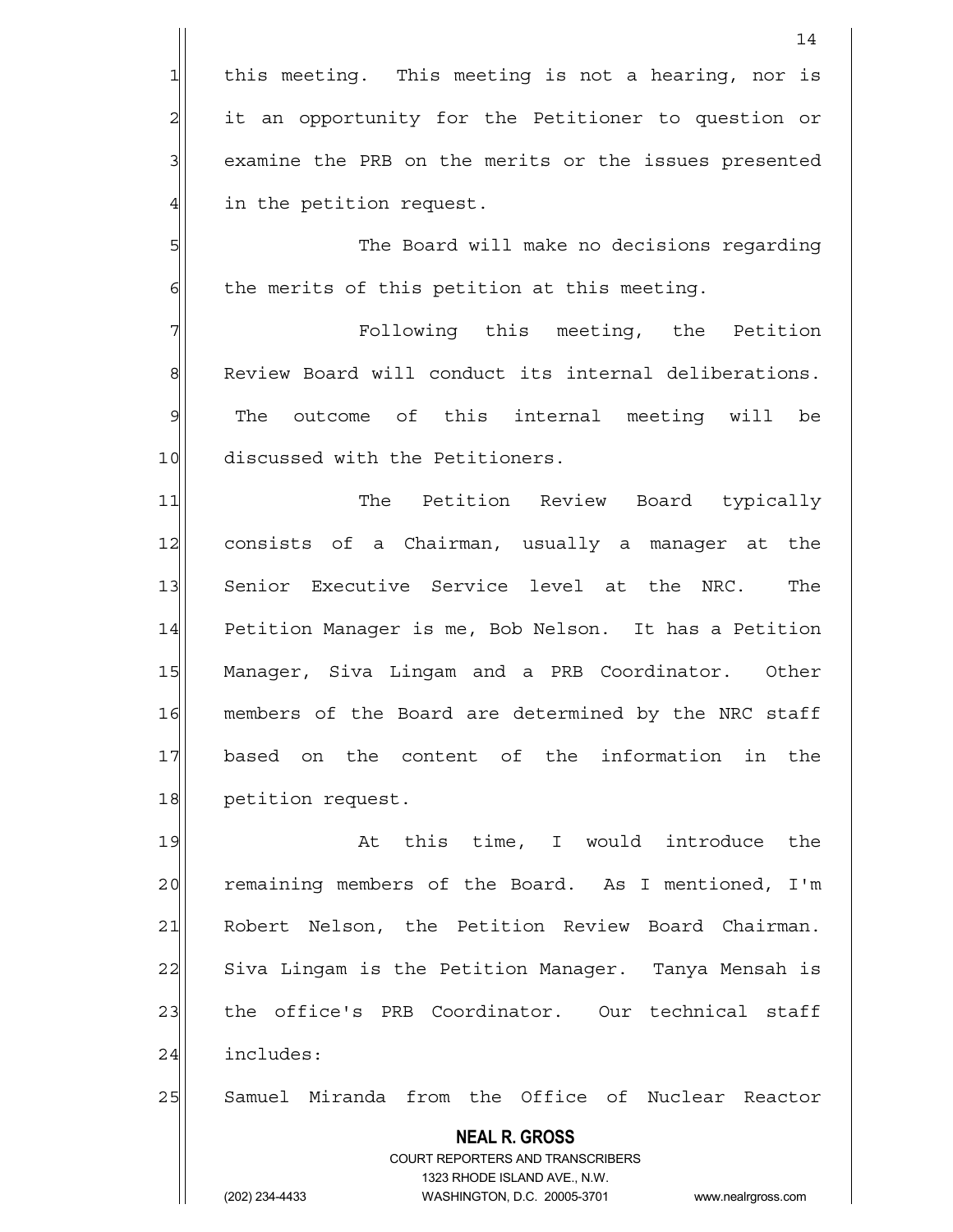**NEAL R. GROSS** COURT REPORTERS AND TRANSCRIBERS 1323 RHODE ISLAND AVE., N.W. 15 1 Requlation's Reactor Systems Branch. Edward Smith 2 from the Office of Nuclear Reactor Requlation's 3 Balance-of-Plant Branch. Kamal Manoly, Senior 4 Technical Adviser from the Office of Nuclear Reactor 5 Requlation's Division of Engineering. Vijay Goel from 6 the Office of Nuclear Reactor Regulation's Electrical 7 Engineering Branch. Gerry Gulla from the Office of 8 Enforcement. Lauren Gibson from the Division of 9 Operator Reactor Licensing Communications Team. 10 Jim Clifford from the NRC Region I Office located in 11 King of Prussia, Pennsylvania, Harold Christensen from 12 the NRC Region II Office located in Atlanta, Georgia, 13 David Hills from the NRC Region III Office located in 14 Lisle, Illinois and Tom Farnholtz from the NRC Region 15 IV Office located in Arlington, Texas. 16 and we obtain advice from our Office of 17 General Counsel, represented by Michael Clark and 18 Kimberly Sexton. 19 As described in our process, the NRC staff 20 may ask clarifying questions in order to better 21 | understand the Petitioner's presentation and to reach 22 a reasoned decision whether to accept or reject the 23 Petitioner's requests for review under the 2.206 24 process. Also, as described in our process, the 25 licensees have been invited to participate in today's

(202) 234-4433 WASHINGTON, D.C. 20005-3701 www.nealrgross.com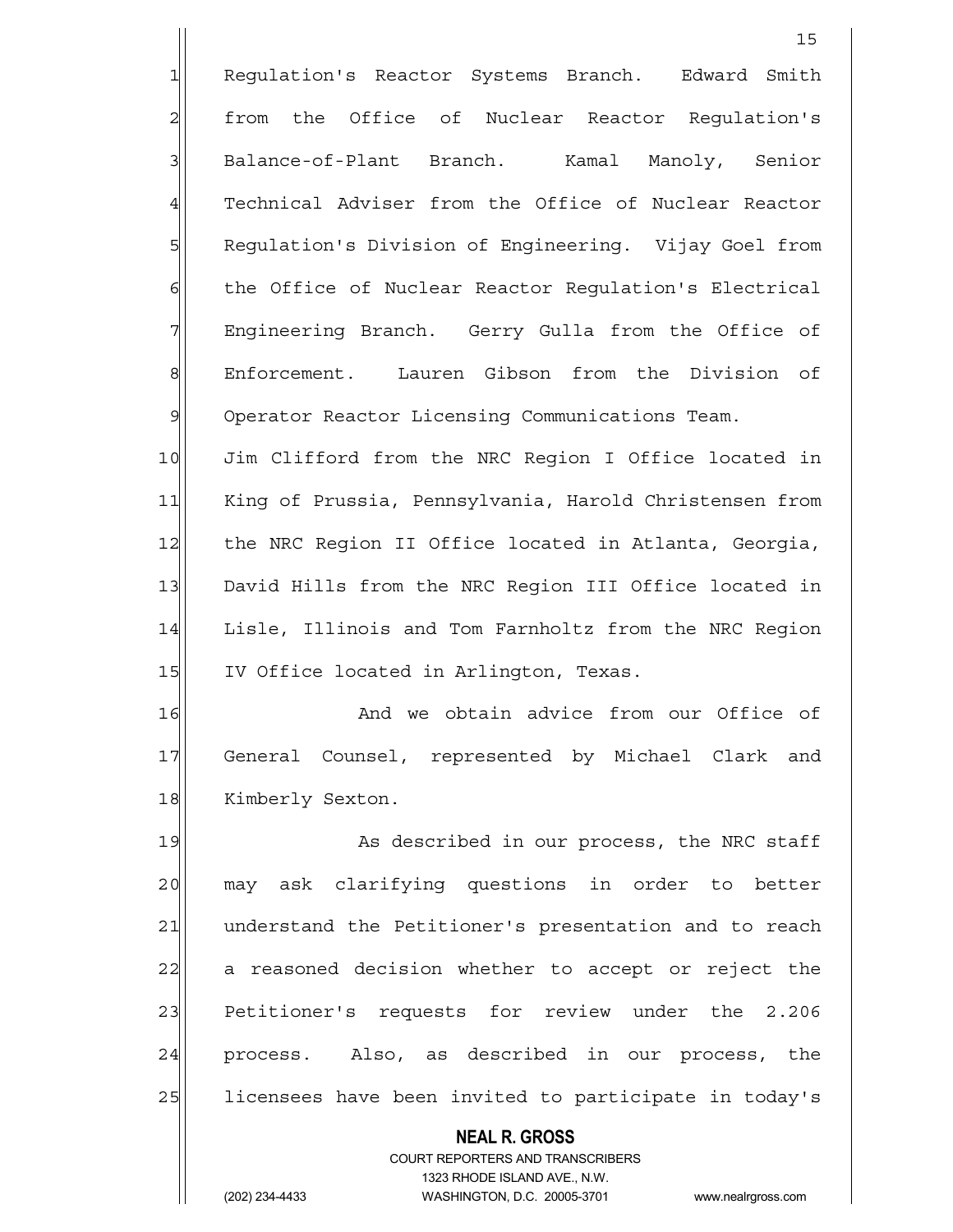1 meeting to ensure that they understand the concerns 2 about their facilities or activities. While the 3 licensees may also ask questions to clarify the issues 4 raised by the Petitioner, I want to stress that the 5 | licensees are not a part of the PRB's decision-making 6 process.

7 I would like to next summarize the 8 | Petition Review Board's understanding of the scope of 9 the petition under consideration and the NRC 10 activities to date.

11 On April 13, 2011, Mr. Paul Gunter and Mr. 12 Kevin Kamps of Beyond Nuclear, who will be referred to 13 in the meeting as the Petitioners, submitted a 14 petition, under Title 10 of the Code of Federal 15 Regulations, Part 2.206, regarding immediate shutdown 16 of all GE BWR Mark I Units. Subsequently, Ms. Mary 17 Lampert of Pilgrim Watch, Raymond Shadis of New 18 England Coalition, Patricia Birnie of GE Stockholders' 19 Alliance, Marvin Lewis, David Kraft of New Energy 20 Information Service, Janet Tauro of New Jersey 21 Environmental Federation, Janet Tauro of Grandmothers, 22 Mothers and More for Energy Safety, Tim Judson of 23 Central New York-Citizens Awareness Network, Deb Katz 24 of Citizens Awareness Network, John LaForge of 25 | Nukewatch, Louis Zeller of Blue Ridge Environmental

#### **NEAL R. GROSS**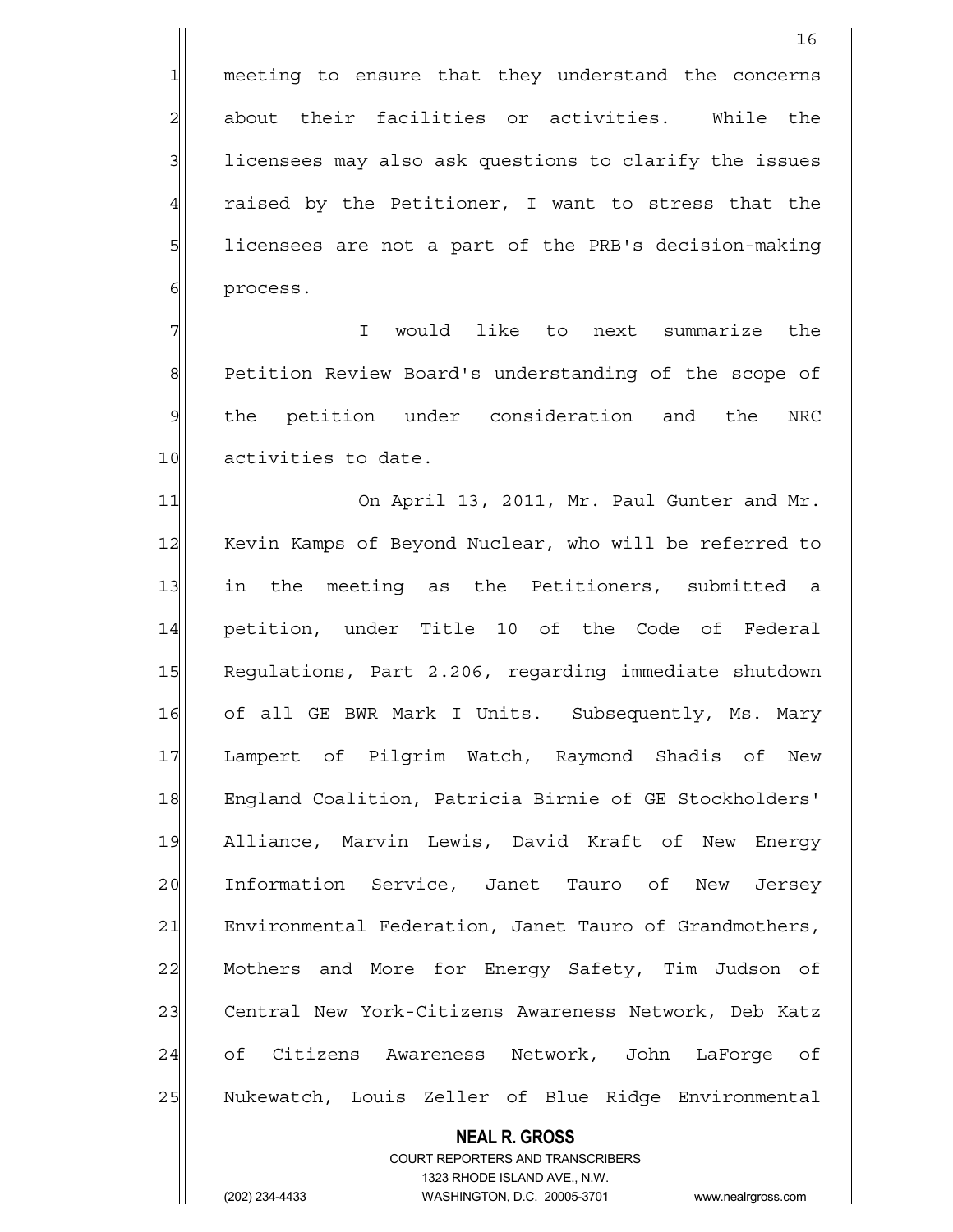1 Defense League, John Sanbonmatsu from Worcester 2 Polytechnic Institute, Patsy Lowe, Scott Portzline of 3| Three Mile Island Alert security consultant, and Pine 4 duBois of Jones River Watershed Association 5 5 5 5 5 respectively requested to be added as Co-petitioners 6 to the above mentioned Beyond Nuclear petition, and  $7$  will collectively be referred to as Co-petitioners.

8 8 Reference The Petitioners seek the enforcement 9 action to immediately shut down all GE Boiling Water 10 Reactor Mark I Units for the following reasons: 11 fundamentally flawed combination of free standing 12 steel primary containments for the pressure 13 suppression containment systems; spent Fuel pools 14 elevated to the top of the reactor building outside 15 and above the rated containment structure without 16 safety-related back-up electric power, Class E1 17 systems to cool high-density storage of thermally hot 18 and highly radioactive nuclear waste in the event of 19 loss of grid power.

20 | The Fukushima Daiichi nuclear catastrophe 21 demonstrates the vulnerability of this large volume of 22 nuclear materials outside of any rated containment in 23 the event of a prolonged electrical grid power failure 24 without back-up emergency Alternating Current 25 electrical generators and without the additional

## **NEAL R. GROSS**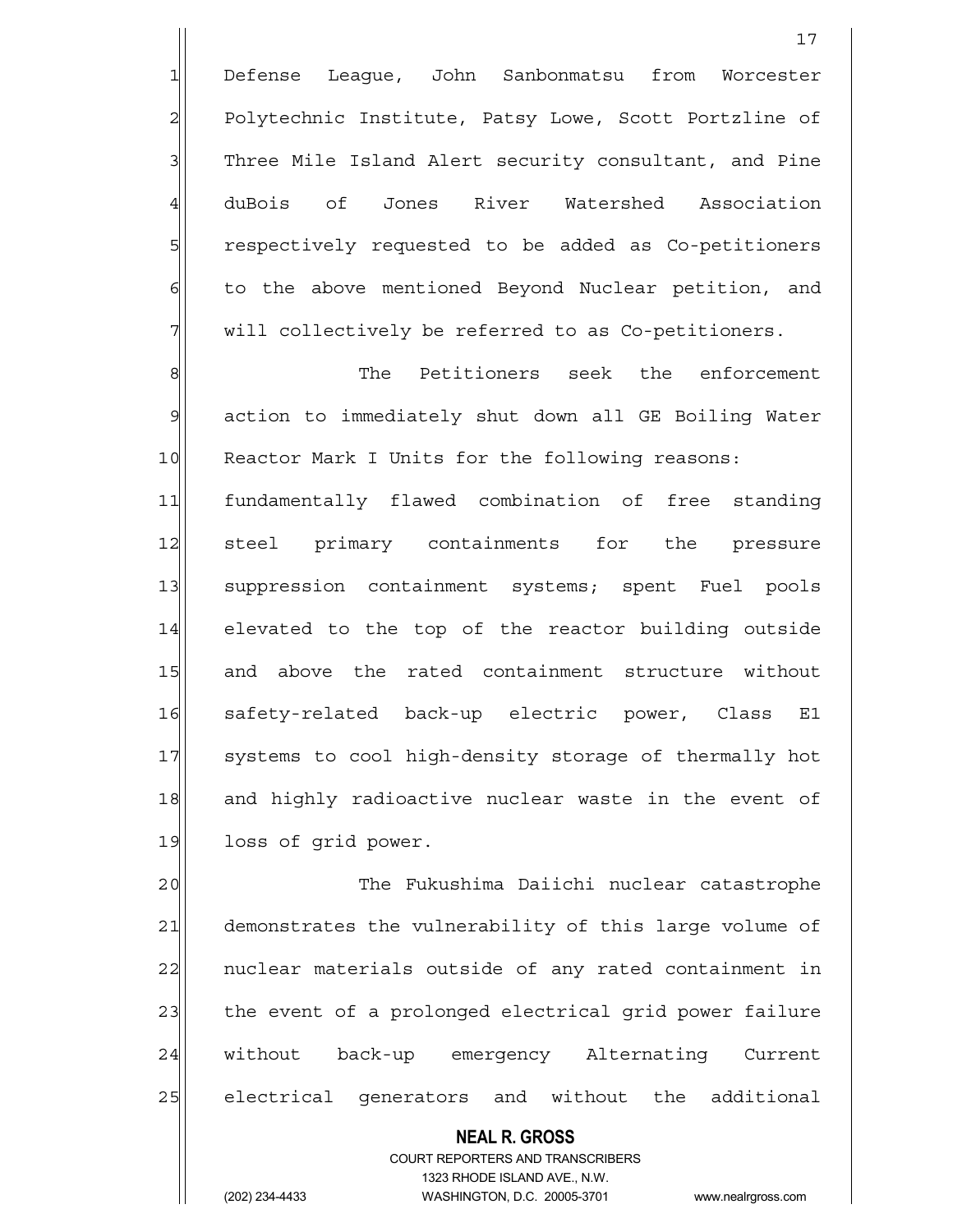1 reliable emergency backup of Direct Current battery  $2$  systems.

3 3 3 The subject Mark I units were identified  $4$  as early as September 22, 1972 by memo from Dr. 5 Stephen Hanauer of US Atomic Energy Commission, to be 6 vulnerable to early failure under severe accident 7 conditions including over-pressurization. Moreover, 8 8 safety concerns over the substandard Mark I pressure 9 suppression containment system were again affirmed in 10 1986 by Dr. Harold Denton, Director of the Office of 11 Nuclear Reactor Regulation with the US Nuclear 12 Regulatory Commission, when he told a nuclear industry 13 conference that the flawed reactor containment type 14 has as high as 90 percent chance of failure if 15 challenged by a severe accident conditions.

16 This same reactor design has now 17 dramatically failed in Japan to reliably and 18 adequately mitigate and contain significant and 19 mounting radiological releases to the atmosphere, 20 qroundwater and the ocean from multiple severe 21 accidents in multiple GE BWR Mark I units at the 22 Fukushima Daiichi nuclear power plant.

23 and 1 In order to assure long-term containment 24 integrity, an option to temporarily defeat the 25 containment was provided by NRC to the Mark I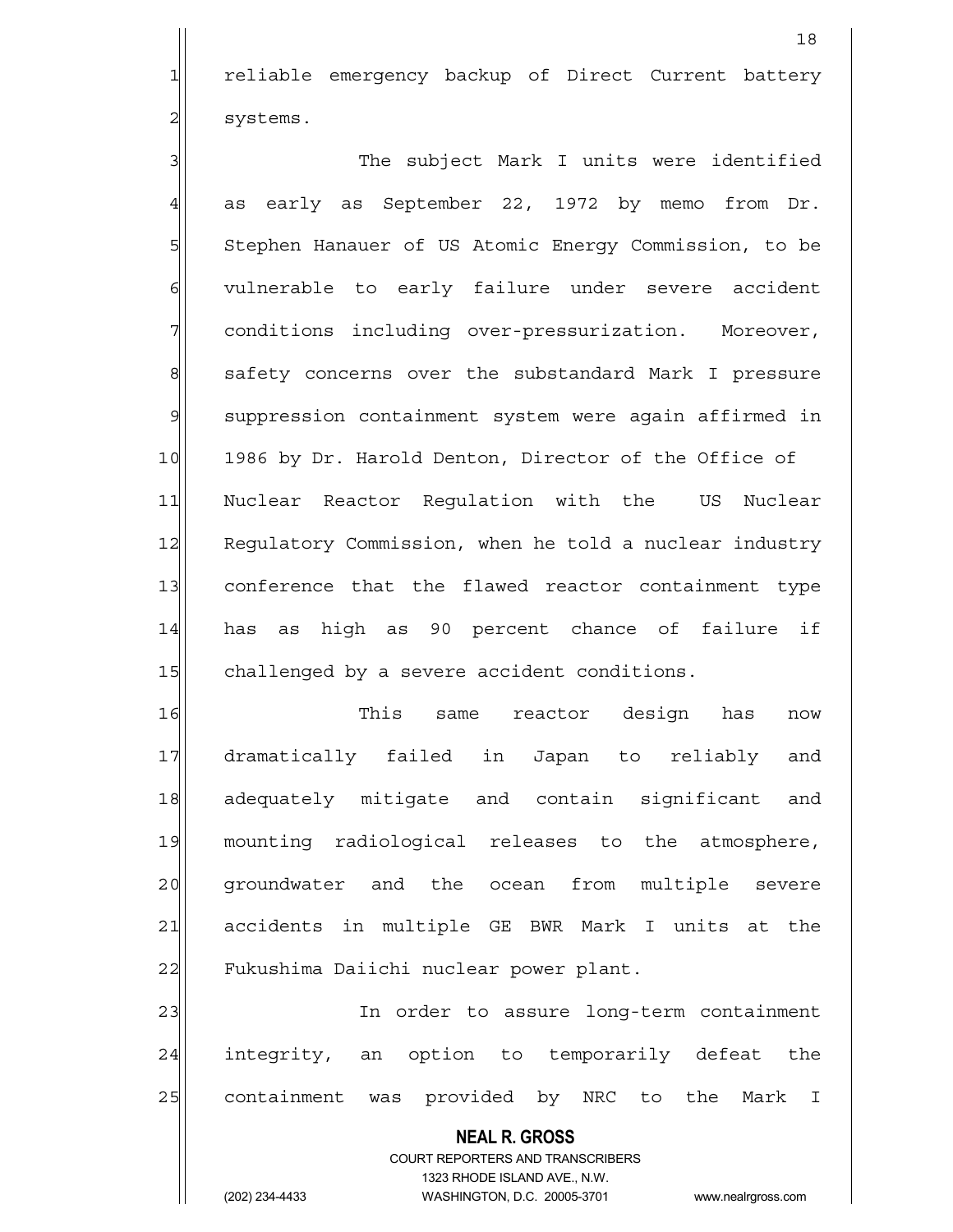1 operators by voluntarily installing the hardened 2 wetwell vent system, also known as direct torus vent 3 system, that runs from the torus directly to the plant 4 vent stack without going through charcoal bed 5 | radiation filtration system, referred to NRC Generic  $6$  Letter 89-16. The Petitioners assert that the failure  $7$  of the Mark I containment even with the hardened vent 8 system at Fukushima Daiichi demonstrates the 9 inadequacy in design to mitigate and contain a severe 10 accident resulting from longer station blackout. 11 In conclusion, the Petitioners state: "Given this 12 tragic demonstration at Fukushima, the rational,

13 reasonable and only relevant protection is remove the 14 Mark I from any set of circumstances that might ever 15 challenge the failed experiment again."

16| With regard to enforcement actions, the 17 Petitioners requested to immediately suspend operating 18 licenses of all GE BWR Mark I Units pending full NRC 19 review with independent expert and public 20 participation from affected emergency planning zone 21 communities.

22 The Petitioners also requested that all GE 23 BWR Mark I operating licenses be suspended until the 24 | following emergency enforcement actions are taken. 25 And I'm only listing highlights here.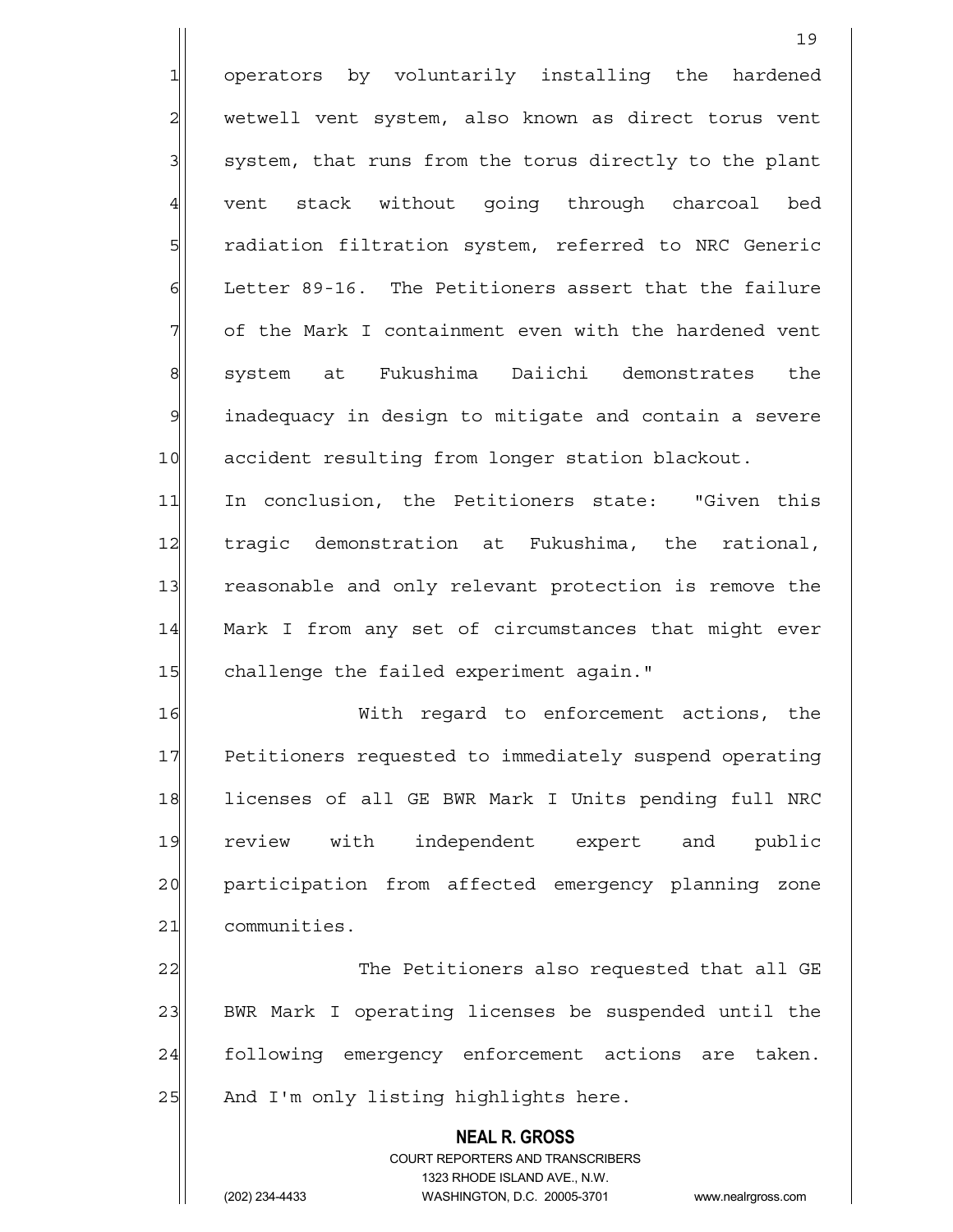1 Conduct public meetings within each of the 2 ten-mile emergency planning zone for each GE BWR site 3 for the purpose of receiving public comment and 4 independent expert testimony regarding the reliability 5 of hardened vent system or direct torus vent system. 6 6 Immediately revoke prior pre-approval of 7 the hardened vent system or direct torus vent system

8 8 at each GE BWR Mark I unit under the provisions of 10 9 CFR 50.59.

10 Immediately issue Confirmatory Action 11 Orders to all GE BWR Mark I units to promptly install 12 safety-related backup electrical power, Class E1, and 13 additional backup Direct Current battery system to 14 ensure reliable supply of power for the spent fuel 15 pool cooling system.

16 Now please allow me to discuss the NRC 17 activities to date.

18 On the morning of April 19, 2011, the 19 petition manager contacted the Petitioners by email to 20 discuss the 10 CFR 2.206 process and offered the 21 Petitioners an opportunity to address the PRB by phone 22 or in person. The Petitioners requested to address 23 the PRB in person with an updated petition prior to 24 the PRB's internal meeting to make the initial 25 recommendation to accept or reject the petition for

## **NEAL R. GROSS**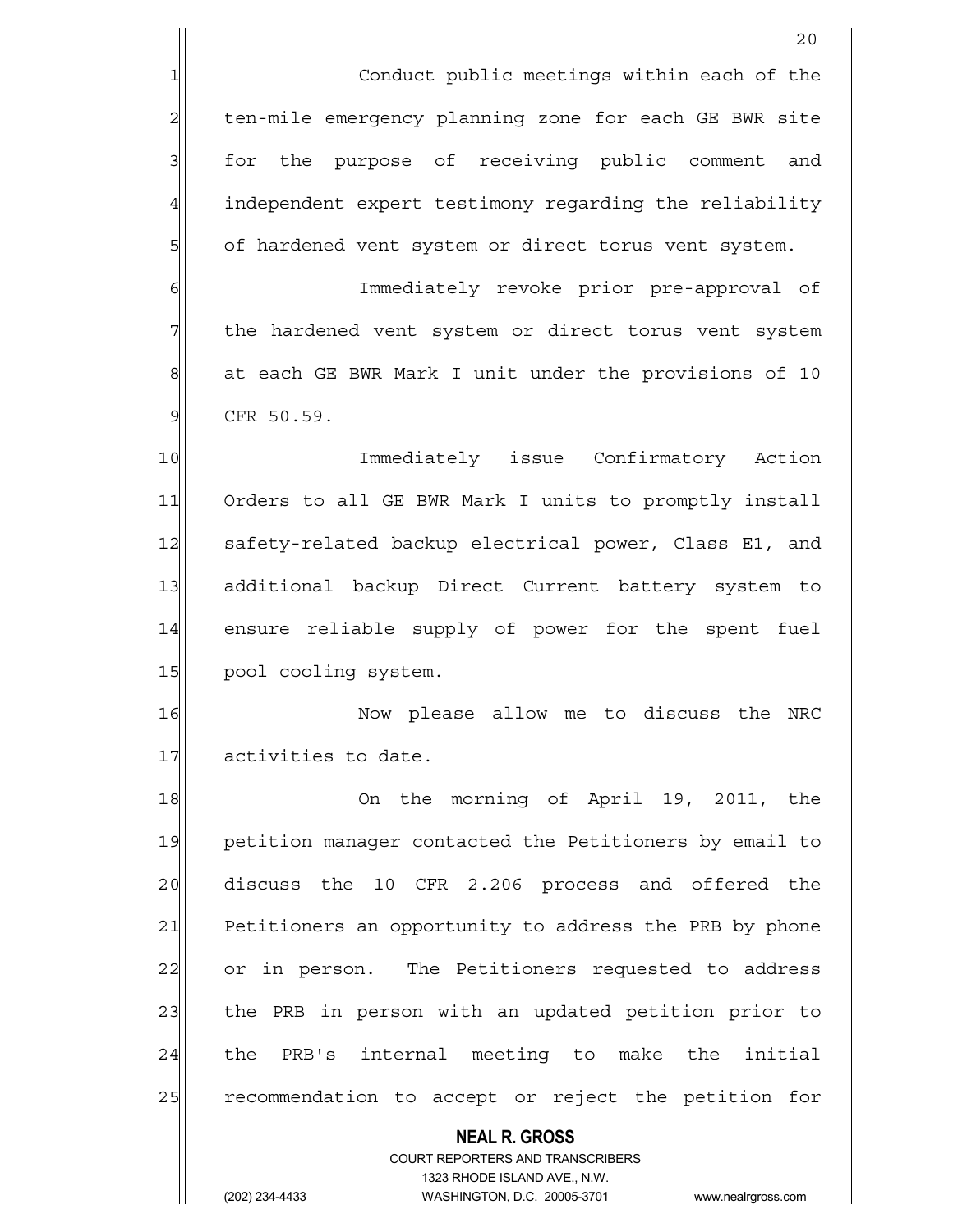1 review.

2 2 On the afternoon of April 19th, the PRB 3 met internally to discuss the request for immediate 4 action in the petition. On April 24, the Petitioners 5 s were informed that the PRB denied the request for 6 immediate action. Based on the information provided  $7$  in the petition, and the information available through 8| the NRC's ongoing assessment of the Fukushima Daiichi 9 nuclear plant, the Petition Review Board did not 10 identify any immediate safety concerns which would 11 impact the health and safety of the public. 12 Therefore, the PRB denied the request for immediate 13 action.

14 as a reminder for the phone participants, 15 I ask you again to please identify yourself if you 16 make any remarks, as this will help us in the 17 preparation of the meeting transcript that will be 18 made publicly available. Also, please speak loudly, 19 clearly, and directly into your phone or microphone.  $20$  We have a lot of people on the line and the volume is 21 not the best.

22 Mr. Gunter, I'll now turn it over to you 23 to allow you to provide any additional information you 24 believe the Board should consider as part of this 25 petition. Your presentation concludes in

> **NEAL R. GROSS** COURT REPORTERS AND TRANSCRIBERS 1323 RHODE ISLAND AVE., N.W.

(202) 234-4433 WASHINGTON, D.C. 20005-3701 www.nealrgross.com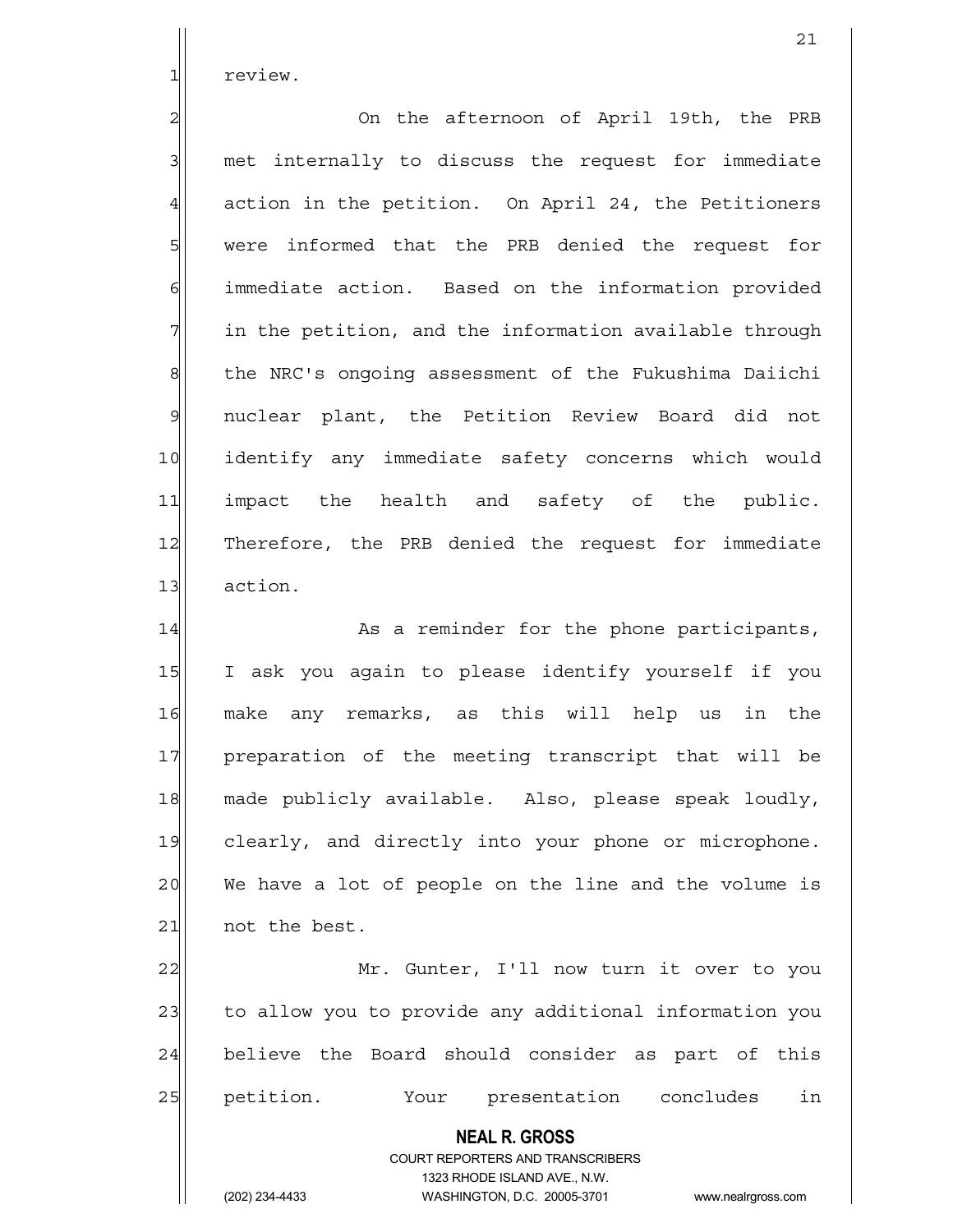**NEAL R. GROSS** <u>22</u> 1 approximately 30 minutes as you requested and I will  $2$  allot the Co-petitioners additional time to address 3 3 the Petition Review Board. 4 also like to mention that we are unable 5 5 5 5 to allow other Co-petitioners to present because of  $6$  time constraints, however, we welcome any additional 7 information you can provide in writing for our review. 8 8 8 Are there any questions before we proceed? 9 (No response.) 10 MR. GUNTER: Thank you, Mr. Nelson. 11 Again, my name is Paul Gunter. I'm Director of the 12 Reactor Oversight Project for Beyond Nuclear. 13 Ne want to thank the U.S. Nuclear 14 Regulatory Commission for the opportunity to address 15 the PRB on this unprecedented event. It is now in 16 evidence that there's broad public concern that the 17 Agency should pay attention to. 18 I'd like to start by first of all saying 19 that according to a 2002 Office of Inspector General 20 Report, "The NRC appears to have informally 21 established an unreasonably high burden of requiring 22 absolute proof of a safety problem versus lack of 23 reasonable assurance of maintaining public health and  $24$  safety before it will act to shut down a power plant." 25 Such is now the case, once again, before the NRC with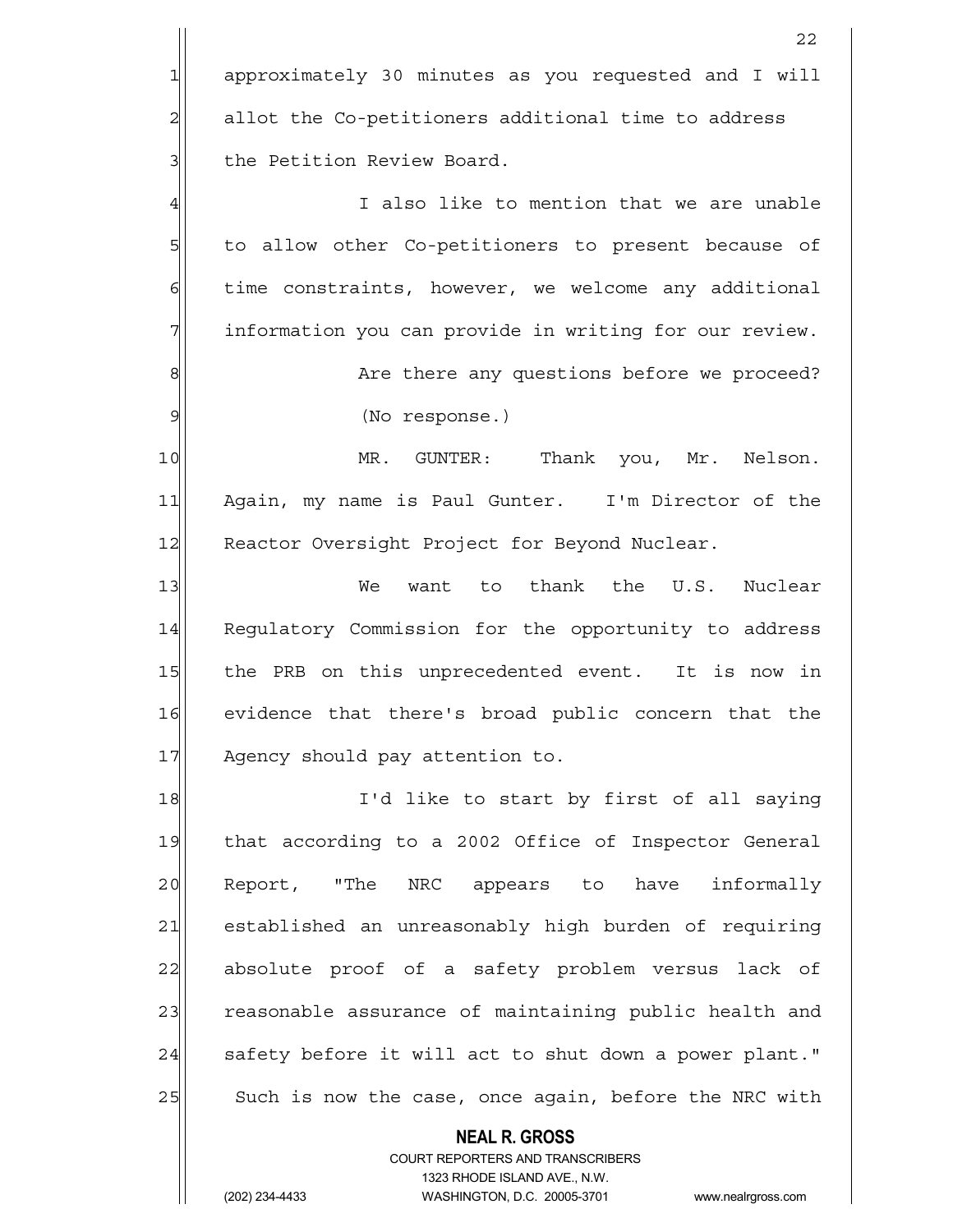1 the General Electric Mark I Boiling Water Reactor.

23

2 and The Fukushima nuclear accident has 3 reaffirmed many previous warnings from former federal 4 safety regulators and experts like Atomic Energy 5 SQU Commission, the Chief Safety Officer, Dr. Steven  $6$  Hanauer in 1972; Dr. Harold Denton with NRC in 1986; 7 and even with the nuclear engineers who were 8 8 8 intimately involved in the development of the Mark I, 9 | namely Dale Bridenbaugh, Gregory Hubbard, and Richard 10 Minor who resigned their prestigious positions from GE 11 in 1976. All of these gentlemen foresaw this accident 12 at Fukushima coming and spoke out early on in the 13 interest of safety.

14 The General Electric Mark I Boiling Water 15 Reactor is not a quality product. It is highly prone 16 to failure during an accident and its further use 17 should be discouraged. Beyond Nuclear submitted an 18 emergency enforcement petition to the NRC on April 19 13th requesting suspension of operations at all U.S. 20 Mark I pending the following specific emergency 21 enforcement actions. The NRC has requested to convene 22 a public meeting in each of the emergency planning 23 zones for each Mark I nuclear power plants to take and 24 transcribe public comment and their independent 25 experts as part of the Agency's March 2011 chartered

## **NEAL R. GROSS**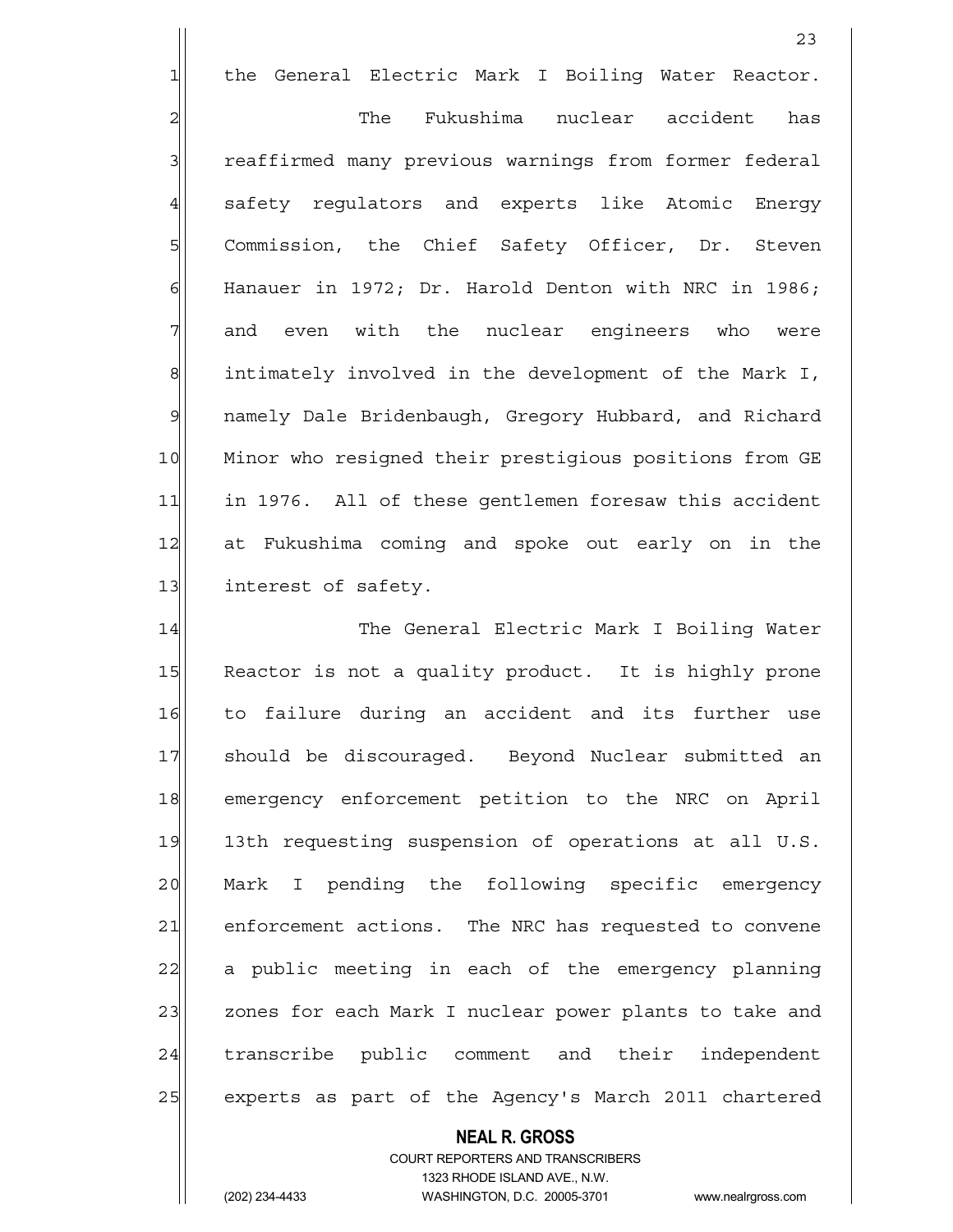1 review of the implications of the Fukushima Daiichi 2 Nuclear Power Plant accident.

3 3 Secondly, the NRC is requested to revoke 4 its approval of the installation of the GE Mark I 5 hardened vent system as provided in Generic Letter 6 89-16 in September 1989 under the provisions of 10 CFR  $7$  50.59 and I stress instead require all GE Mark I 8| operators to submit to the formal license amendment 9 process accorded with full public hearing rights.

10 Third, the NRC is requested to require all 11 owner/operators to retrofit the Mark I spent fuel 12 pools with Class E1 emergency backup power systems 13 including independent AC power generators and DC 14 battery backup up to 72 hours to assure the reliable 15 operation of cooling systems for hundreds of tons of 16 thermally hot and highly radioactive used nuclear fuel 17 stored under water in elevated storage ponds and each 18 of these Mark I in the event of a loss of off-site 19 electrical power.

20 On June 8th, today, 2011, marks the 90th 21 day of the on-going multiple severe nuclear accidents 22 at Japan's Fukushima Daiichi Nuclear Power Plant 23 complex as a result of an extended station blackout, 24 loss of grid power, emergency diesel generators, and 25 depletion of onsite battery backup and multiple loss

# **NEAL R. GROSS**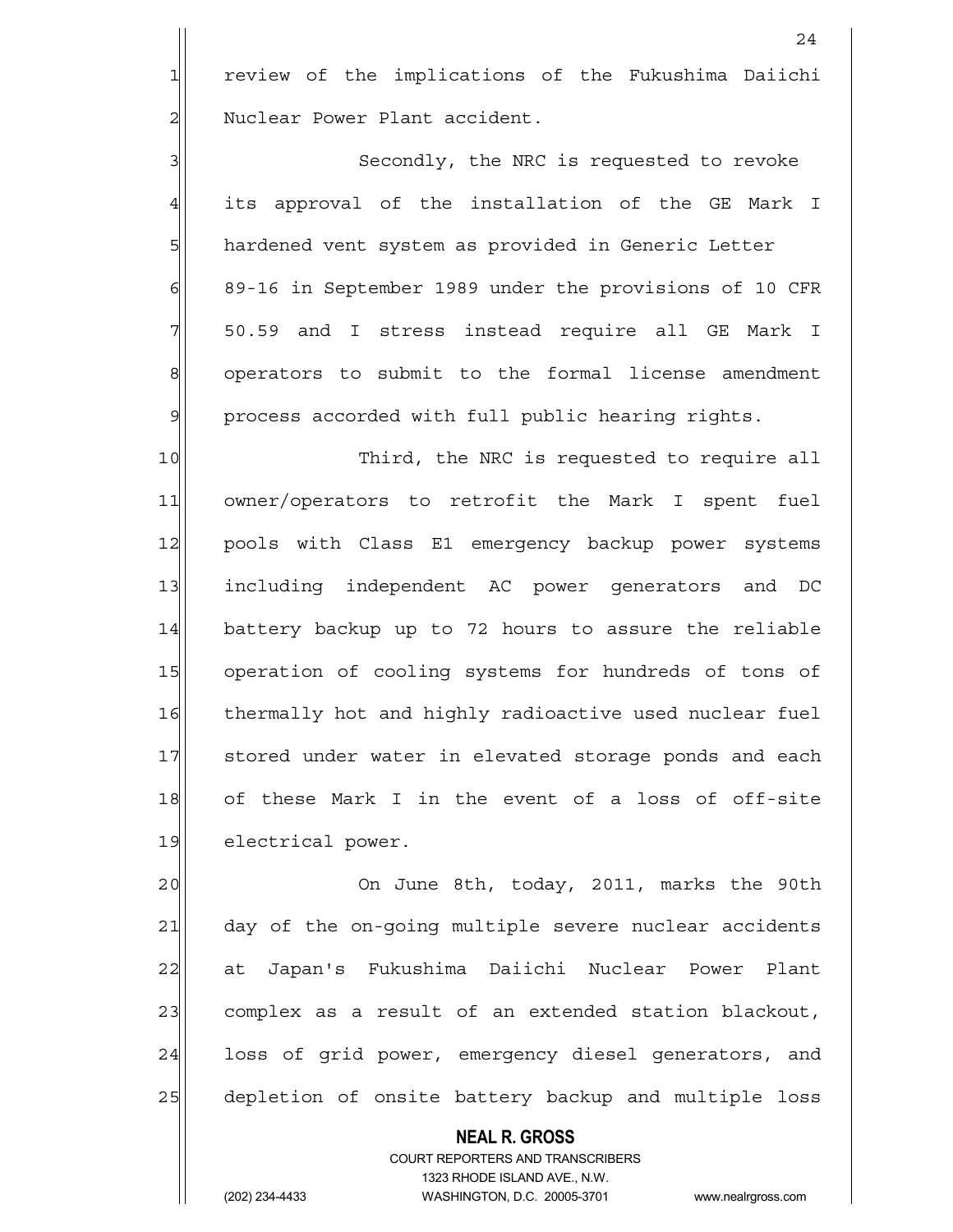1 of cooling accidents caused by the Great Eastern Japan 2 earthquake and tsunami of March 11, 2011. March 13th, 3 I'm sorry. It is March 11, right.

<u>25 and 25</u>

4 A loss of cooling accident from an 5 s extended station blackout can be caused by other 6 events or a combination of events such as the 7 simultaneous occurrence of a catastrophic flooding 8 8 8 along the Missouri River, for example, something that 9 Fort Calhoun is experiencing right now, and then 10 simultaneously damage from a super tornado or perhaps 11 something more sinister or deliberate like the 12 vengeful and calculated actions of a determined enemy. 13 Any accident that challenges a substandard and a 14 dangerously flawed Mark I has the same potential 15 consequences and worse.

16 More than 24 miles of the Japanese eastern 17 coastline and 12 miles inland, already devastated by 18 the earthquake and the tsunami, will not be 19 reconstructed or inhabitable for the foreseeable 20 future because of the significant radioactive 21 contamination that continues to escape from the 22 Fukushima Mark I. Significant radioactive  $23$  contamination is in evidence in area groundwater, 24 soil, vegetation tens of miles away and still being 25 discovered even farther away. Millions of gallons of

#### **NEAL R. GROSS**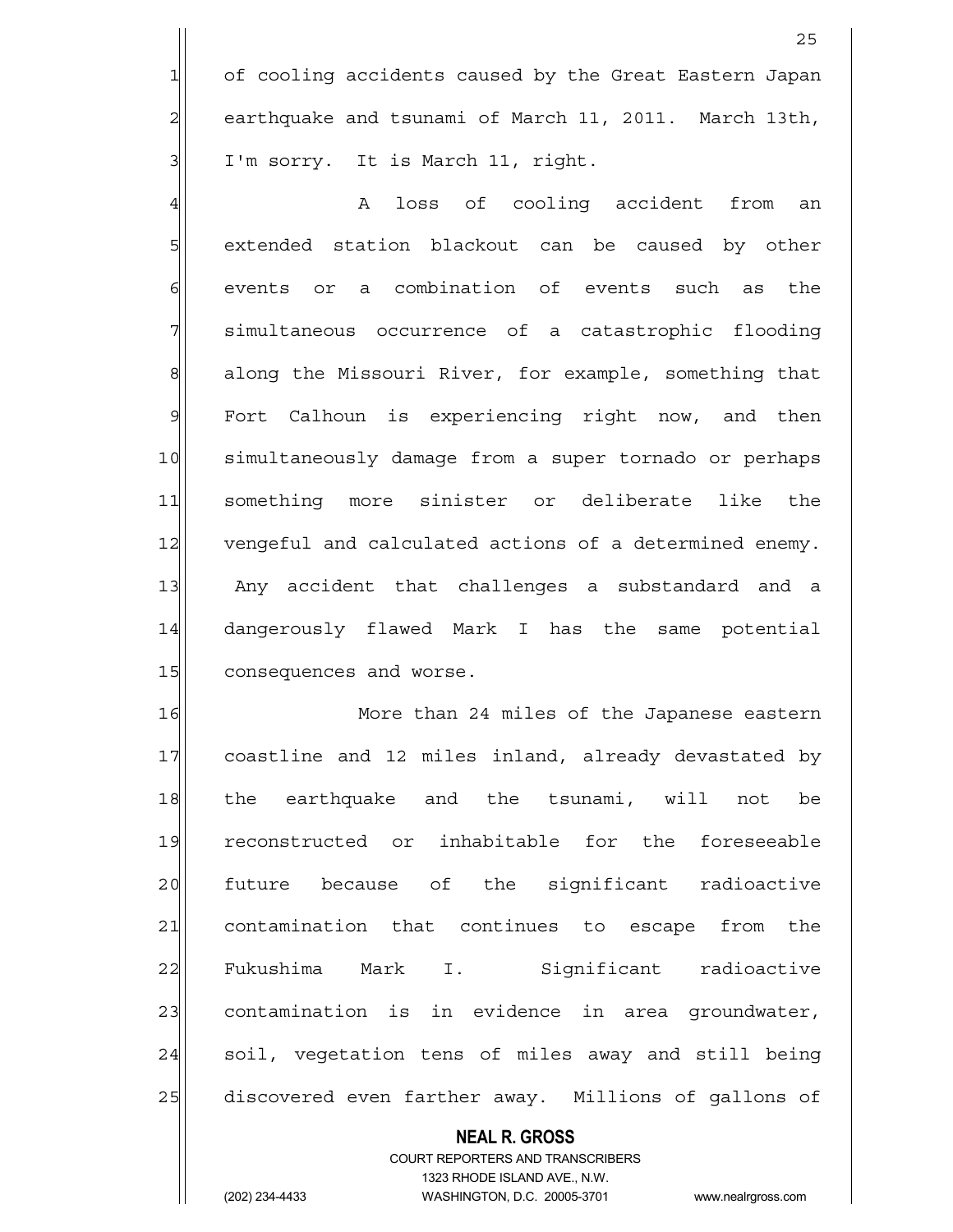$1$  radioactive water from the stricken reactors continues 2 to flow into the sea contaminating Japan's key food 3 3 sources of fish and seaweed. This is but a portion of 4 the mounting evidence of the failed experiments with  $5$  the Mark I and the deeply-flawed containment system.

6 6 Beyond Nuclear supplements its April 13, 7 2011 petition to include the following Mark I 8 reactors, Browns Ferry Units 1, 2, 3; Brunswick 1 and  $9 \mid 2;$  Cooper 1; Dresden 2 and 3; Duane Arnold 1; 10 Fitzpatrick 1 and 2; Hatch 1 and 2; Hope Creek 1; 11 Monticello 1; Millstone 1; Nine Mile Point 1; Oyster 12 Creek; Peachbottom 2 and 3; Pilgrim; Quad Cities; and 13 Vermont Yankee.

14 Our first requested emergency action is 15 that NRC come into each of these Mark I communities 16 into the emergency planning zones and explain its 17 justification for the continued operation of the Mark 18 I reactors and take testimony from public and their 19 experts for incorporation into the Agency's chartered 20 1 long-term review of the implications of Fukushima for 21 U.S. reactor operations.

22 The Mark I licensees were initially 23 licensed under the contract and public trust that the 24 reactor operated in a containment system with 25 essentially leaked tight as part of the Agency and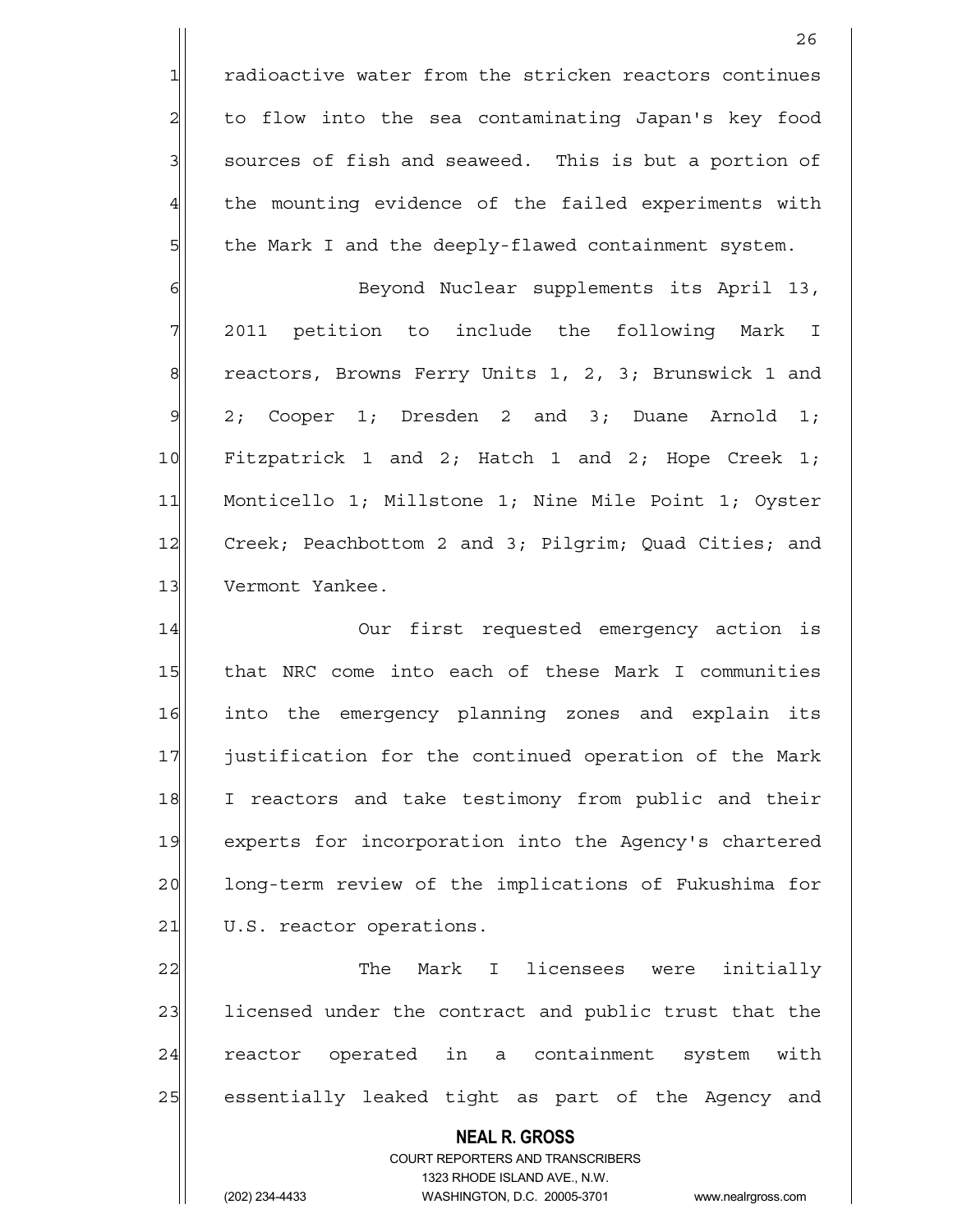1 industry's defense-in-depth philosophy. The 2 containment was supposedly designed, constructed and 3 3 licensed to withstand the associated pressures of a 4 loss-of-coolant accident and a disruptive core 5 s explosion to contain radioactive nuclides that might  $\delta$  be released in a reactor accident. This assurance 7 allows power plants to be sited close to large 8| population centers. But the dramatic evidence of the 9 four explosions at Fukushima, three full-core 10 meltdowns and the significant radioactive 11 contamination released into the atmosphere, the land, 12 the groundwater, and millions of gallons of 13 radioactive cooling water pouring into the sea clearly 14 represents with reasonable assurance these three Mark  $15$  I have failed.

27

16 16 Notification for the construction of a 17 | nuclear power plant in the United States must meet a 18 set of General Design Criteria which includes 19 Criterion 16, containment design which requires that 20 | "reactor containment and associate systems shall be 21 provided to establish an essentially leak-tight 22 barrier against the uncontrolled release of 23 radioactivity to the environment and to assure that 24 the containment design conditions important to safety 25 are not exceeded for as long as a postulated action

## **NEAL R. GROSS**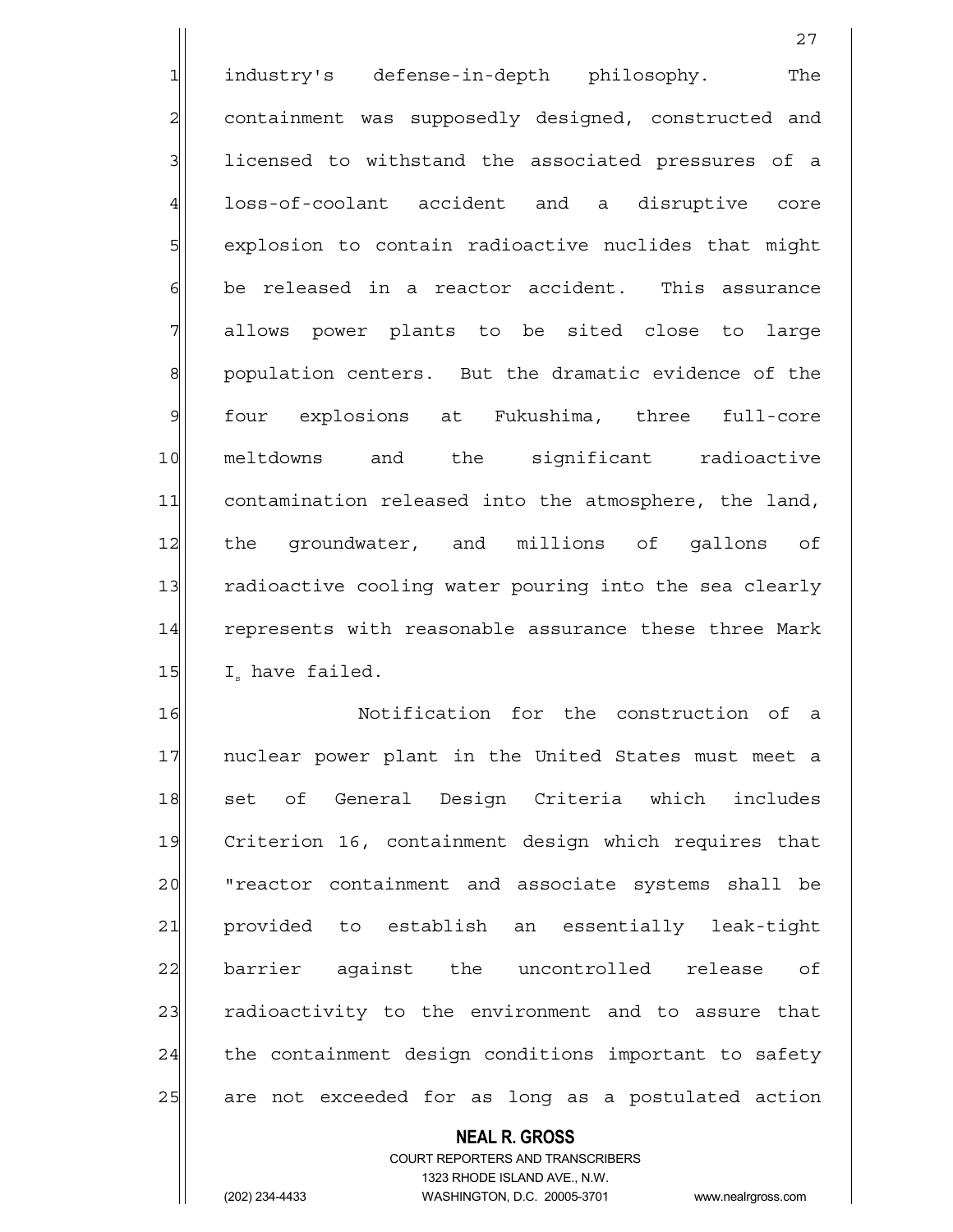1 conditions require."

2 2 The Petitioners are supplementing their 3 April 13th petition asserting that the Mark I system 4 is an unreliable and dangerous containment component. 5 We are submitting the 1976 joint testimony as 6 supplement to our earlier petition of the three GE 7 engineers, Dale Bridenbaugh, Richard Hubbard, and 8 | Gregory Minor who publicly resigned from GE before 9 Congress testifying that the Mark I is not a quality 10 product and because integrity of the primary 11 containment which in their view is an absolute 12 requirement for continued operation could no longer be 13 assured.

14 The NRC eventually concurred. However, 15 upon admission that the Mark I is not reliable as 16 contracted to be essentially leak tight, rather than 17 embark upon an actual containment improvement program 18 to seek to strengthen the Mark I to its licensed 19 condition as essentially leak tight, the industry and 20 the Agency instead chose to pursue an experimental fix 21 that now compromises containment to pursue the option 22 for the operators to vent the consequences of a severe 23 accident to the atmosphere in order to save the flawed 24 product from permanent rupture. That experiment is 25 | now demonstrated to have failed.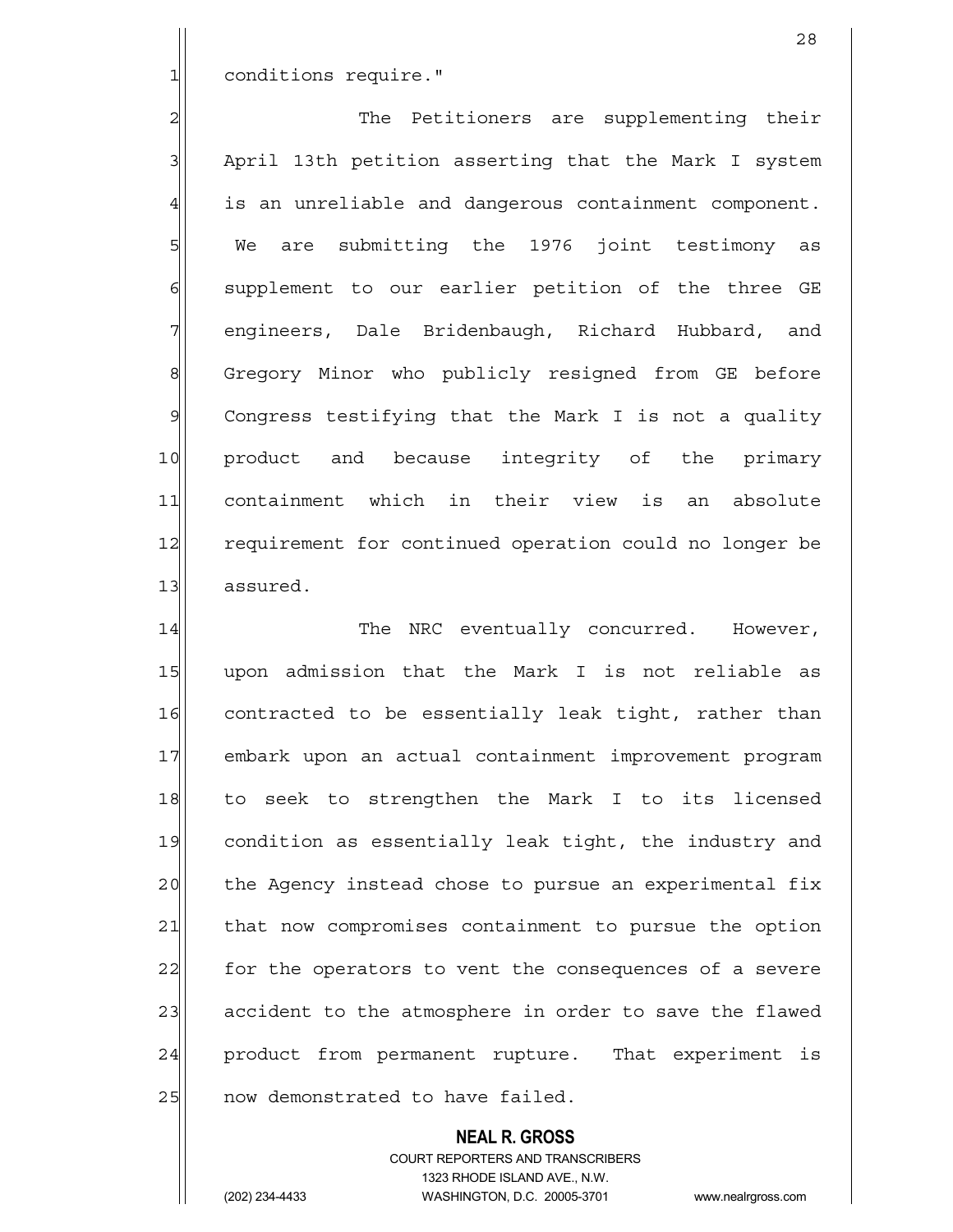1 The April 13, 2011 petition first arqued 2 that the experimental hardened vent system has failed 3 at Fukushima with significant safety implications to  $4$  US Mark I. On May 17, 2011, The New York Times 5 Square confirmed that "the emergency vents American officials 6 have said would prevent devastating hydrogen 7 | explosions at nuclear power plants in the United 8 States were put to the test in Japan and failed to 9 work according to experts and officials with the 10 company that operates the crippled Fukushima Daiichi 11 Nuclear Power Plant."

12 The failure of the vents called into the 13 question the safety of similar nuclear power plants in 14 the United States and Japan. After the venting failed 15 at Fukushima, the hydrogen gas fueled explosions that 16 spewed radioactive materials into the atmosphere 17 reaching levels about ten percent of the estimated 18 emissions from Chernobyl according to Japanese Nuclear 19 Regulatory Agency. As of June 7th, Japan doubled its 20 estimation to 20 percent of Chernobyl's release.

21 The Petitioners now emphasize the 22 irrationality of the apparent requlatory retreat from 23 the Agency's own and all important defense-in-depth 24 regulatory standard and the unacceptable compromise 25 that has been imposed upon health and safety, the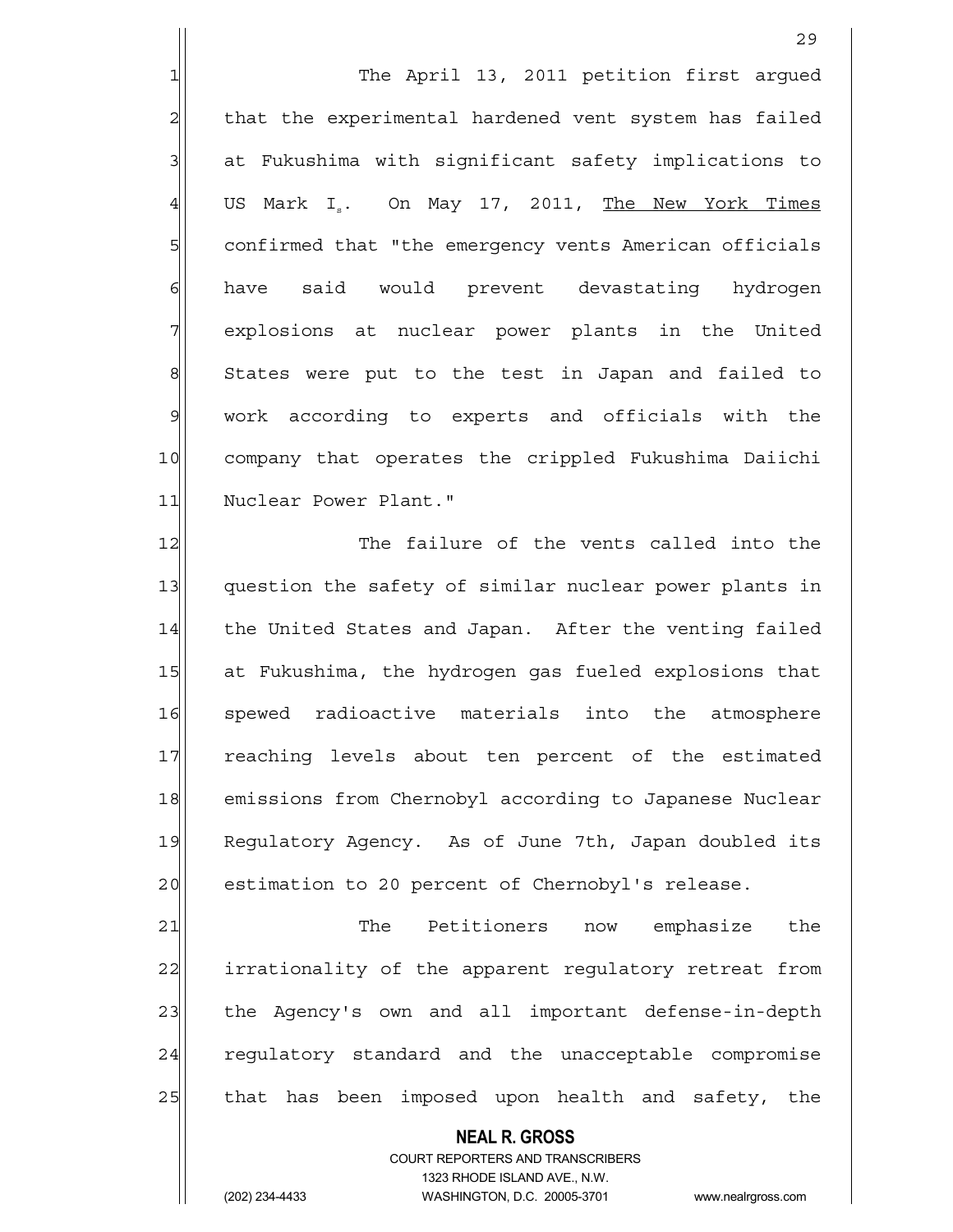1 approval and installation of the experimental venting 2 system that was retrofitted to deliberately, albeit 3 3 1 temporarily defeat the weaker, substandard containment 4 of the Mark I through controlled release of an 5 5 5 5 5 5 accident in order to save this principal and last 6 barrier system from permanent rupture and uncontrolled 7 *releases*.

8|| The Times story further illuminates that 9 the venting design is the result of conflicting 10 schools of practice within the NRC: those who want 11 containment closed and those who need to have a 12 recognized weaker containment be vented under severe 13 accident scenarios. "It is a very controversial 14 system," an expert is quoted to say in the Times 15 story. "It is alarming that there is no consensus 16 | within the NRC over the controversial compromise of 17 the Agency's defense-in-depth philosophy and thus the 18 public health and safety."

19 The lack of requlatory consensus and 20 evidence from Fukushima further warrants the requested 21 suspension of the operation of the Mark I and the 22 requested emergency enforcement actions. The news 23 article concludes that a redesign of the venting 24 system itself might be necessary which brings to 25 second emergency enforcement request. The NRC should

## **NEAL R. GROSS**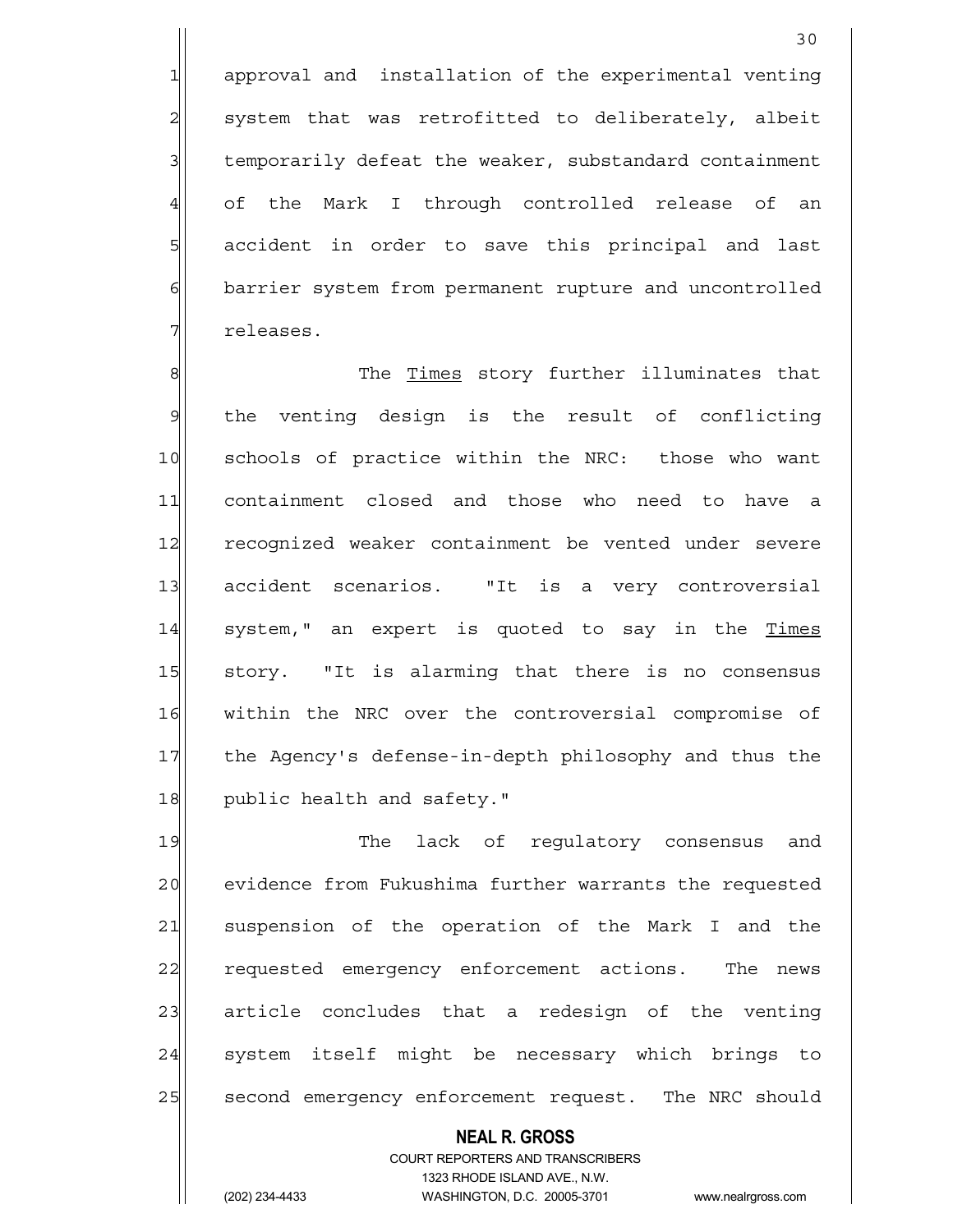1 revoke the Mark I experimental hardened vent system as 2 provided under 10 CFR 50.59 and require the operators 3 to submit the license amendment process with full 4 hearing rights by the public.

5 5 Ships The provisions of 50.59 provide making 6 6 6 changes to nuclear power plants without going through  $7$  the NRC prior approval, review, or the license 8 8 8 amendment process and therefore such changes are not 9 subject to public hearings, but only if the change 10 does not result in "more than a minimal increase" in 11 the risk of the occurrence of an accident, malfunction 12 of safety components, or create the possibility of an 13 accident of different types."

14 The NRC is now conducting its chartered 15 review on the implications of the catastrophic 16 Fukushima accident for U.S. reactors which more 17 directly bears upon the 23 Mark I and their 18 experimental venting system. We charge that this 19 process itself requires a revocation of these 50.59 20 approvals.

21 We have reviewed the NRC and the industry 22 correspondence in reply to Generic Letter 89-16 which 23 particularly was the NRC guidance for the Mark I 24 hardened vent installation and it revealed the record 25 | with a scant, inconsistent and incomplete response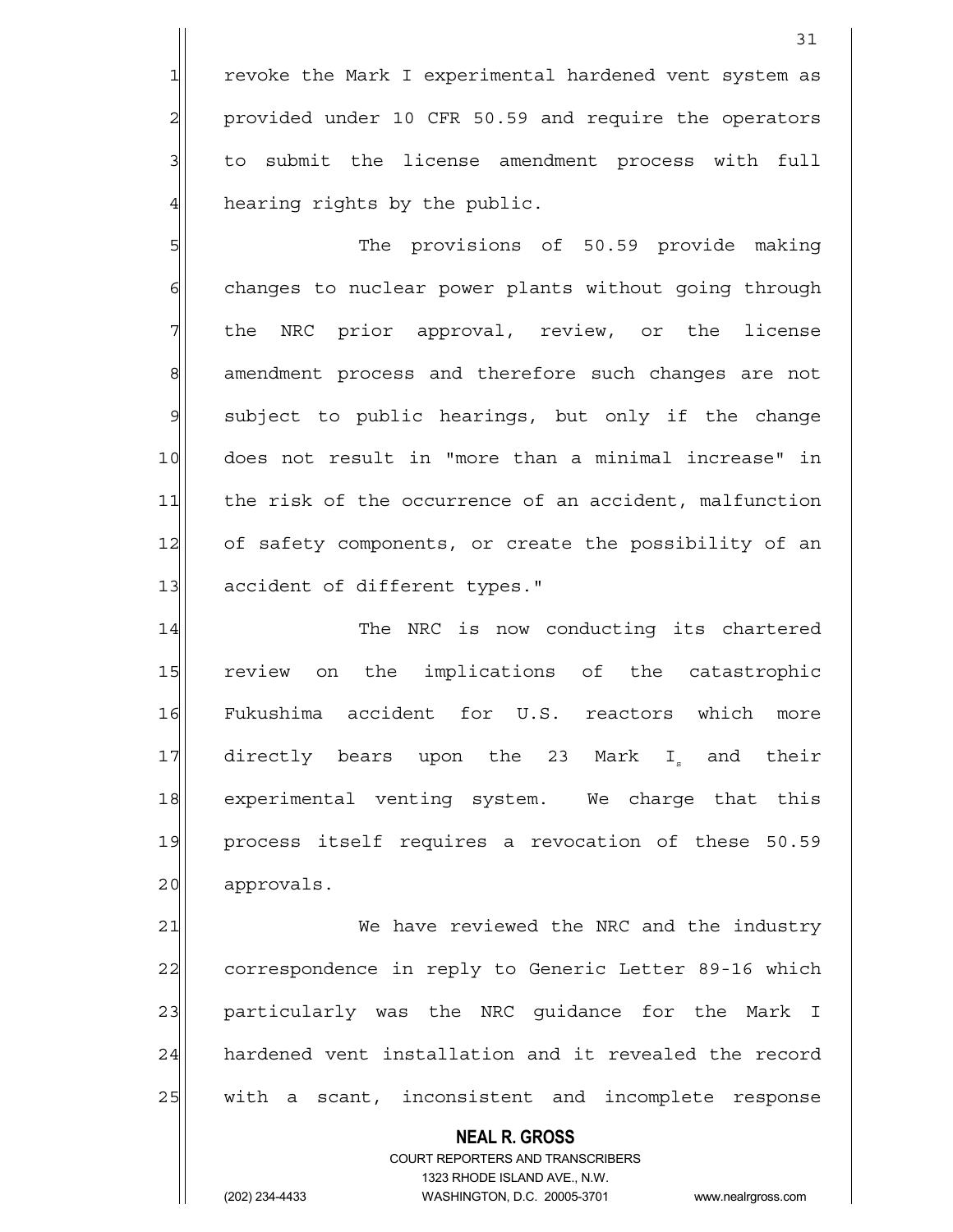1 from the operators. Much of the controversial 2 documentation is classified as proprietary by industry 3 3 and not publicly available. Some inspection findings  $4$  on the installations are available, others are not. 5 Other inspections found violations, but that's where

7 7 Oyster Creek in New Jersey, Millstone I in 8 | Connecticut, Dresden II and III in Illinois, and 9 Fitzpatrick in New York in their October 18, 1989 10 reply declined to voluntarily install vents. Mark I 11 like Oyster Creek and Fitzpatrick said that they 12 already had existing vent systems. Oyster Creek 13 eventually installed the upgraded vent, but 14 Fitzpatrick, with its pre-existing vent was approved 15 with "acceptable deviation."

 $6$  the public record ends.

16 The Petitioners now request that NRC 17 publicly disclose the status of each Mark I vent 18 installation by thoroughly reconstituting the public 19 record and the release of proprietary information.

20 | In closing, we are submitting our full 21 Supplemental comments in writing to the PRB and we 22 further request at this time that the Petition Review 23 Board convene another public meeting per Management 24 Directive 8.11 to receive additional supplemental 25 | material and to accommodate the additional community

## **NEAL R. GROSS**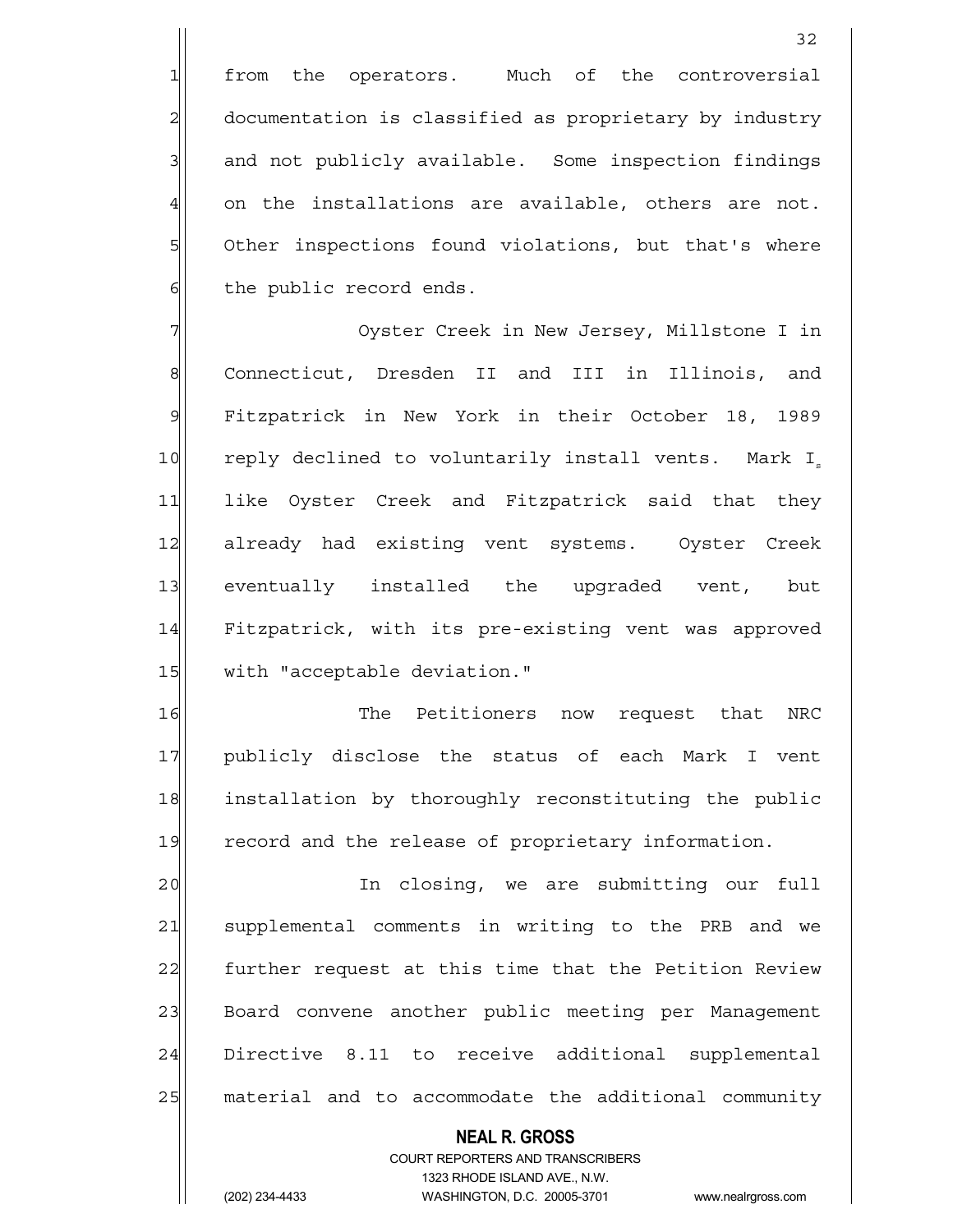33  $1$  groups that have submitted their request as 2 Co-petitioners to address the Petition Review Board. 3 3 I would now like to turn over the 4 remainder of the time to my colleague, Kevin Kamps. 5 SM MR. KAMPS: Thank you, Paul. My name is 6 Kevin Kamps. I serve as Radioactive Waste Specialist 7 at Beyond Nuclear. And my comments, my supplemental 8| comments will address high-level radioactive waste of 9 GE BWR Mark I. 10 As Robert Alvarez at Institute for Policy 11 Studies said in his May 2011 report entitled "Spent 12 Nuclear Fuel Pools in the United States Reducing the 13 Deadly Risks of Storage", high-level radioactive waste 14 storage pool risks are no longer academic, theoretical 15 or to be neglected or downplayed, that they have said, 16 for decades by the U.S. nuclear power industry, as 17 Well as the Nuclear Regulatory Commission. In light 18 of the Fukushima Daiichi nuclear catastrophe, high-19 level radioactive waste storage pool risks are 20 particularly vulnerable GE BWR Mark I elevated pool  $21$  are especially concerning.

22 A coalition of scores of grassroots and 23 | national environmental organizations have urged NRC  $24$  for nearly a decade, ever since the  $9/11$  terrorist 25 attacks to empty GE BWR Mark I pools into hardened on-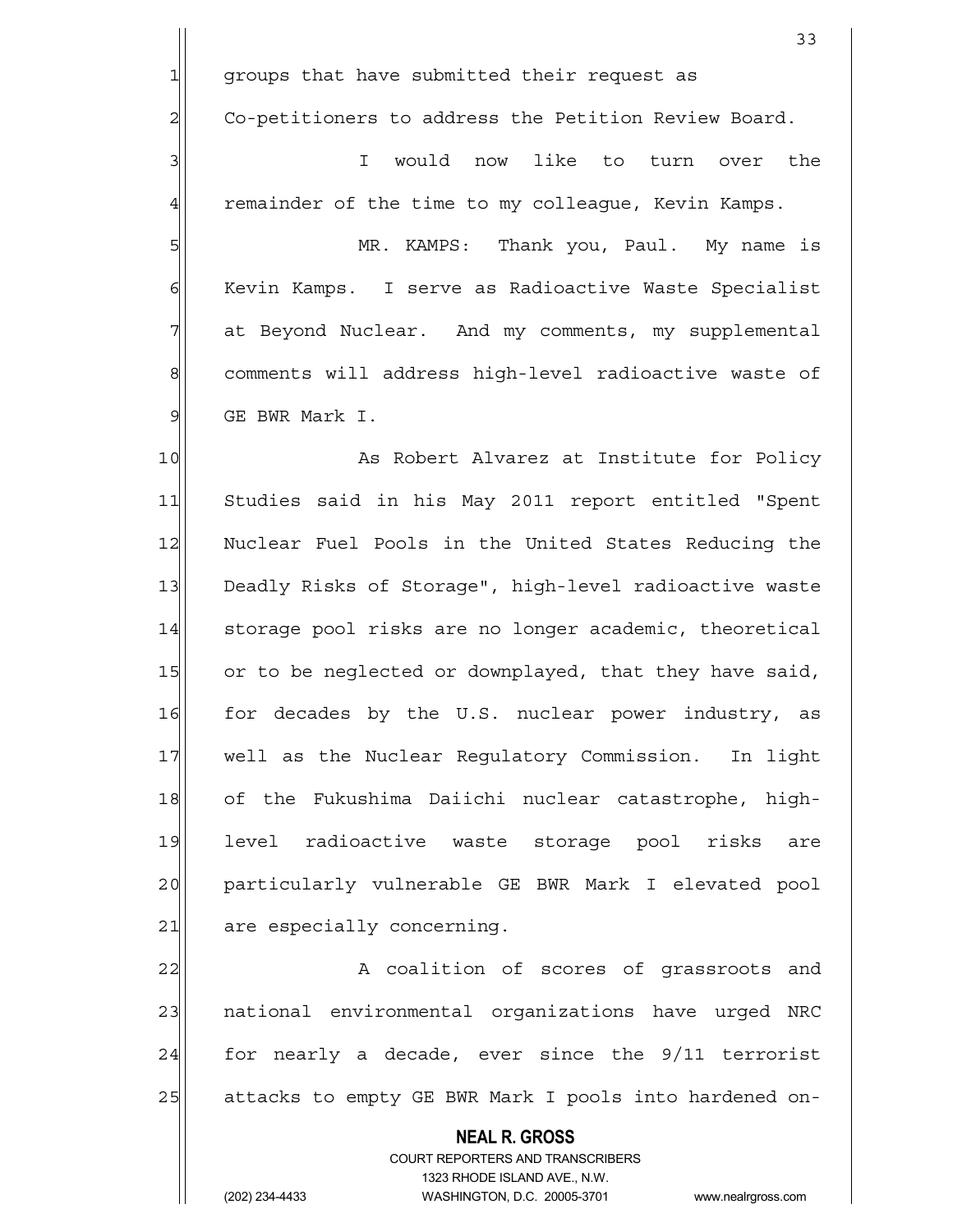1 site storage. Our repeated appeals and warnings have  $2$  fallen on deaf ears at NRC. The Agency's slogan is 3 3 "protecting people and the environment" and it's 4 proposed mission and mandate is to protect public 5 health and safety, the environment, the common defense 6 and security against the potentially catastrophic 7 risks of nuclear power, including high-level 8 8 radioactive waste pool storage.

9 Section Ironically, this has even included, this 10 response from NRC has even included NRC opposition to 11 environmental intervention aimed at upgrading high-12 level radioactive waste safety and security. As the 13 | world's single largest GE BWR Mark I, the 1122 14 megawatt electric Fermi II Nuclear Power Plant in 15 Monroe, Michigan, located on the shoreline of the 16 Great Lakes, 20 percent of the world's surface fresh 17 water, drinking water supply for 40 million people in 18 | the United States and Canada and numerous Native 19 Americans and First Nation, and life blood of one of 20 the world's single largest regional economies. This 21 opposition by NRC staff to our intervention for safety 22 and security upgrades for high-level radioactive waste  $23$  storage is but one example of what is at stake. 24 Fermi II's elevated pools hold a little

25 over 500 metric tons of high-level radioactive waste,

## **NEAL R. GROSS**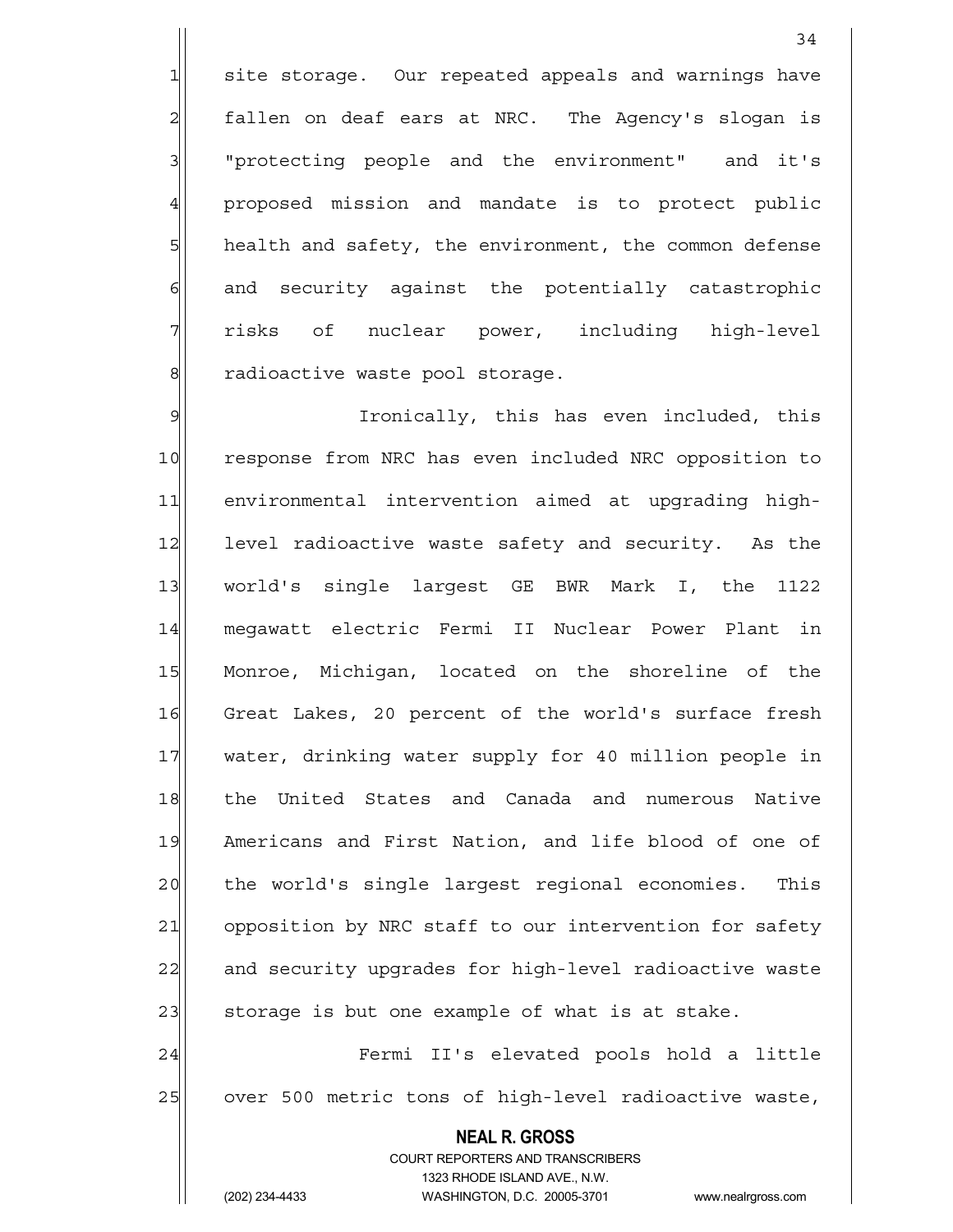1 several times more than Fukushima Daiichi's Unit 4 2 pool. Another example at Vermont Yankee's pool also 3 contains well over 500 tons of high-level radioactive 4 waste, putting not only Vermont, but also New 5 | Hampshire and Massachusetts and additional states and  $6$  even countries downland or downstream at risk.

7 Incredibly, NRC has allowed Mark I pools 8 s 8 to keep their high-level radioactive waste packed to 9 maximum capacity. As Robert Alvarez has reported, 10 several times more densely packed than originally 11 designed. An especially egregious example of this is 12 at the Millstone Unit 1, Mark I in Connecticut. 13 Although permanently closed since the mid-1990s, NRC 14 has allowed this pool to remain packed with high-level 15 radioactive waste, an incredible and entirely 16 unnecessary risk, an accident or attack waiting to 17 happen.

18 Mark I owners and operators seeking to 19 defer dry cast storage costs for as long as possible 20 has been allowed to put us all at incredible risk by 21 keeping their pools packed to the gills.

22 My supplemental written submission which 23 just hit the floor quotes at length Bob Alvarez' new  $24$  report which clearly shows how these risks -- how big 25 | these risks are. In fact, BWR Mark I high-level

## **NEAL R. GROSS**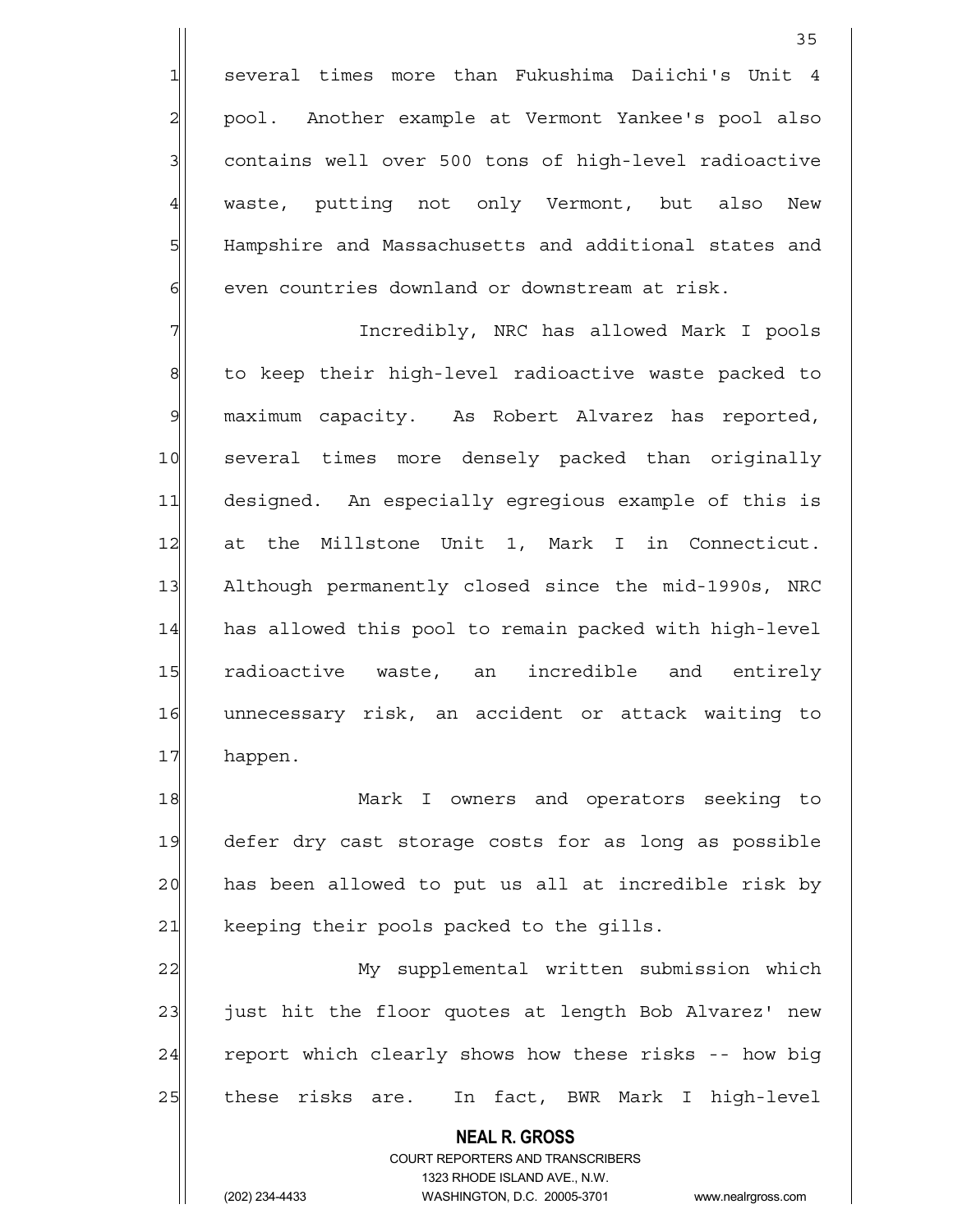1 radioactive waste storage pools represent some of the 2 single most concentrated motherloads of hazardous  $3$  radioactivity in the entire United States.

4 A For example, Alvarez cites the following 5 Mark I as containing more than 200 million curies of 6 6 radioactivity associated with their adjacent nuclear  $7$  power plants that is: Millstone Unit 1, the entire 8 site containing 500 million curies; Dresden Units 2 9 and 3, 350 million curies; Browns Ferry Units 1, 2, 10 and 3, 325 million curies; Nine Mile Point 1 and 11 Fitzpatrick 1, 300 million curies; Peachbottom 2 and 12 3, 250 million curies; Hatch 1 and 2, 250 million 13 curies; Hope Creek 1, 250 million curies; Quad Cities  $14$  1 and 2, 225 million curies.

15 **Following close behind, Oyster Creek at** 16 125 million curies and Vermont Yankee at 100 million 17 curies. In addition, Fermi II has 90 million; Duane 18 | Arnold, 80 million; Cooper, 75 million; Brunswick 1 19 and 2, 75 million; Monticello, 70 million; and 20 Pilgrim, 70 million.

21 My written submission which I will turn 22 into you also includes a lengthy excerpt from a 1996 23 book by David Lochbaum entitled Nuclear Waste Disposal 24 Crisis. Lochbaum, a nuclear engineer with 17 years' 25 experience with Mark I and has served at NRC as a

#### **NEAL R. GROSS**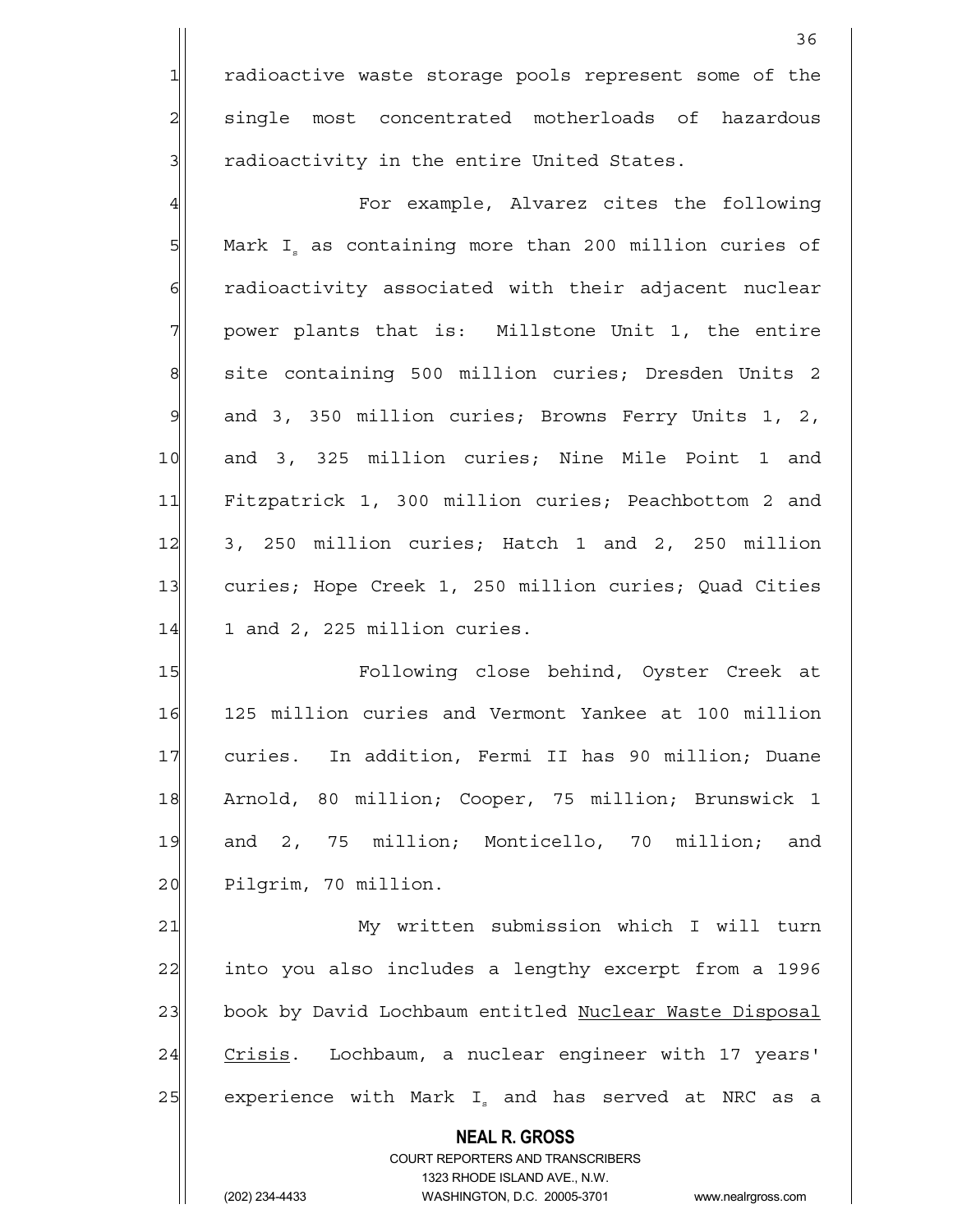1 trainer for NRC Mark I and sectors has long served as 2 the director of the Nuclear Safety Project at Union of 3 Concerned Scientists. His 1996 book written 15 years 4 ago shows that Mark I high-level radioactive waste 5 storage pool risks have long been known about and 6 downplayed to our peril. In fact, he cites an  $7$  alarming number of near-miss accidents that could have 8 8 led to catastrophic radioactivity releases involving 9 Mark I pools.

37

10 These risks are made all the worse by Mark 11 I pools elevated design located outside any primary 12 containment structure vulnerable to both accident and 13 attacks. Whether emptied suddenly by a drain down or 14 slowly by a boil off, an uncovering of Mark I cooling 15 water cover which preclude emergency response produced 16| a lethal gamma dose rate due to loss of radioactive 17 shielding provided by the water as has occurred at the 18 Fukushima Daiichi.

19 It could also lead in the matter of hours 20 or days to an exothermic zirconium fire which could 21 release up to 100 percent of the hazardous and 22 volatile radioactive cesium-137 put in the pools. 23 Millions or even tens of millions of curies' worth in  $24$  the environment due to a lack of primary containment.

25 So what are the potential consequences of

 COURT REPORTERS AND TRANSCRIBERS 1323 RHODE ISLAND AVE., N.W. (202) 234-4433 WASHINGTON, D.C. 20005-3701 www.nealrgross.com

 **NEAL R. GROSS**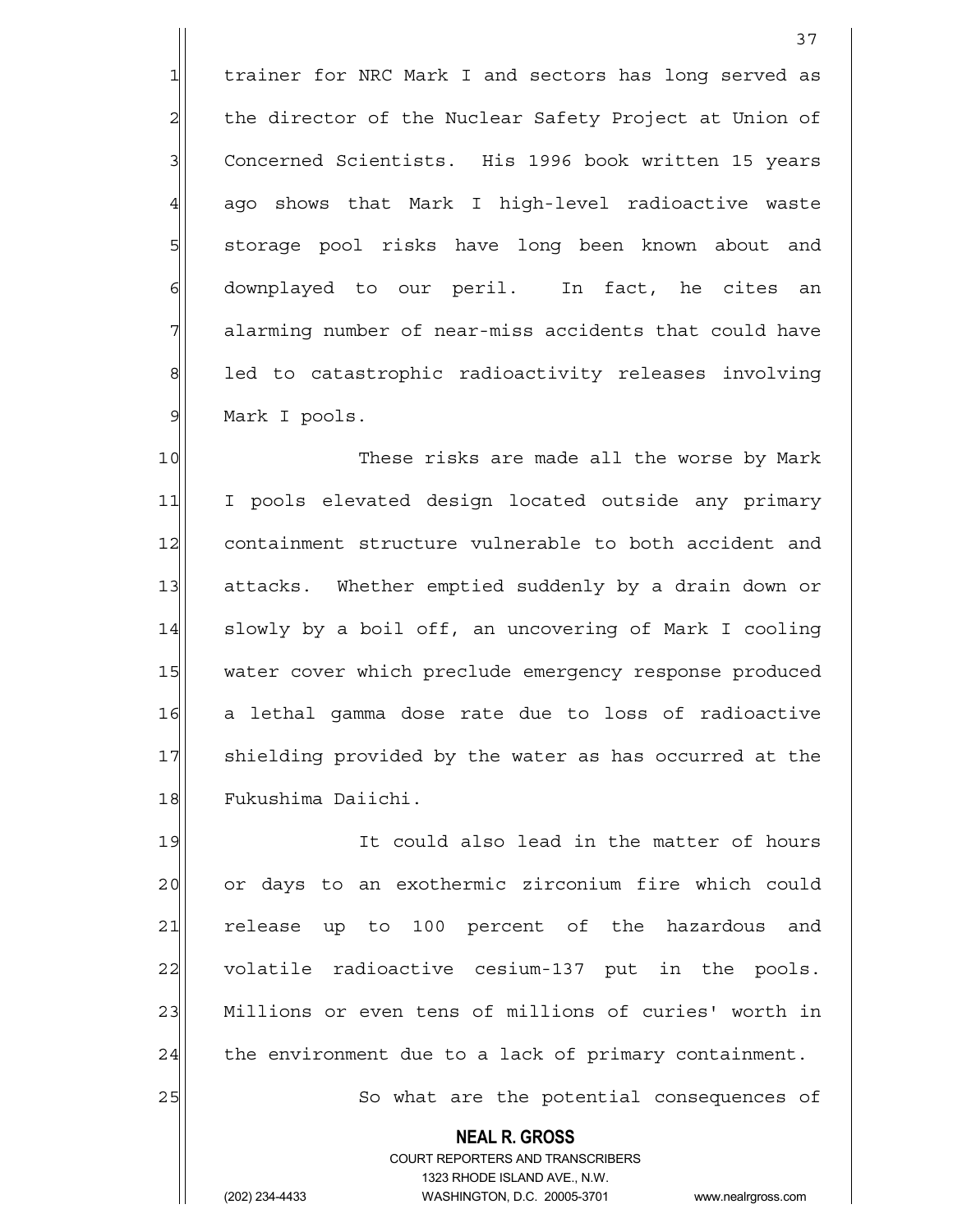1 such fires? A 1997 study cited by Alvarez and others 2| reported that 8 to 80 megacuries of cesium-137 could  $3$  be released from a pool fire into the environment.  $4$  This would result in 54,000 to 143,000 deaths the 5 5 5 5 report documented and it would result in 2,000 to 6 7,000 square kilometers of agricultural land  $7$  contaminated. The report also calculated economic 8 costs of \$117 to \$566 billion which has not been 9 adjusted for inflation.

10 A report by the NRC itself, NUREG-1738, 11| dated 2001, also looked at the potential for waste 12 pool fires and calculated that 25,000 people as far as 13 500 miles downwind from a pool fire could die from 14 latent cancer.

15 In conclusion, NRC should require not only 16 emergency backup power on Mark I pools as was laid out 17 earlier, emergency makeup water systems and supplies, 18 as well as water-level gauges, temperature gauges and 19 radiation monitors that would survive and continue to 20 function despite even severe natural disasters and 21 | nuclear catastrophes as shown by Fukushima Daiichi as 22 being all too possible.

23 and the same contract in addition to vital safety and security 24 upgrades at Mark I pools in the U.S., the NRC should 25 require as a matter of homeland security, national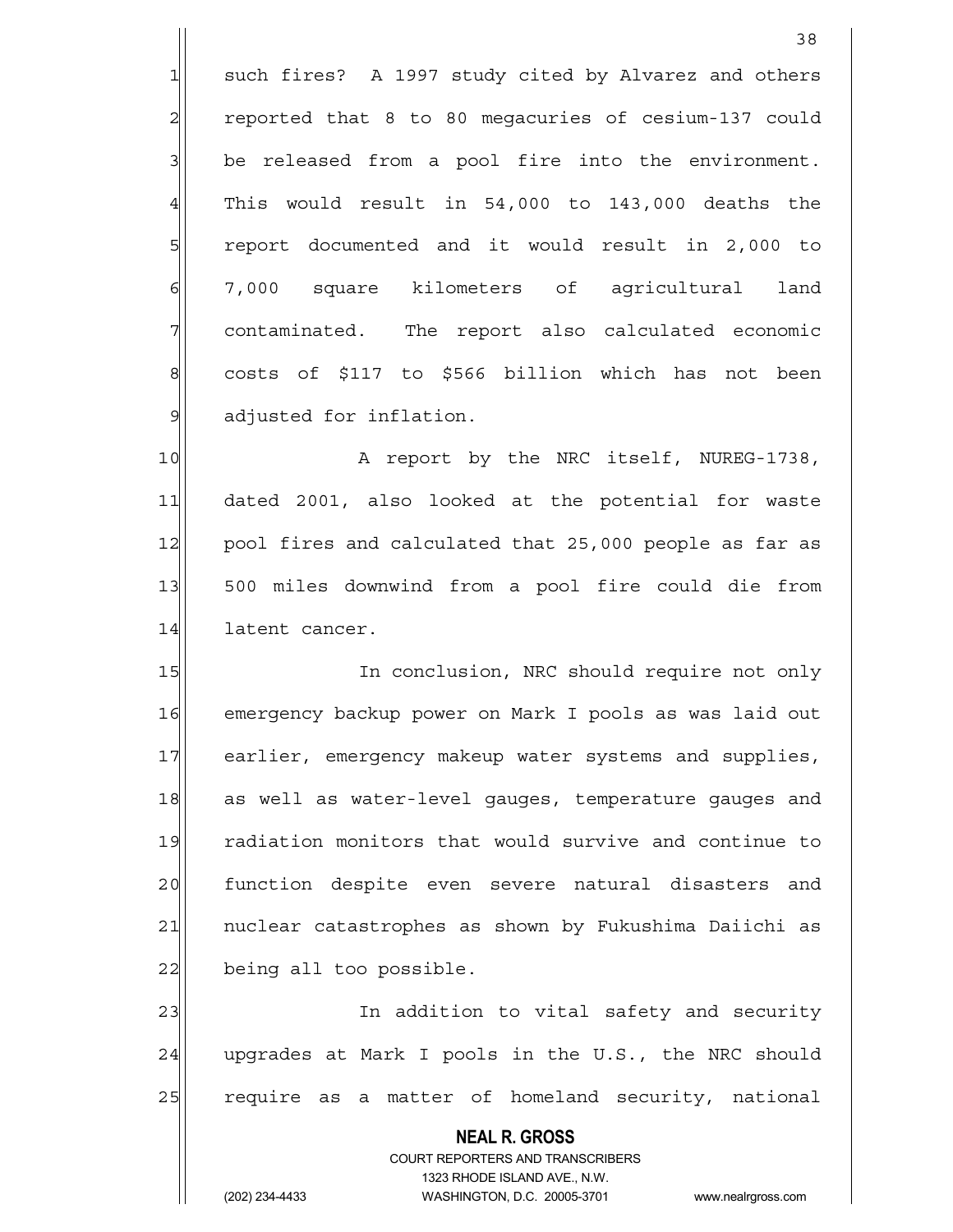**NEAL R. GROSS** COURT REPORTERS AND TRANSCRIBERS 39 1 security, and public health, safety, and environmental 2 protection policy of the highest priority, the 3 replacement of unnecessarily and indefensibly risky, 4 high-density storage of high-level radioactive waste 5 | in Mark I pools, hardened on-site storage as an 6 interim measure, as has been urged for nearly a decade  $7$  by almost 200 environmental groups across the U.S. 8 | Thank you. 9 | CHAIRMAN NELSON: We'll go to the 10 Co-petitioners' presentations at this time. 11 Ms. Lampert, at this time you have 12 approximately ten minutes to address the Petition 13 Review Board as you requested. 14 MS. LAMPERT: Thank you. Mary Lampert of 15 Pilgrim Watch. Thank you for the opportunity. 16| T'm going to start off with a process 17 issue. As you know, Pilgrim Watch, Massachusetts 18 Attorney General filed requests for hearings in 19 Pilgrim's license renewal application, June 1 and June 20 2, respectively, on new and significant information 21 regarding the probability of severe accident 22 containment failures, hydrogen explosions, spent fuel 23 pool failure, fires, and the probability of far 24 greater volume of releases and consequent off-site  $25$  costs than previously modeled.

1323 RHODE ISLAND AVE., N.W.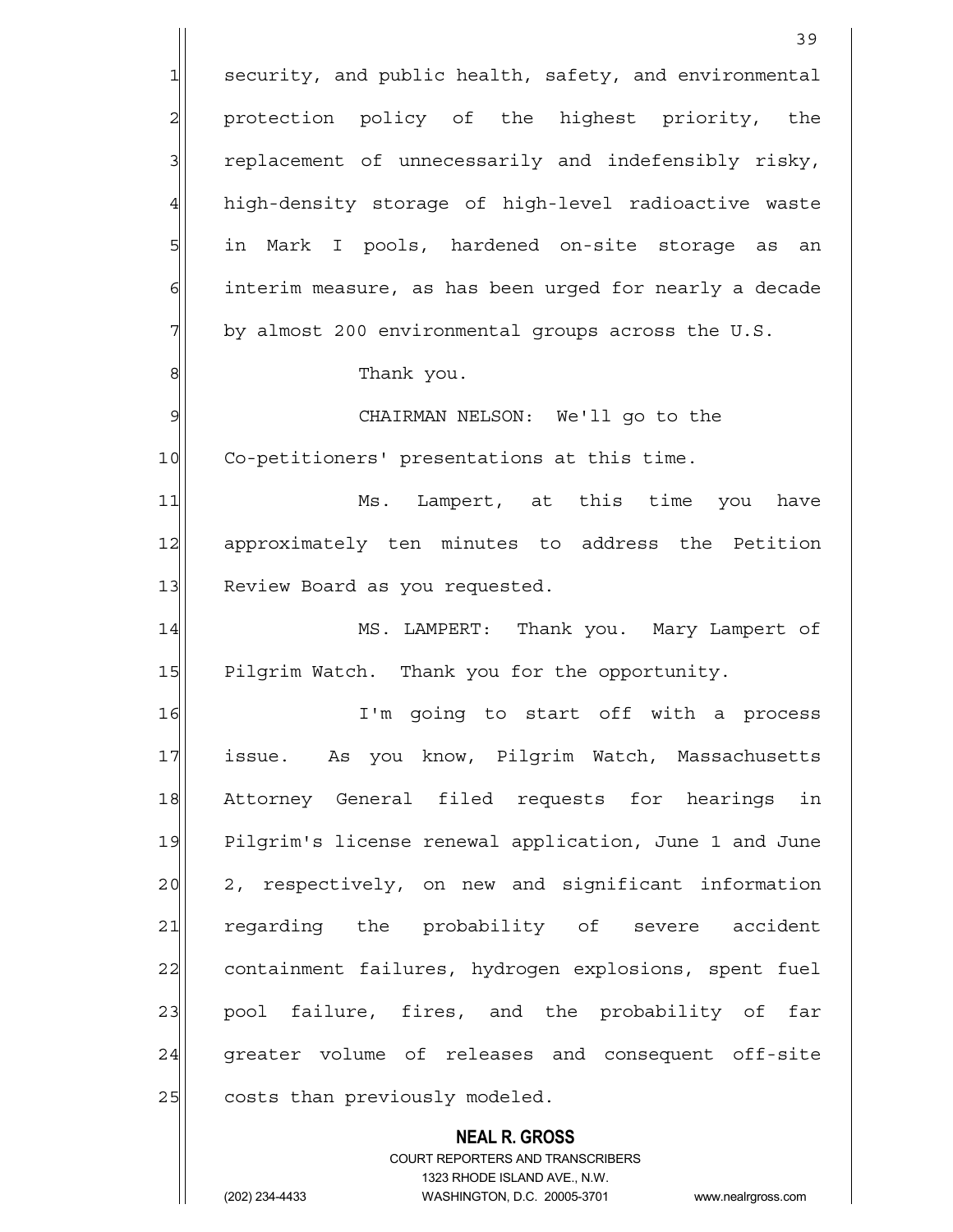1 1 These filings highlighted what's before 2 you: the venting systems, spent fuel fires, etcetera.

40

4 all the Sent to the PRB and added to the 5 5 5 5 5 record, so the procedural question is this. Should  $6$  the PRB hold the 2.206 process in abeyance until the 7 Atomic Safety and Licensing Board issues its opinion? 8 8 We say no. But that's not what happened when a 2.206 9 on submerged non-environmentally qualified cables was 10 put on hold in early 2011. It was slated to be put up 11 on the Federal Register. It was put on hold because a 12 filing on the issue was filed by Pilgrim Watch and is 13 before the Atomic Safety and Licensing Board at 14 Pilgrim. So you'll be facing the same question.

15 We believe that filing a license renewal 16 contention on the same subject as a 2.206 should not 17 present a conflict or require holding in abeyance 18 2.206. This is for two reasons. First is a very 19 clear distinction between current operating safety  $20$  issues that occur before a reactor's 40th birthday, 21 their present safety concerns, albeit ones that 22 continue into the future. And on the other hand 23 concern that only address the extended 20-year license 24 renewal period.

25 Second, the second issue of concern is

# **NEAL R. GROSS**

 COURT REPORTERS AND TRANSCRIBERS 1323 RHODE ISLAND AVE., N.W. (202) 234-4433 WASHINGTON, D.C. 20005-3701 www.nealrgross.com

3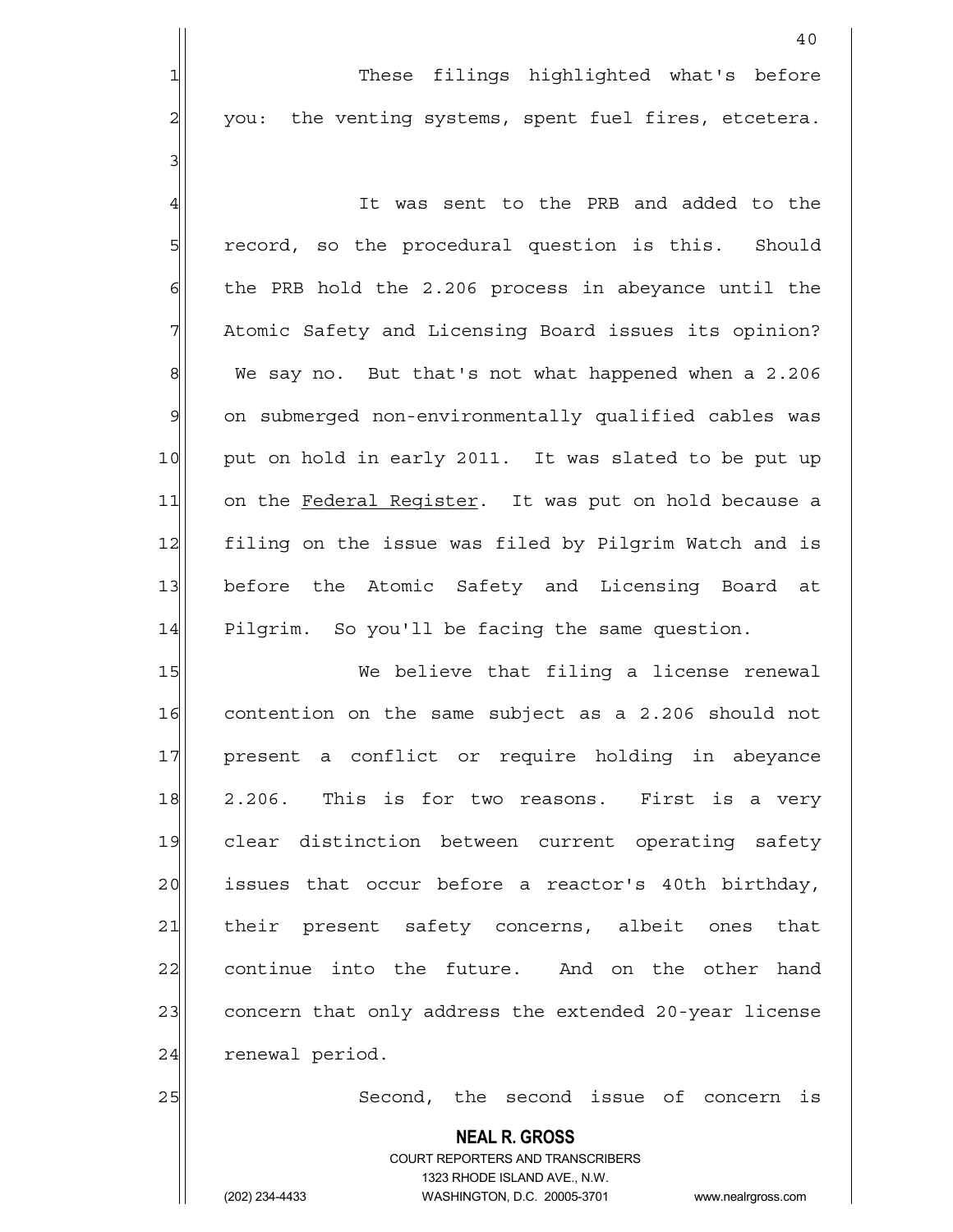$1$  that we do not believe that under NRC requlation that 2 intervenors in the license renewal process 3 automatically surrender their right to redress on 4 current operating safety issues under the 2.206 5 5 5 process. In fact, there is no requlation, simply a 6 Management Directive 8.11 review process for 10 CFR  $7$  2.206 petition. Because both the LAR adjudication 8 8 8 process and the 2.206 process take a considerable 9 period of time, Pilgrim, for example is in its sixth 10 year of adjudication in the license renewal process 11 and clearance type. We ask that both processes be 12 held simultaneously. And I respectfully request we 13 have a PRB teleconference to work this procedural 14 issue out. And we shall submit a written request to  $15$  that effect. 16 I'll address two issues and, as you know, 17 Pilgrim was the initial experiment in the direct-cause

41

18 event. And it did not fix as advertised the basic 19 design flaw of the GE Mark I BWR. It did not prevent 20 containment failure. In fact, when it was tried, it 21| failed three times at Unit 1, Unit 2, Unit 3 which is 22 a pretty bad score.

23 In 1990, the NRC Chairman Kenneth Carr 24 | acknowledged one of the DTV's limits. He said that 25 during some anticipated transient without scram event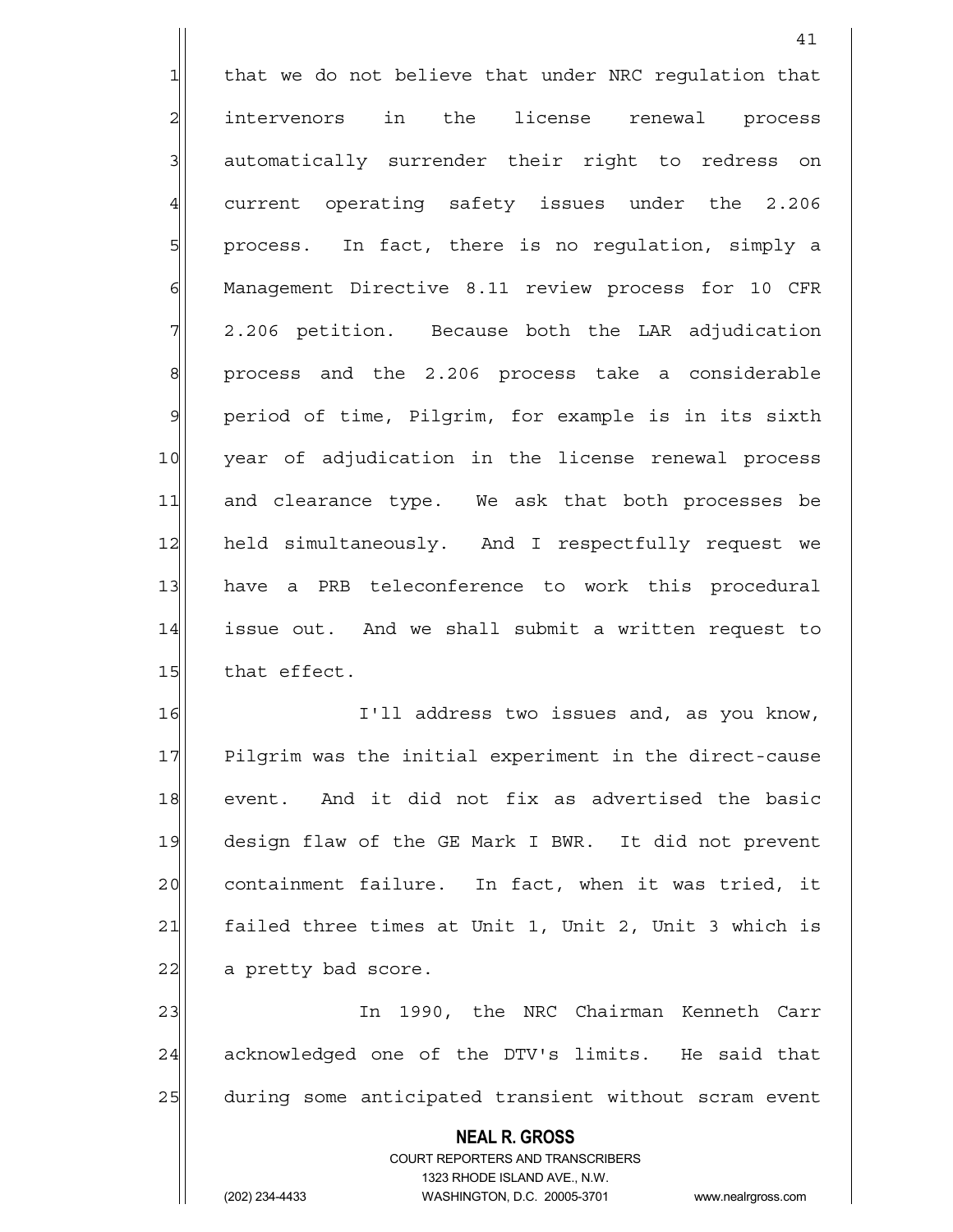$1$  the pressure in the containment will rapidly increase. 2 Venting pressure could be reached in a matter of 3 minutes rather than hours. Therefore, venting may not 4 prevent containment failure because of the high 5 squilies containment pressurization rate, but would provide  $6$  additional time to scram the reactor and delay  $7$  delay, not prevent core melt.

8 8 In March 2011, obviously, we had the first 9 real test and failure of the DTV. And we learned 10 three things. Properly trained operators in Japan 11 decided not to open the DTV when they should have 12 because they feared the effects offsite on significant 13 unfiltered releases.

14 Second, when the operators finally decided 15 to open the DTV, they were unable to do so because of 16 power loss initially and then subsequent heavy 17 radiation to operate them manually. The failure of 18 the DTV to vent led to containment failure explosions 19 that resulted in significant off-site consequences.

20 | Now how will this apply here? First, 21 let's get properly trained operators not opening the 22 DTV. This goes to the fact that Pilgrim's and other 23 vents here to save a buck on filters. We always 24 thought it was an unnecessary, unfair, poisoning of 25 | neighborhoods in order to save containment, but it was

#### **NEAL R. GROSS**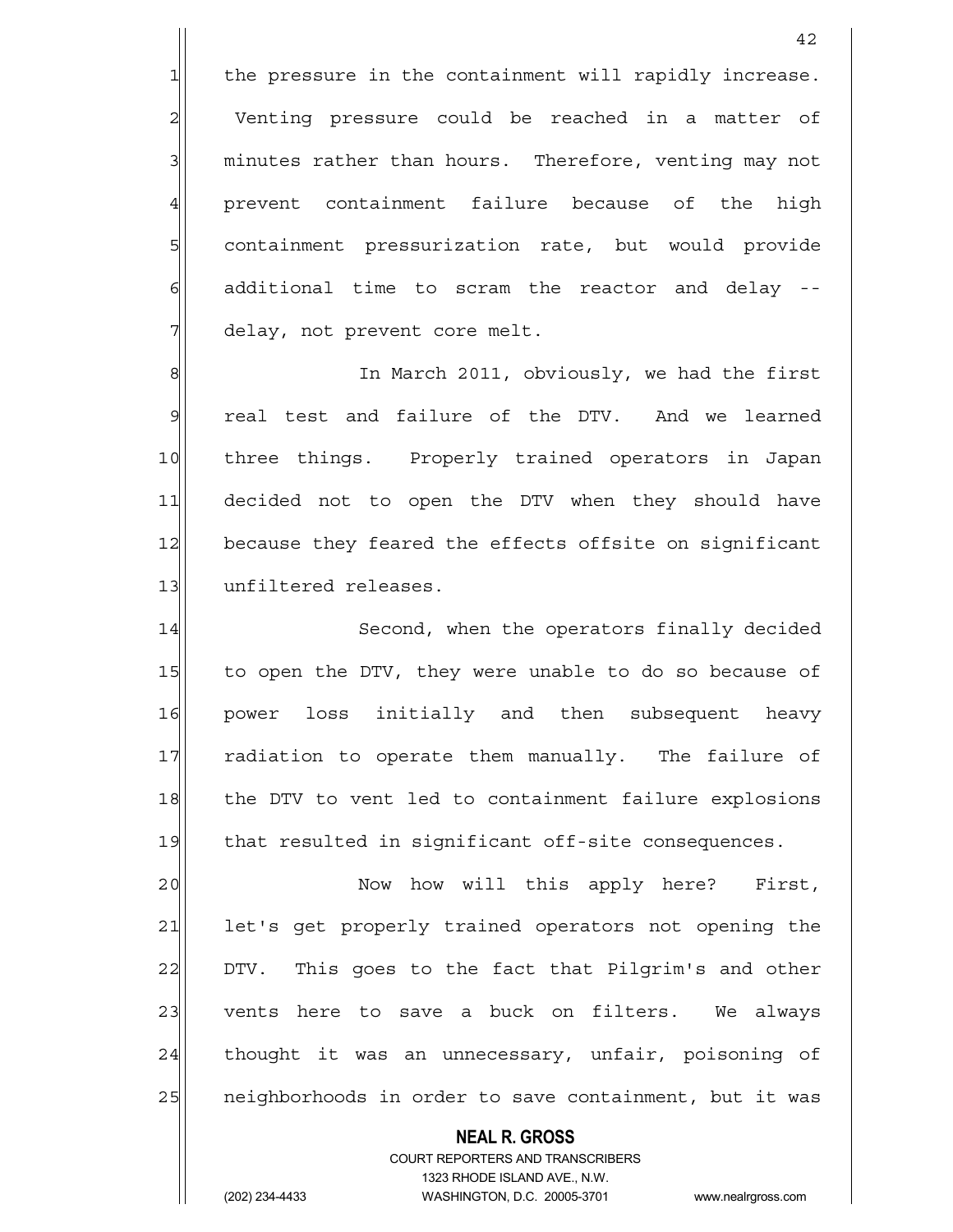$1$  looked at as sort of a balance. However, it is seen 2 to have unintended consequences because the operators 3 are reluctant to open the vent because they recognize 4 the contamination that will go out and therefore will  $\frac{1}{2}$  wait and wait and wait until too long.

6 6 There is really no economic basis for the  $7$  status quo, to leave unfiltered vents in place. It is 8 8 8 not the practice in Europe. Entergy estimated that 9 adding a filtered vent at Pilgrim in their license 10 renewal application would cost \$3 million. Houses in 11 my neighborhood sell for more than that. Wayne 12 Leonard, CEO of Entergy, earned over \$27 million in 13 compensation in one year 2010. Personally, I think he 14 could live on \$24 million a year.

15 So number one, the vent has to be 16 filtered. Number two, we learned in Japan when the 17 operators finally decided to open the vent, they 18 weren't able to do so. This would happen, I know for 19| sure, at Pilgrim because to open the first two valves 20 requires power from a battery. If that is -- also 21 Pilgrim's control room has two key lock switches in a 22 series that have to be opened manually when the need 23 to use the DTV occurs. All these steps can go awry  $24$  just as they went awry in Fukushima.

25 What we need, obviously, a passive system.

 **NEAL R. GROSS** COURT REPORTERS AND TRANSCRIBERS 1323 RHODE ISLAND AVE., N.W.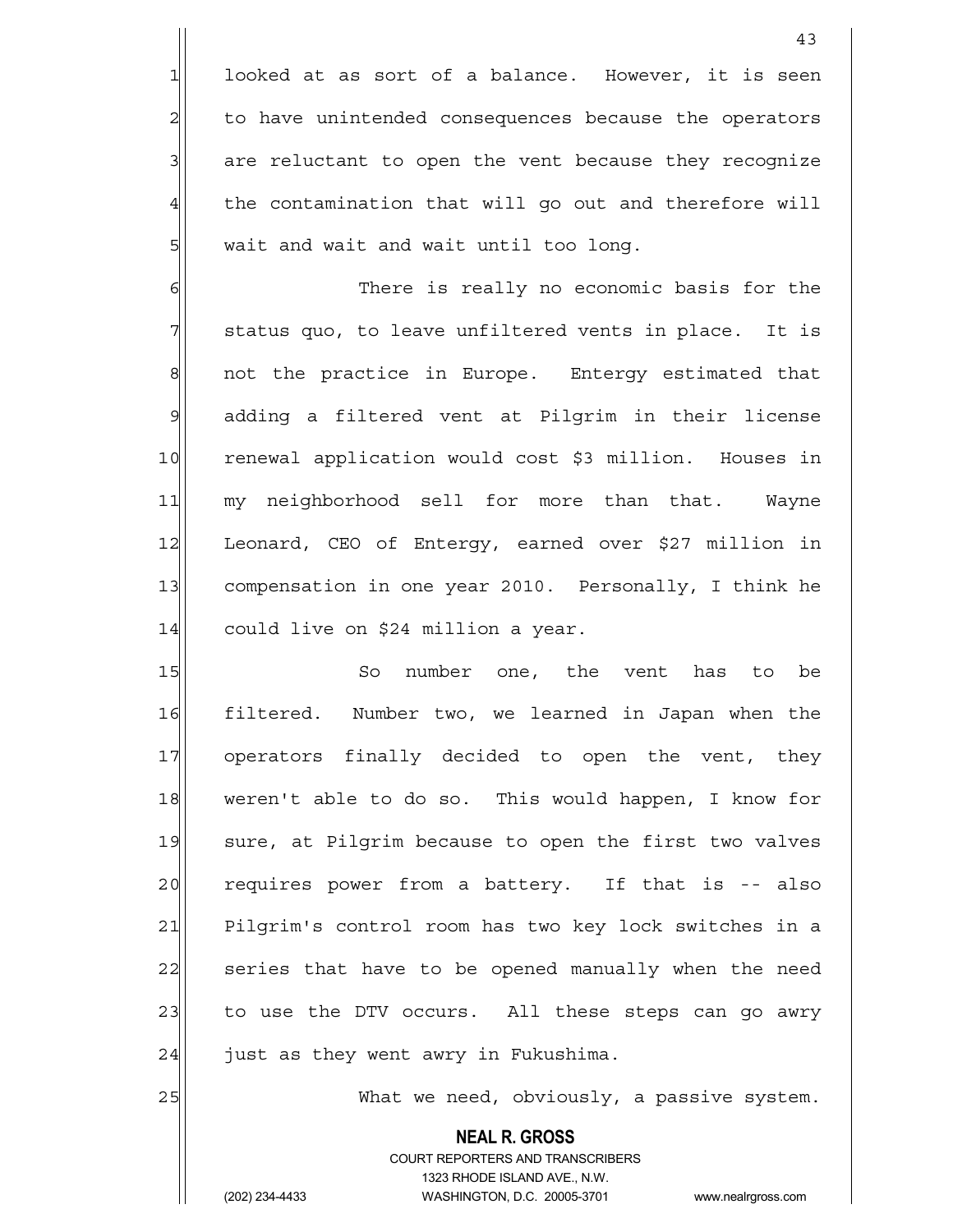1 This was recommended years ago out in Minnesota at 2 Monticello to put in a rupture disk, properly set to  $3$  release at the time needed, followed by valves that 4 have ample redundancy to close once the situation is 5 brought under control, to put the genie back in the  $6$  bottle so to speak. This is doable. It is a design  $7$  issue. It is not a design block.

8 8 Note that Third, the failure of the DTV to vent led 9 to containment failure explosions at Fukushima as we 10 would find in the same weak containment structures we 11 have and highly significant ongoing off-site 12 consequences far in excess and currently modeled and 13 assumed by NRC and industry in the event of 14 containment failure.

15 **Japan has shown that industry and NRC** 16 assumptions of the probability of off-site 17 consequences are wrong. We expect that Entergy and 18 the rest of the licensees will continue to fight 19 having a filter, putting in reasonable fixes, relying 20 on incorrect assumptions that the suppression pool 21 vill scrub out retain particulates and volatile 22 fission products and other particulates will be plated  $23$  out. This hopeful assumption is simply wrong. 24 CHAIRMAN NELSON: Ms. Lampert?

25 | MS. LAMPERT: Yes.

# **NEAL R. GROSS**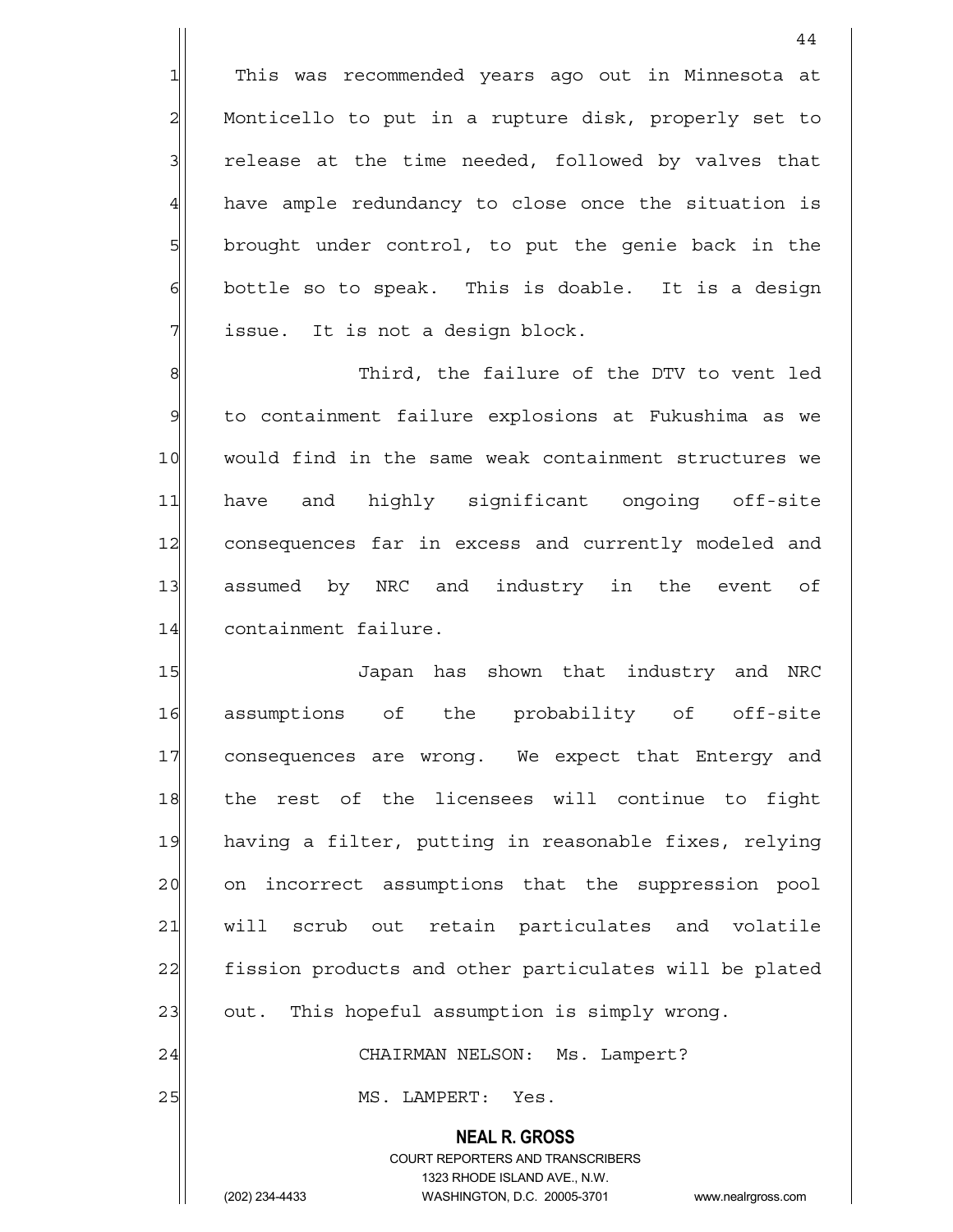|                | 45                                                                                                  |
|----------------|-----------------------------------------------------------------------------------------------------|
| 1              | CHAIRMAN NELSON: I'm going to ask you to                                                            |
| $\overline{c}$ | bring to a closure your comments, please.                                                           |
| 3              | MS. LAMPERT: I'm going to do that. Thank                                                            |
| 4              | you.                                                                                                |
| 5              | Dr. Von Hippel explained this. NRC knew                                                             |
| $\epsilon$     | this, which is in our filing. In summary, the design                                                |
| 7              | team of the Mark I failure and what we need is to go                                                |
| 8              | forward with a fixed DTV, spent fuel required to be in                                              |
| $\mathsf{D}$   | dry cask. Thank you very much for this opportunity.                                                 |
| 10             | CHAIRMAN NELSON: Thank you, Ms. Lampert.                                                            |
| 11             | Mr. Shadis, at this time you have 10 to 15                                                          |
| 12             | minutes to address the Board as you requested.                                                      |
| 13             | MR. SHADIS: Thank you. And thanks for                                                               |
| 14             | the opportunity to address the Board. This is Raymond                                               |
| 15             | Shadis speaking for New England Coalition and I would                                               |
| 16             | like to preface with the caveat that my remarks are                                                 |
| 17             | intended to represent New England Coalition's views                                                 |
| 18             | only and I hope that if they are in any way                                                         |
| 19             | contradictory or in any way discount any remarks by                                                 |
| 20             | previous presenters that the PRB won't use that.<br>Let                                             |
| 21             | the remarks that have been made please stand.                                                       |
| 22             | From our point of view the 2.206 is not                                                             |
| 23             | asking that NRC change any of its regulations. What                                                 |
| 24             | we are asking for is for NRC to enforce<br>its                                                      |
| 25             | regulations. Mr. Gunter brought up the design                                                       |
|                | <b>NEAL R. GROSS</b>                                                                                |
|                | COURT REPORTERS AND TRANSCRIBERS                                                                    |
|                | 1323 RHODE ISLAND AVE., N.W.<br>(202) 234-4433<br>WASHINGTON, D.C. 20005-3701<br>www.nealrgross.com |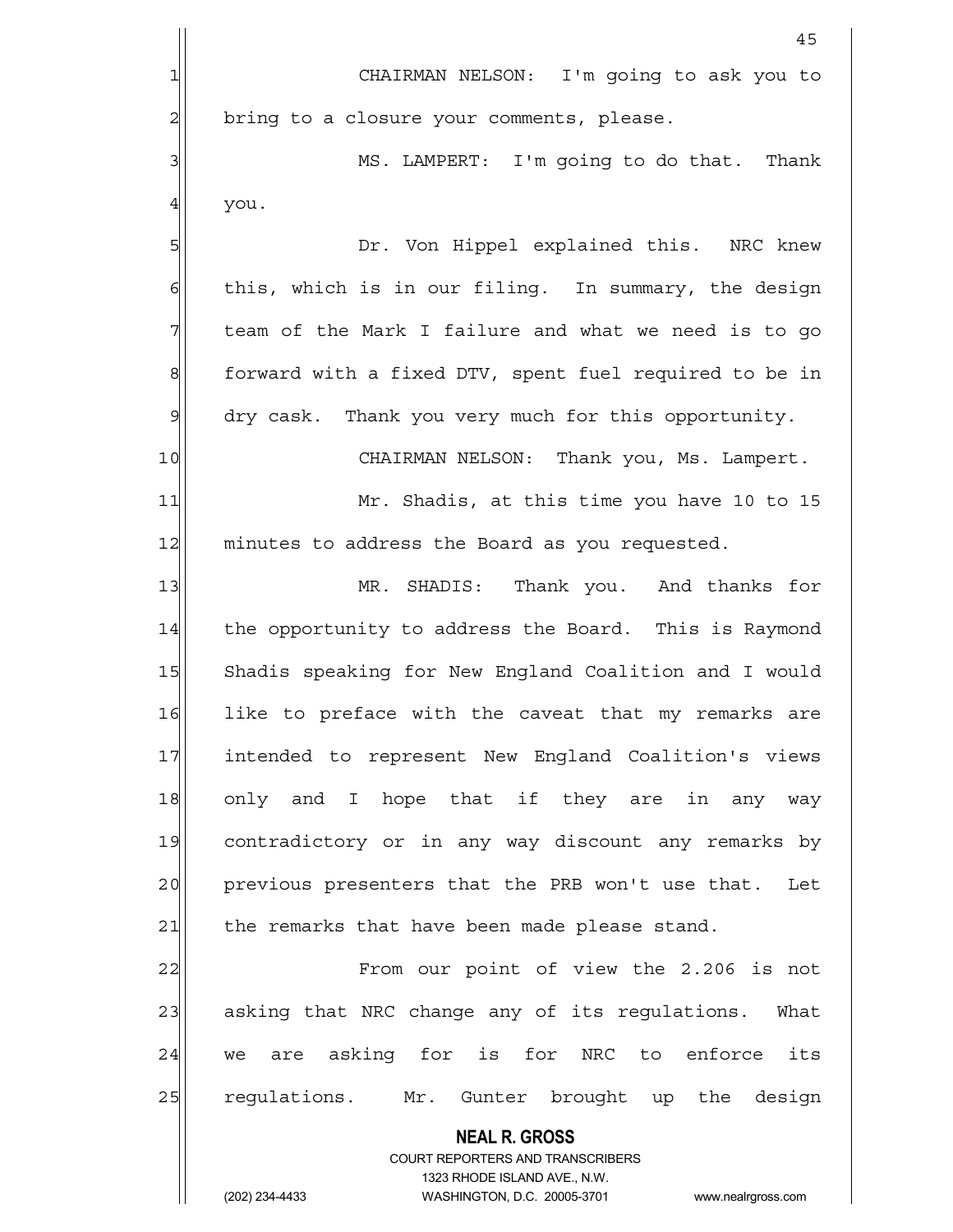1 criterion, GDC 16 for containment design. What we are 2 asking is that regulation, that design criterion be 3 3 enforced and without any accommodation or editing in 4 order to make it more palatable to the industry. The  $5$  containment must be designed to contain and it is just 6 strikingly unfair to propose to the public that it  $7$  will contain except in certain circumstances.

8 8 Mith respect to the Mark I containment, 9 NRC has -- and this is what is apparent to us 10 observing over time -- that what NRC has done is to 11 adjust their regulations, adjust their enforcement, 12 adjust their inspections to accommodate all of the 13 various weaknesses in the Mark I containment design 14 system. And at the same time, because NRC has an 15 ambition to preserving the operation of these reactors 16 and to making it more profitable, they have allowed in 17 the extended power uprate process, they have allowed 18 plant operators to take credit for containment 19 overpressure in order to maintain suction on the pump.

20 | I don't know, but it could very well be 21 | that the hesitation on the part of the Japanese 22 reactor operators was just that, that they had gotten 23 to a point where temperatures were such that they were 24 afraid they were lose suction on their pumps and 25 therefore were maintaining containment pressure rather

#### **NEAL R. GROSS**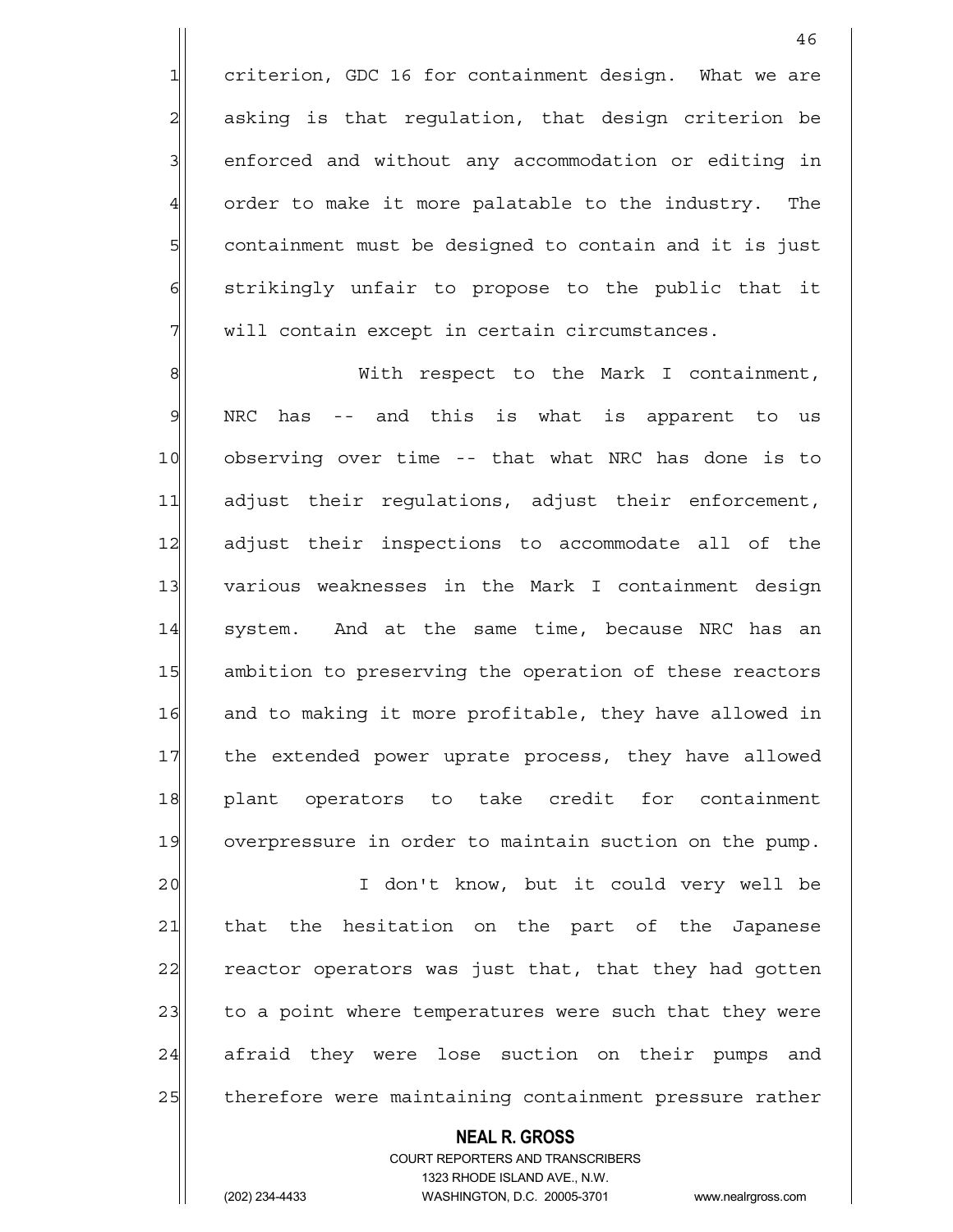1| than venting. I don't know. But it is certainly a 2 predicament that NRC allowed reactor operators to be 3 3 placed in. It adds to the complexity of working with 4 this very intricate, active containment system. And I  $5$  quess that's the key because its very weakness is its 6 sophistication. Its very weakness is its complexity  $7$  and it does require operator attention at the highest 8 8 level and therein a failing.

9 Section 1 I would like to just briefly address one 10 part of that and that is that the Mark I containment 11 system requires power throughout the accident sequence 12 in order to be properly operated in order to function 13 and it appears that at Fukushima power was lost to the 14 various containment systems and accident mitigation 15 system components not simply because of the earthquake 16 and not simply because of the dislocation of the 17 diesel emergency generators following the tsunami, but 18 more likely because of the interruption of circuitry 19 and power distribution within the plant due to 20 flooding.

21 When you look at this, I would point the 22 PRB to the many news articles about the workers who 23 were contaminated when their boots were overtopped. 24 These quys were working in the turbine hall in the 25 Sub-basement of the turbine hall. Doing what? They

### **NEAL R. GROSS** COURT REPORTERS AND TRANSCRIBERS 1323 RHODE ISLAND AVE., N.W.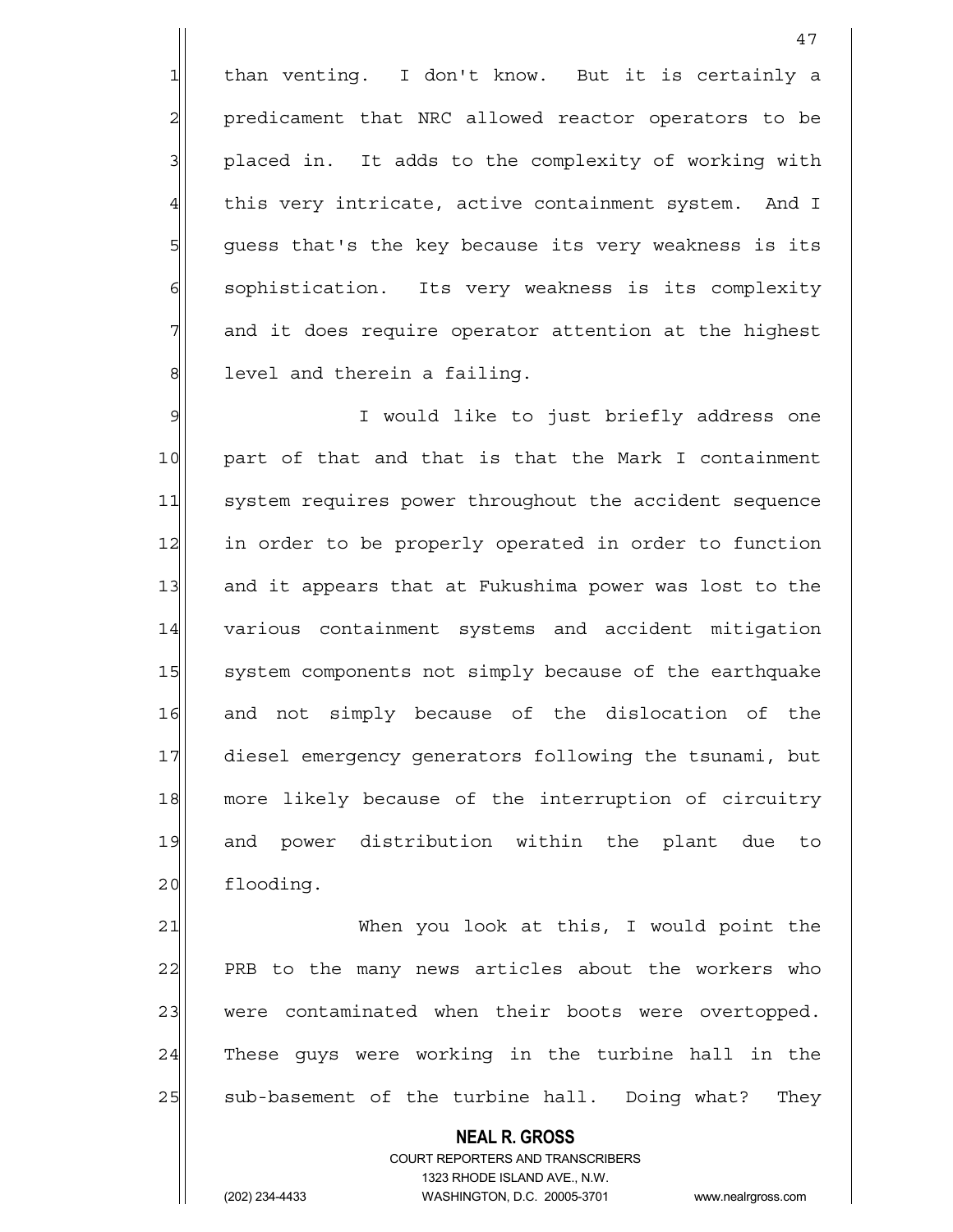1 were stringing new electrical cables into a pump and  $2$  that pump to be used for an attempt to recover that 3 | particular reactor unit.

4 A So you know, obviously, the cable was not 5 s a victim of some common mode failure. It was 6 functioning after the earthquake because they were  $7$  still operating those pumps after the earthquake. 8 BM However, the pumps were not functioning when power was 9 restored to the site because power distribution 10 somewhere along the line had failed.

11 This is particularly relevant to Vermont 12 Yankee because the question, the whole question of the 13 susceptibility of non-qualified, safety-related 14 electrical cable to wetness, to flooding, submergence, 15 was an issue that we raised in the license renewal 16 | proceedings. It's an issue that the Atomic Safety and 17 Licensing Board and the Commission itself decided to 18 | ignore. It's a condition that was allowed. It was 19 written in to their rewrite on the GALL Report and 20 even though NRC staff opined that it might not take 21 care of aging issues, companies were allowed to leave 22 | nonqualified cables in areas where they could get wet, 23 but do no more than to inspect every six months and 24 test every several years.

25 and 25 This is a wholly limp-wristed, inadequate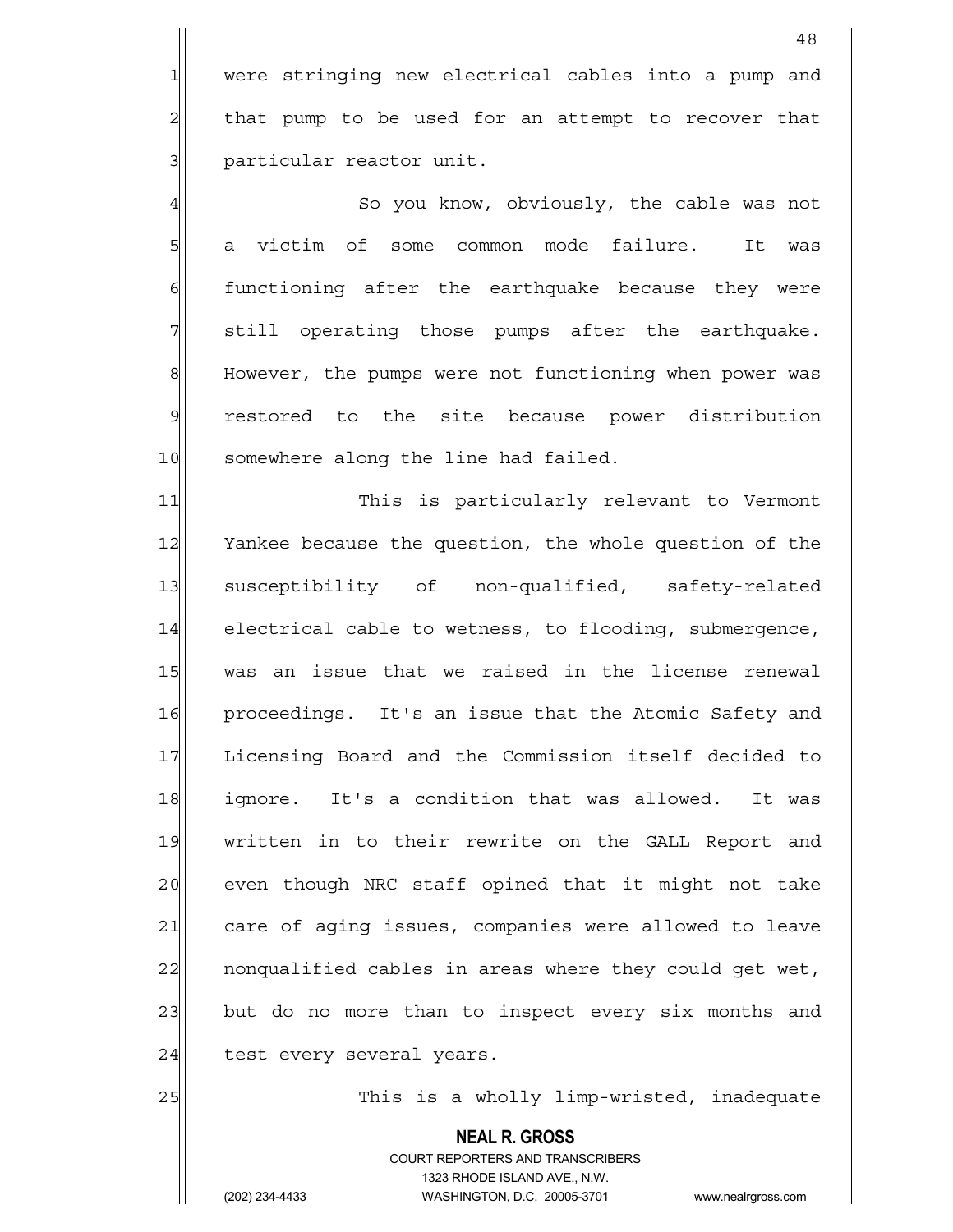$1$  response to what is a design flaw. The design 2 criteria state that every component must be able to 3 withstand the environments in which it is expected to 4 operate, but this is not the case. And it's 5 5 particularly eqreqious when you're considering this  $6$  2.206 petition, I would ask you to reflect back on the  $7$  situation of March 10th and 11th. March 10th was an 8 affirmation session in which the NRC Commission then 9 gave the nod to the staff to issue Vermont Yankee's 10 license renewal even with this cable issue 11 outstanding.

49

12 The next day was the Fukushima incident 13 and then -- and then, the Commission went ahead, based 14 on nothing but hot air, to say that they were 15 confident that the plants in the U.S. were safe and in 16 compliance and therefore they went ahead and issued 17 the renewed license to Vermont Yankee, not taking 18 Fukushima into consideration, but absolutely ignoring 19 it. And I'm hoping that when you review these things  $20$  you won't do that.

21 If I may, just a couple of words about the 22 fragility of the elevated spent-fuel pool at Vermont 23 Yankee. In NUREG 1738, attachment 3, I believe it is, 24 the NRC's consultant, seismic consultant, Dr. Robert 25 | Kennedy, points back to NUREG CR 5176 which is a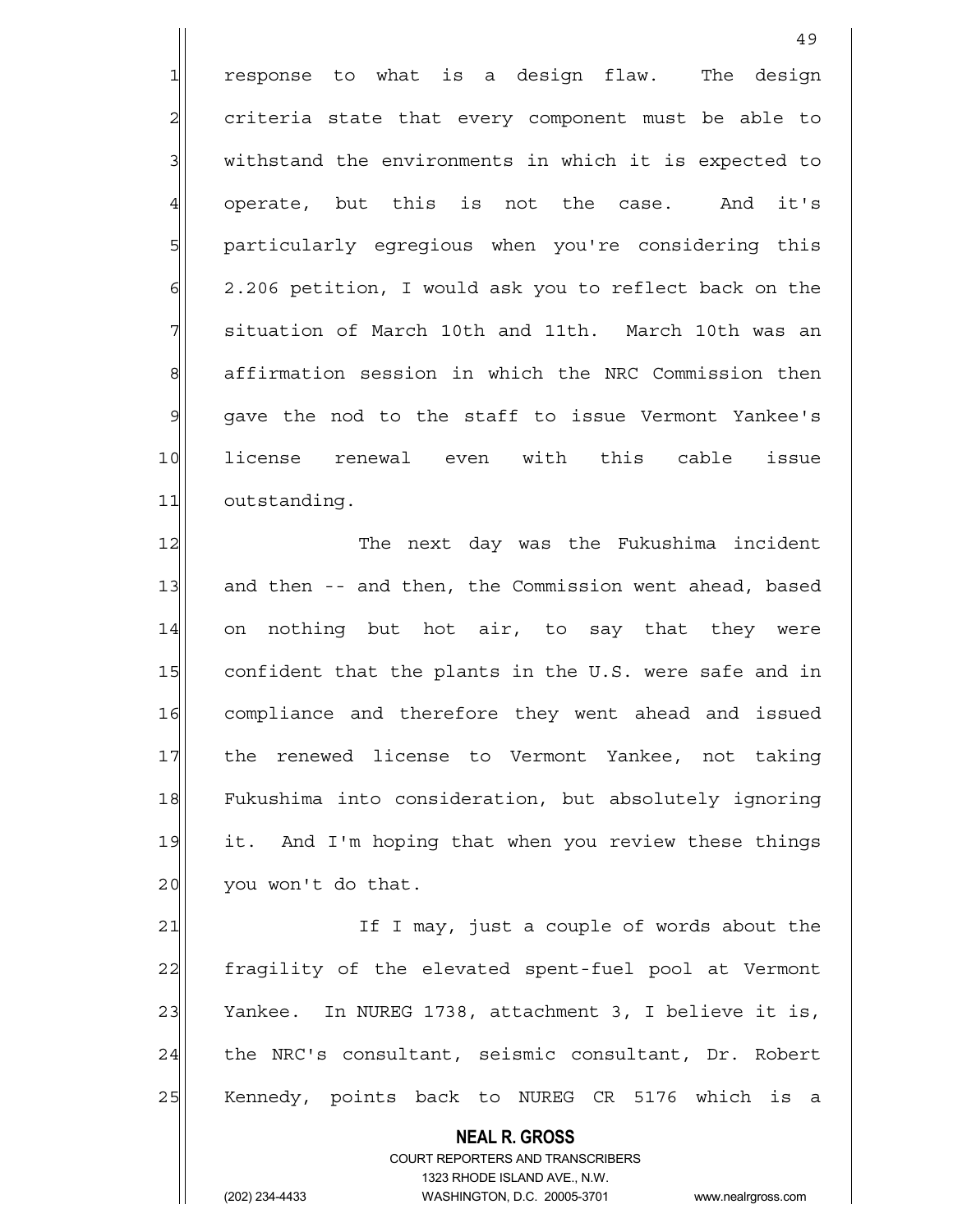1 seismic analysis on spent-fuel pool at two 2 representative plants, one of them being Vermont 3 Yankee. And he says for Vermont Yankee, Reference 1 4 being the cited NUREG, states that "critical failure 5 modes for gross structural failure of the pool is out 6 of plain sheer failure of pool floor slab. With this  $7$  failure mode, the liner will be breached and a large 8 8 8 crack will develop through the concrete floor slab 9 within a distance equal to the floor slab thickness 10 from the pool walls. Possibly," he says, "possibly, 11| the entire floor will drop out, but I think that such 12 a gross failure is unlikely." There's no 13 quantification there for what unlikely means. 14 However, all of the jerry-rigged backfit

50

15 | gizmos to spray water into the spent-fuel pool would 16 not mean very much if the bottom were to fall out. In 17 2008, Vermont Yankee had a crane brake failure with a 18 loaded cask. The crane had been tested only to 80 19 percent of its anticipated load. I don't know why it 20 wasn't tested to 120 percent. It was tested with an 21| empty cask. And then some 30 plus tons were added. 22 And it failed. The brakes failed on the cask. A few 23 days later, a licensee event report, amended event 24 report was issued in which the company admitted that 25 the travel stops that were intended to prevent

# **NEAL R. GROSS**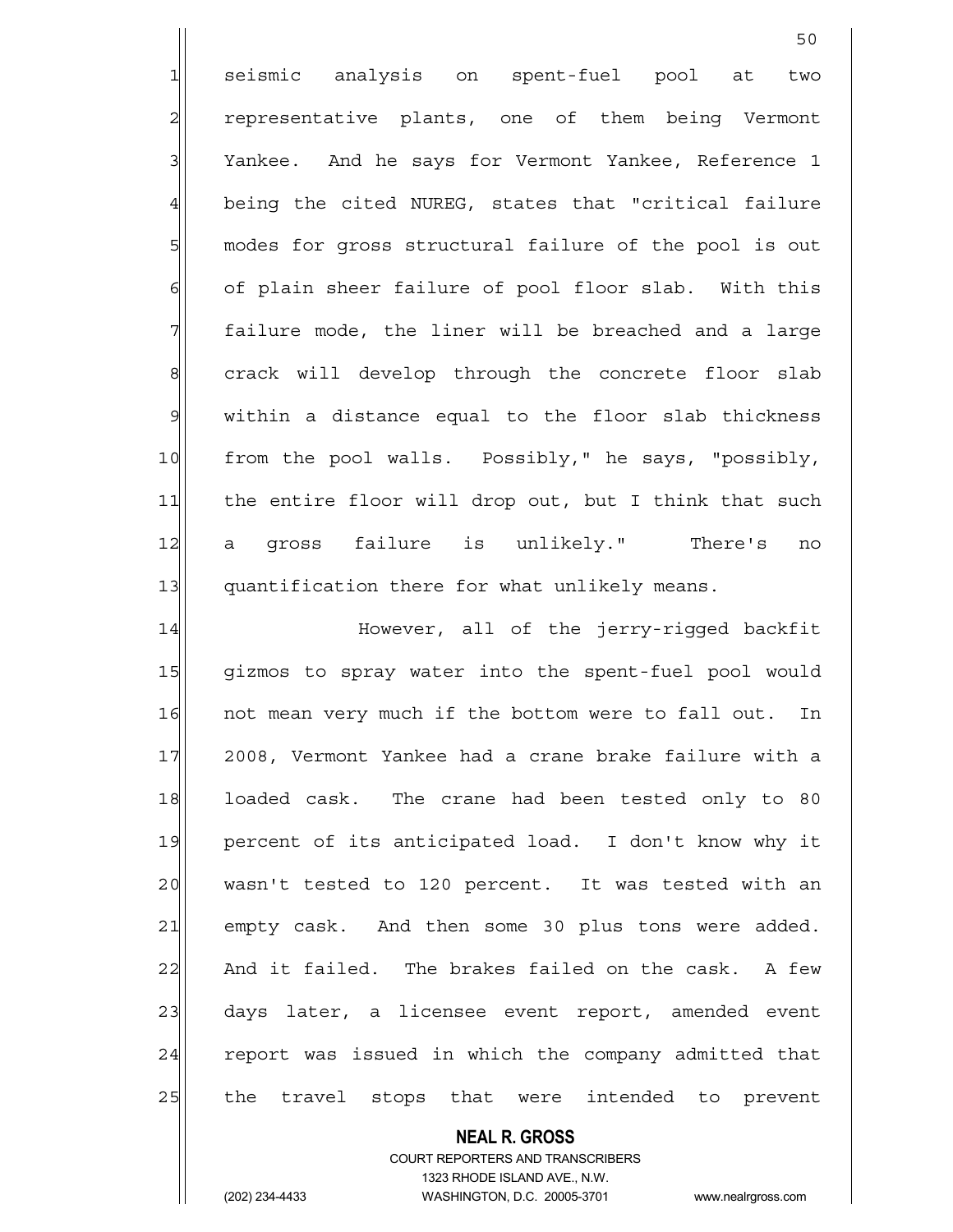1 swinging the cask over the spent-fuel pool had not  $2$  been put in place.

3 3 I think the specter of a filled, concrete, 4 dry storage cask plummeting through the bottom of the 5 spent-fuel pool would be enough to make any review 6 6 committee wonder about the effectiveness of providing  $7$  some fire hose in case of a drain down. Certainly, 8 | the line of sight radiation level would be 9 extraordinary. One could not count on the shielding 10 of the wall if there were a fracture, a drop out of 11 the bottom of the spent-fuel pool. The fuel would be 12 in a heap on the ground under the building.

13 Additionally, NRC very piously went to the 14 plant and looked to see if they had hoses and stuff in 15 place, but they didn't consider the possibility that a 16 small hydrogen explosion or even an aircraft impact --17 by the way, the Mark I secondary containment says 18 NUREG 1738 would provide no substantial barrier to 19 aircraft penetration.

20 | CHAIRMAN NELSON: Mr. Shadis --

21 MR. SHADIS: I'm finishing right now, sir,  $22$  if I may.

23 CHAIRMAN NELSON: Thank you, sir.

24 MR. SHADIS: In that instance, what NRC 25 does not consider, and they didn't consider when we

# **NEAL R. GROSS** COURT REPORTERS AND TRANSCRIBERS 1323 RHODE ISLAND AVE., N.W.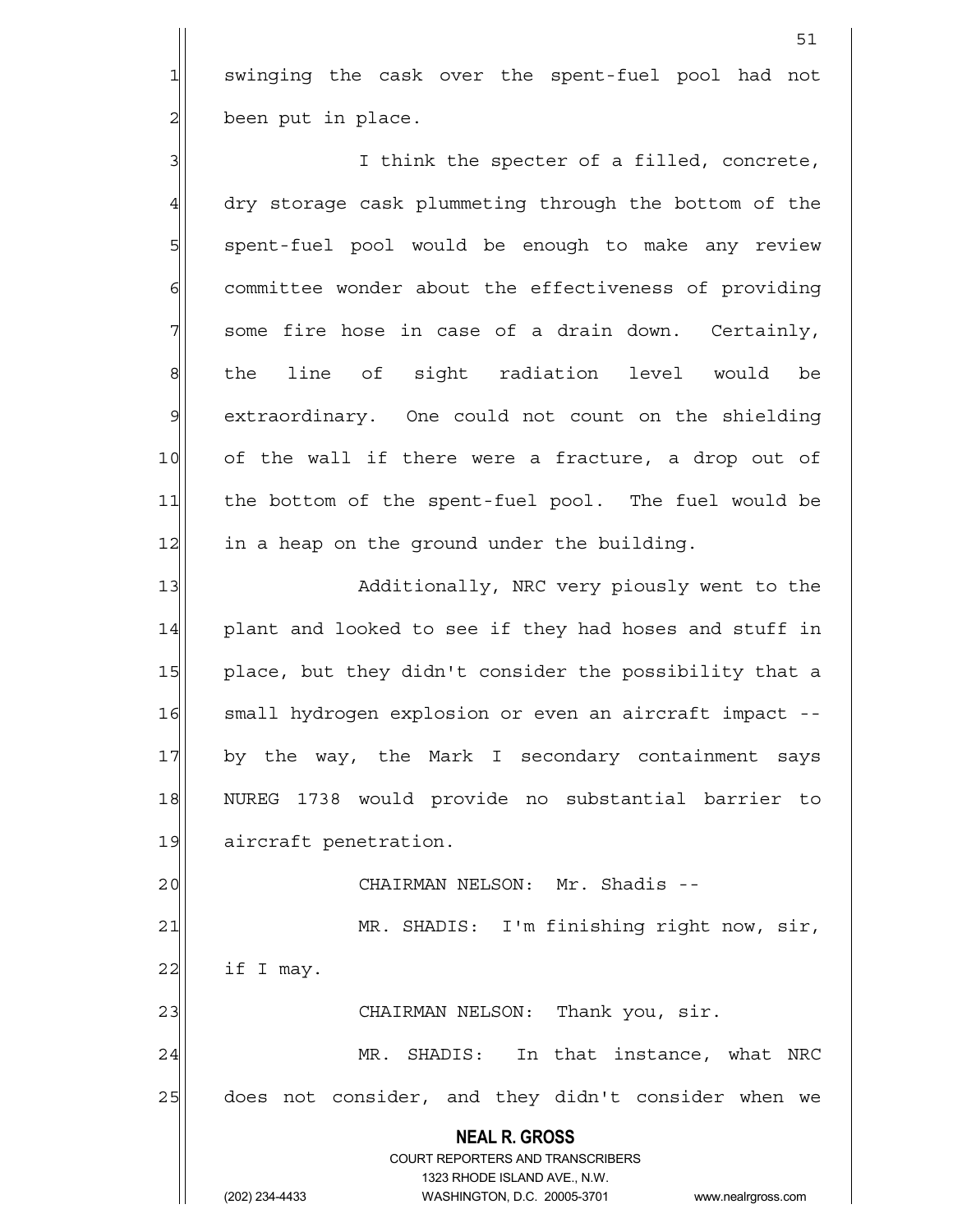**NEAL R. GROSS** COURT REPORTERS AND TRANSCRIBERS  $52$  $1$  worked on 1738 either is the draping of the metal 2 roof, collapsed metal roof over the spent-fuel pool 3 3 preventing the addition of any water from fire hoses  $4$  or cans. 5|| Solution I guess in sum, this is a real can of 6 worms that Fukushima has opened up with respect to the 7 Mark I and NRC efforts so far to assess the 8 8 vulnerability have been pathetically limited. And I 9 hope that you will take this petition to heart and do 10 more. Thank you. 11 CHAIRMAN NELSON: Thank you for your 12| comments, Mr. Shadis. 13 Ms. Birnie, at this time you have 14 approximately five minutes to address the Board as you 15 requested. 16 Ms. Birnie? Ms. Birnie, you're going to 17 need to speak up. We can barely hear you. 18 MS. BIRNIE: Thank you. 19 CHAIRMAN NELSON: Please get closer to 20 your phone. 21 MS. BIRNIE: I'll try. The on-qoing 22 Japanese nuclear catastrophe has broadened and 23 intensified the public's awareness of the risks and 24 dangers of nuclear power. I urge you to consider the 25 | following request related to the Beyond Nuclear

1323 RHODE ISLAND AVE., N.W.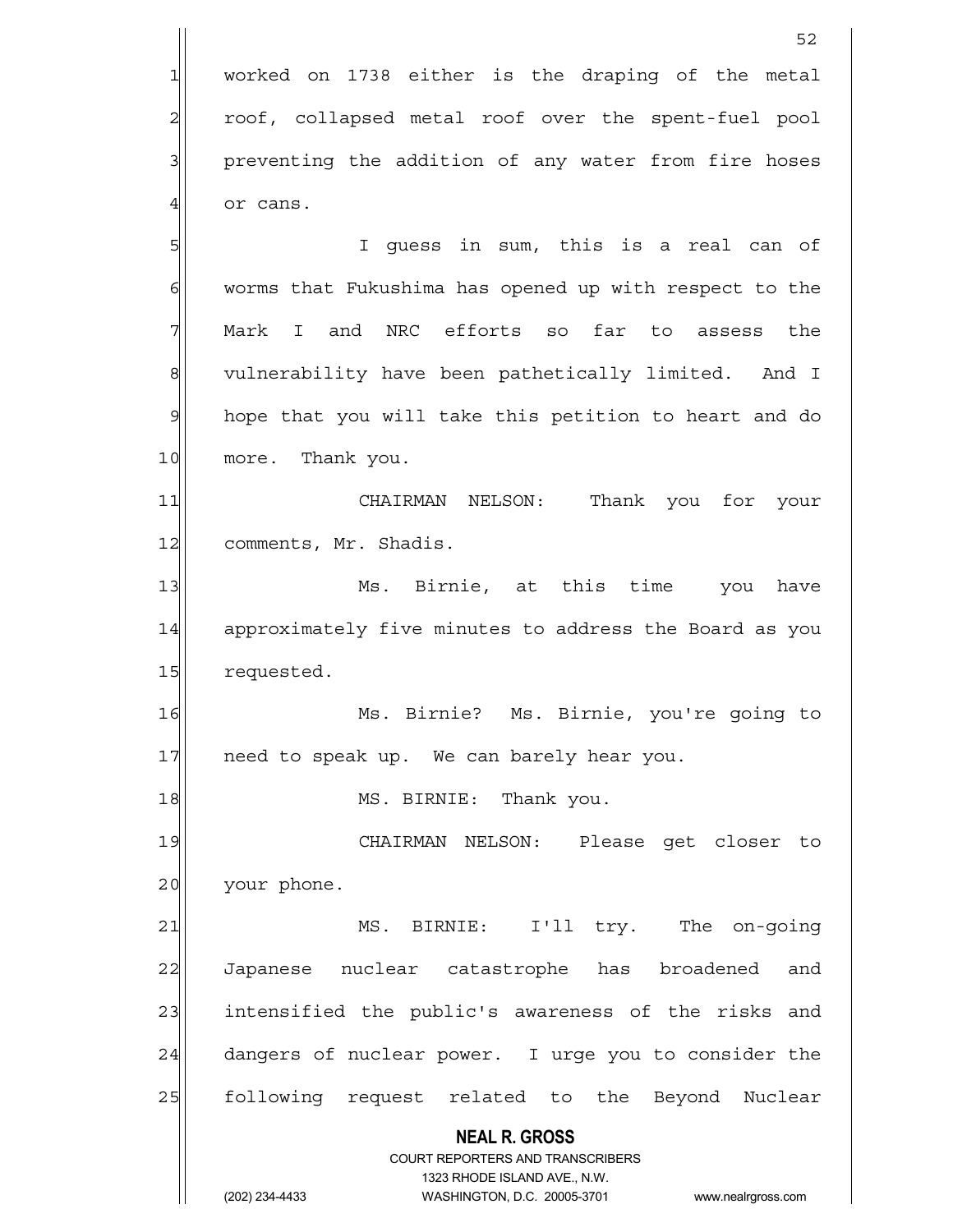1 petition submitted to the Nuclear Regulatory 2 Commission on April 13, 2011.

3 3 I hope you will suspend the operating 4 licenses of the GE Mark I reactors that are currently 5 | operating in the United States. I believe you should 6 6 protect the public from uncontrolled releases of 7 highly dangerous radioactive emissions that may be 8 8 8 caused by long-recognized Mark I design flaws as well  $9$  as by potential accidents otherwise.

10 I believe it is essential that the NRC 11 stop allowing Mark I reactors to continue stockpiling 12 additional irradiated fuel rods in their used fuel 13 pools. The lack or failure of backup power essential 14 for cooling the fuel has been undeniably and 15 | tragically demonstrated at the Fukushima Daiichi 16 reactors in Japan. The fuel rods should be stored in 17 reinforced concrete casks.

18 I urge you to study and implement changes 19 suggested in the May 24, 2011 report issued by Robert  $20$  Alvarez of the Institute for Policy Studies. Mr. 21 Alvarez advocates that essential safety measures be 22 implemented to address the dangerously over-crowded 23 fuel pools at all Mark I reactors where the irradiated 24 fuel rods have been reracked and as other reactors 25 where the fuel pool has similarly been reracked beyond

#### **NEAL R. GROSS**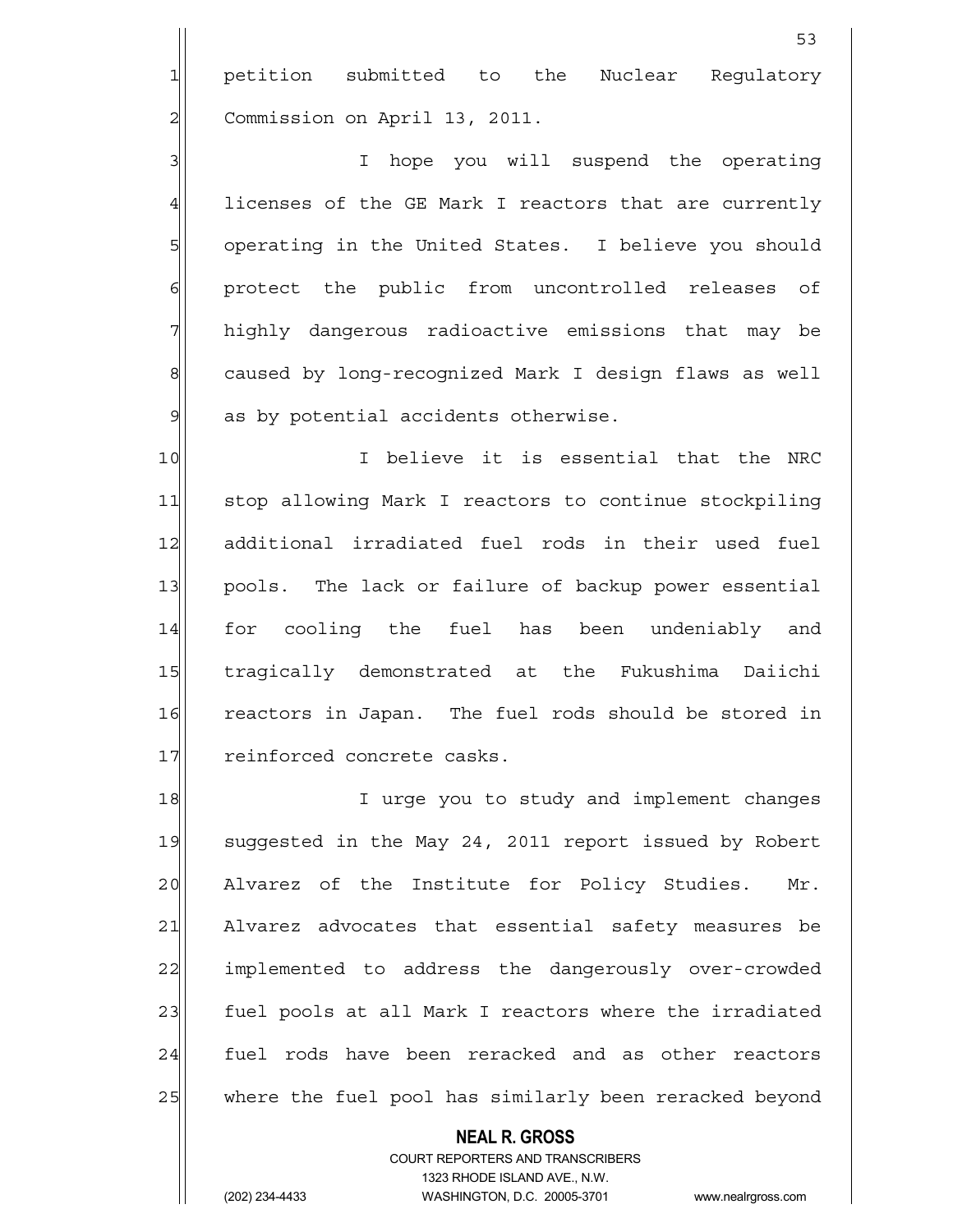1 its design capacity.

2 2 I find it unconscionable that the NRC has  $3$  authorized 20-year license extensions for 17 of the 4 Mark I reactors. One extension was even issued as 5 5 5 Fecently as March 21, 2011, namely the Vermont Yankee 6 reactor only 10 days after the Fukushima Daiichi 7 disaster began. You even allowed the Vermont Yankee 8 8 licensee to increase the 39-year-old's reactor power 9 output by 20 percent. I believe that all Mark I 10 operating licenses should be suspended until further 11 analyses of the Japanese crises are completed and 12 lessons learned are implemented. 13 And finally, I urge that the makeup of the

14 | NRC be modified to include at least one physician as 15 | part of the NRC Commissioners to help give the public 16 more confidence in your vital work to protect public 17 health and safety. Thank you.

18 | CHAIRMAN NELSON: Thank you, Ms. Birnie, 19 for your comments.

20 Mr. Kraft, at this time, you also have 21 approximately five minutes to address this Board.

22 MR. KRAFT: Thank you, Chairman Nelson. I 23 want to make sure, can you hear me? 24 CHAIRMAN NELSON: Yes, sir. Very clearly.

25 MR. KRAFT: Okay, very good. My name is

 **NEAL R. GROSS**

 COURT REPORTERS AND TRANSCRIBERS 1323 RHODE ISLAND AVE., N.W. (202) 234-4433 WASHINGTON, D.C. 20005-3701 www.nealrgross.com

54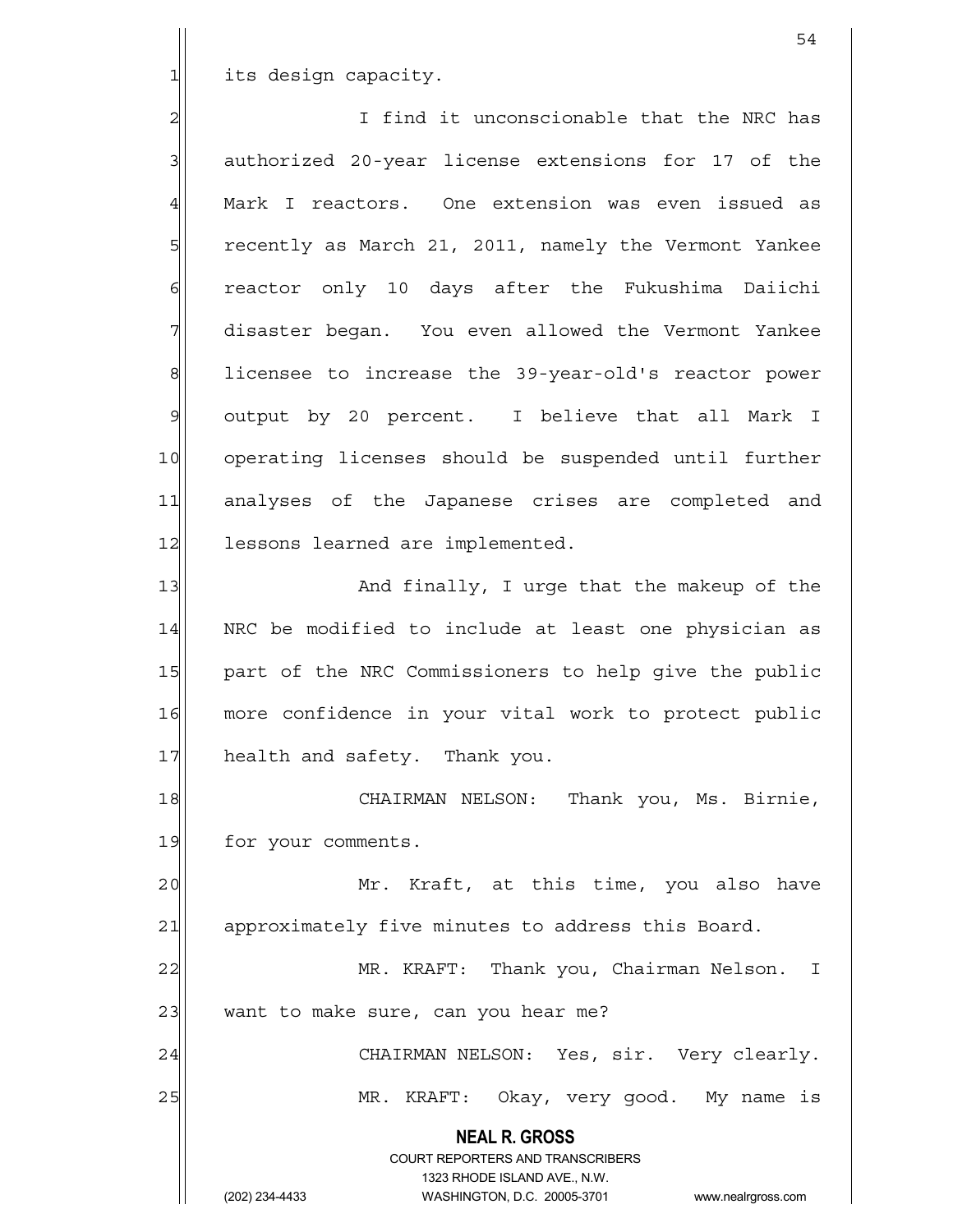1 Dave Kraft, Director of Nuclear Energy Information  $2$  Service. We're a 30-year-old safe energy organization 3 in Illinois.

4 all the sound of the state of the state of the state of the state of the state of the state of the state of t  $5$  the most nuclear-reliant state in the United States. 6 We have 11 operating reactors and 3 closed reactors. 7 We also possess within our borders the largest 8 8 8 standing amount of high-level radioactive waste of any 9 state in the country. These reasons alone are 10 compelling enough to urge us to urge you to accept the 11 contentions in this petition.

12 In light of the explosions, fires, and the 13 now-confirmed meltdowns at the three Fukushima 14 reactors, we express grave concerns about the safety 15 of the continued operation of four BWRs at Dresden and 16 Quad Cities listed in the petition. These four 17 Illinois reactors are slightly older and of the same 18|| design type and vintage of those destroyed at 19 Fukushima.

20 | I'd like to point out four unique concerns 21 that we have in Illinois that we believe this petition 22 addresses and that we ask the NRC to take under 23 consideration. The first deals with existing 24 uncertainties involving verifiable safety of the 25 reactors and that this demands greater caution be

 COURT REPORTERS AND TRANSCRIBERS 1323 RHODE ISLAND AVE., N.W. (202) 234-4433 WASHINGTON, D.C. 20005-3701 www.nealrgross.com

 **NEAL R. GROSS**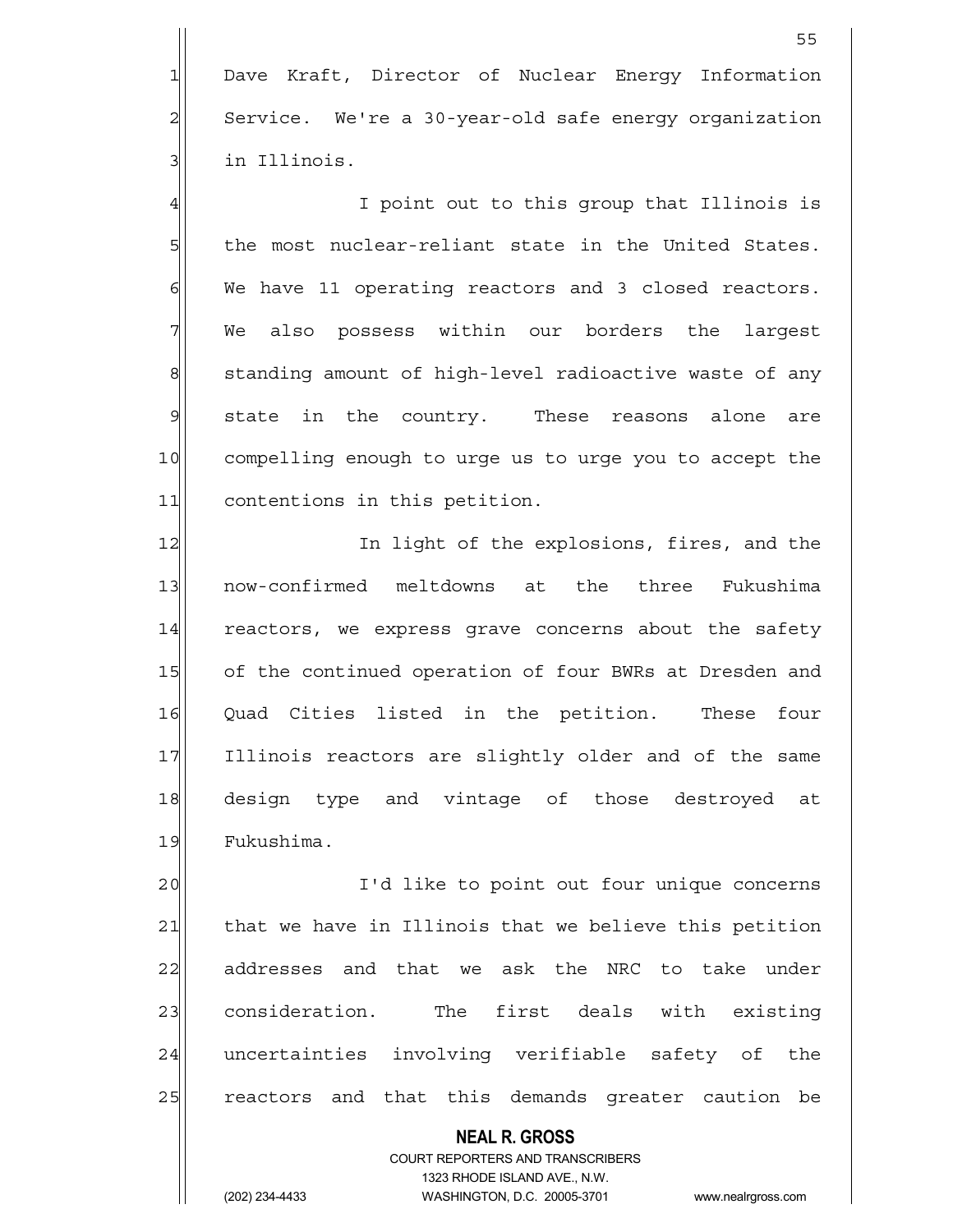1 exercised.

2 Pirst, the NRC has not done the proper 3 1 level of safety analysis in previously granted 4 pre-approval of the installation of the Mark I 5 s containment, the hardened vent system which was 6 6 mentioned by Mr. Gunter earlier. We believe the NRC 7 should require that GE Mark I Boiling Water Reactor 8| operators submit to the formal license amendment 9 process according with full public hearing rights.

10 The second point we want to make on this 11 issue is that the lessons learned from Fukushima have 12 yet to be identified, let alone made actionable and 13 this is, in part, due to the sluggish, sometimes 14 withholding and deceptive nature of the information 15 flow coming from TEPCO, the Japanese government and 16 the IAEA. Given what is not known or currently 17 verifiable in terms of this international nuclear 18 disaster, the precautionary principle argues for 19 caution and it would seem that the German government 20 which represents the fourth largest economy in the 21 world has reached this conclusion and insisted on the 22 closure of its reactors pending thorough inspection. 23 We would expect the same kind of consideration be  $24$  qiven in the United States.

25 The third point we'd like to make is that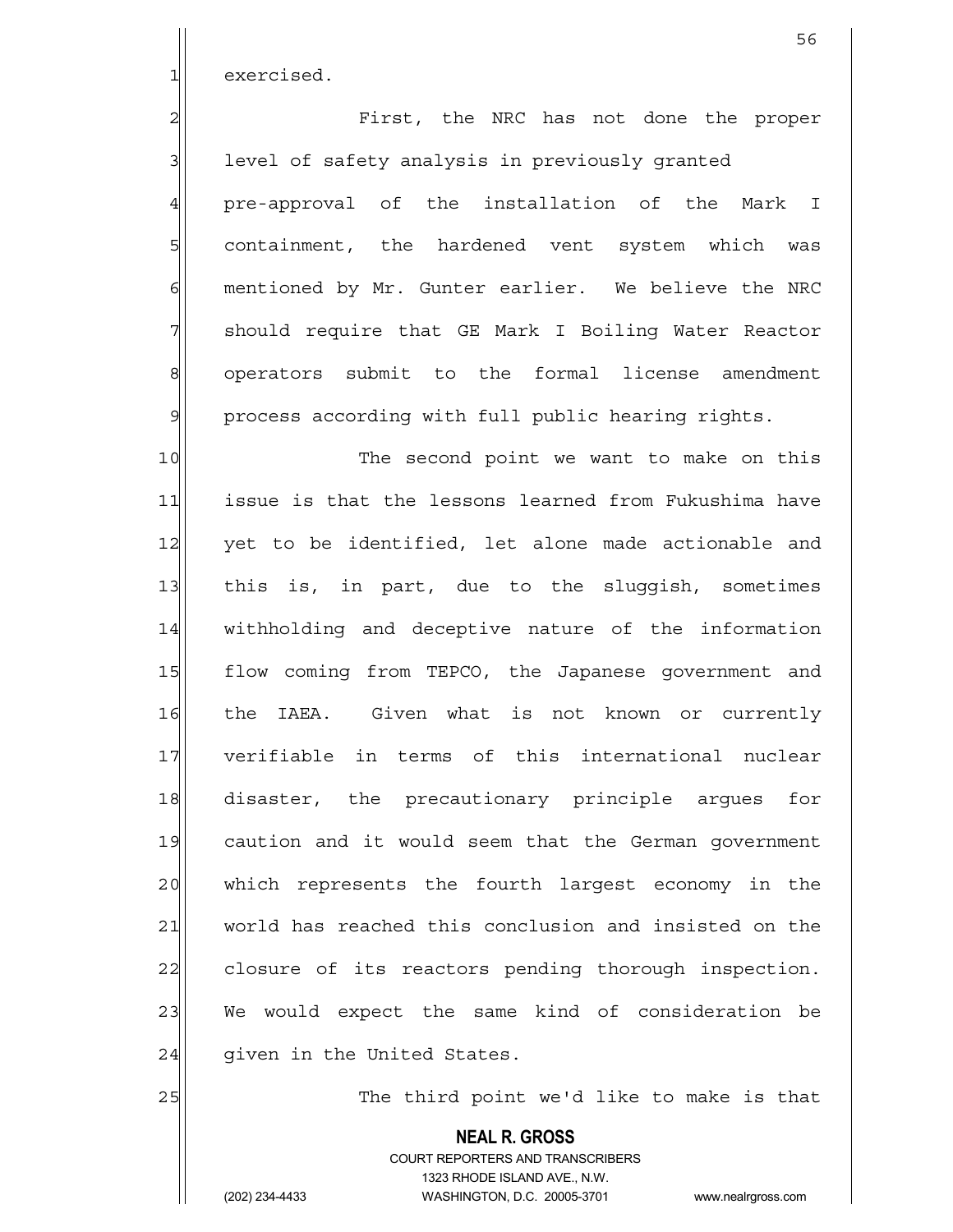1 when Southwest Airlines learned of fuselage cracks and 2 skin peeling in its fleet of 737 jets this past year, 3 3 it grounded the jets pending complete reinspection and 4 in many cases repairs. The NRC's current approach to 5| allow reactors of Mark I containment to continue 6 operating post-Fukushima would be akin to Southwest  $7$  Airlines allowing its jets to continue flying until 8 one crashed before taking action to verify safety.  $9$  This attitude is reprehensible and unacceptable.

10 The second unique Illinois consideration 11 would be that of precipitating events. While Illinois 12 may not be subjected to tsunamis any time soon, we do 13 have several unique precipitators for potentially 14 catastrophic events that Japan lacks. The first is 15 O'Hare Field. This is the second busiest airport in 16 the world. It's situated outside of Chicago and we 17 have calculated that normal flight time between O'Hare 18 and the two Dresden reactors is 9 minutes and to the 19 Quad Cities, 28 minutes.

20 | An accidental or intentional airline crash 21 into the currently unprotected spent-fuel pool areas 22 of these reactors has the potential to sever cooling 23 water piping or institute other dangerous disruptive  $24$  events at reactors which would be similar to a tsunami 25 or an earthquake in Japan.

#### **NEAL R. GROSS** COURT REPORTERS AND TRANSCRIBERS

 1323 RHODE ISLAND AVE., N.W. (202) 234-4433 WASHINGTON, D.C. 20005-3701 www.nealrgross.com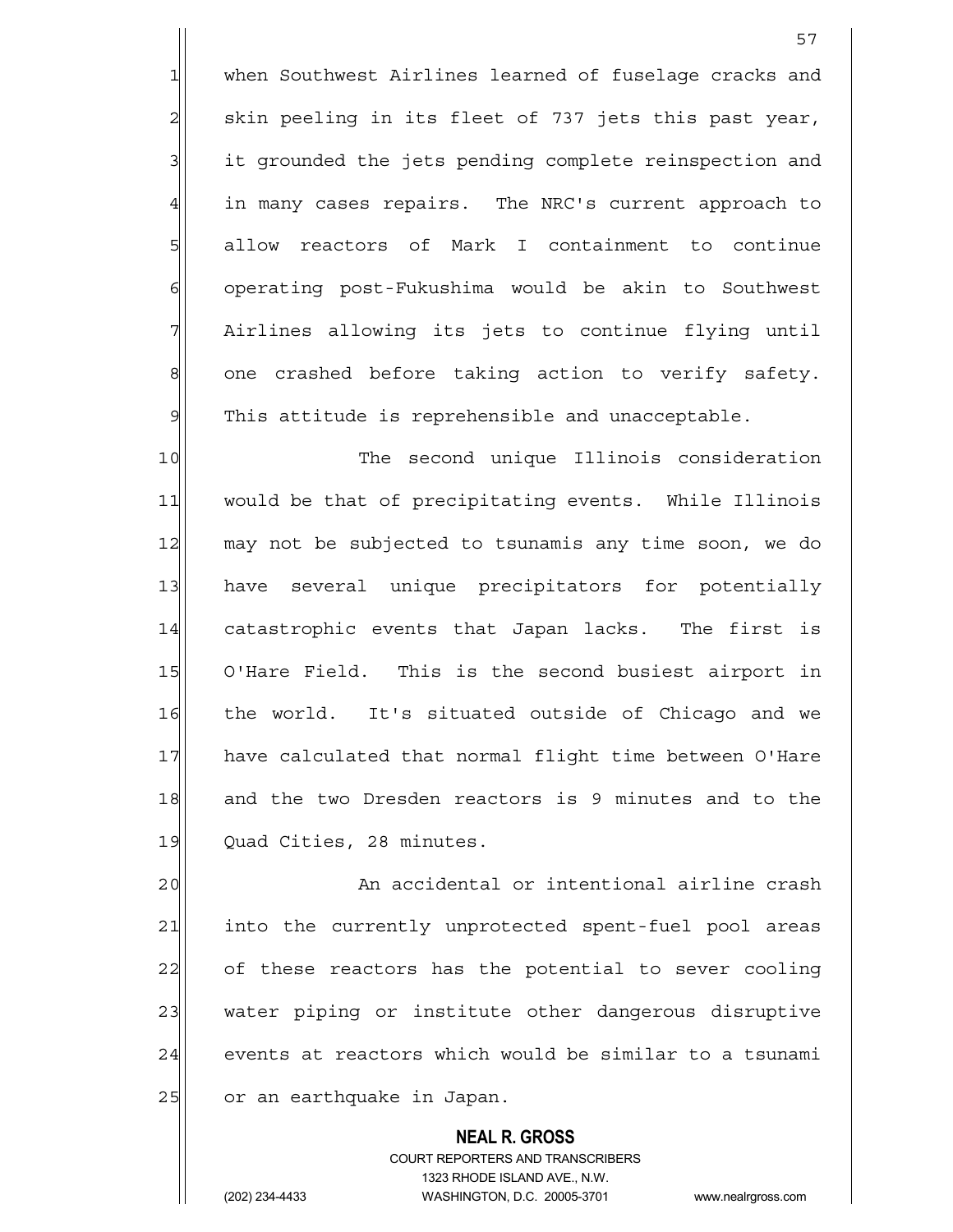1 The second unique consideration is NRC's  $2$  robotic response after the  $9/11$  incident to ensure 3 interpretional metabors into reactors and spent-fuel  $4$  pools -- the reaction we saw inspired zero confidence 5 5 5 5 in the Agency that it takes this possibility 6 seriously. With 11 operating reactors in Illinois, we  $7$  here cannot afford this level of indifference and 8 8 8 negligence and we hope that this petition will correct  $9$  the enormous deficit in NRC imagination.

10 The third consideration, all Illinois 11 reactors are operating on river flood plains and the 12 current situation in Missouri and Nebraska speaks 13 volumes as to what this means in terms of flooding. 14 We would point out that moving forward in time in an 15 impending global warming and planet disruptive world, 16 this has to be taken seriously.

17 Reserve Climate models for Illinois predict 18 greater amounts of precipitation, but also of a more 19 violent nature and of intense -- a greater intensity, 20 although less frequent. So this would mean you would 21 have a potential for flooding to have an effect in an 22 Illinois reactor.

23 A third area of consideration is that the 24 Mark I spent-fuel pools are sited in a dangerous, 25 potentially, catastrophic manner. The Fukushima

# **NEAL R. GROSS**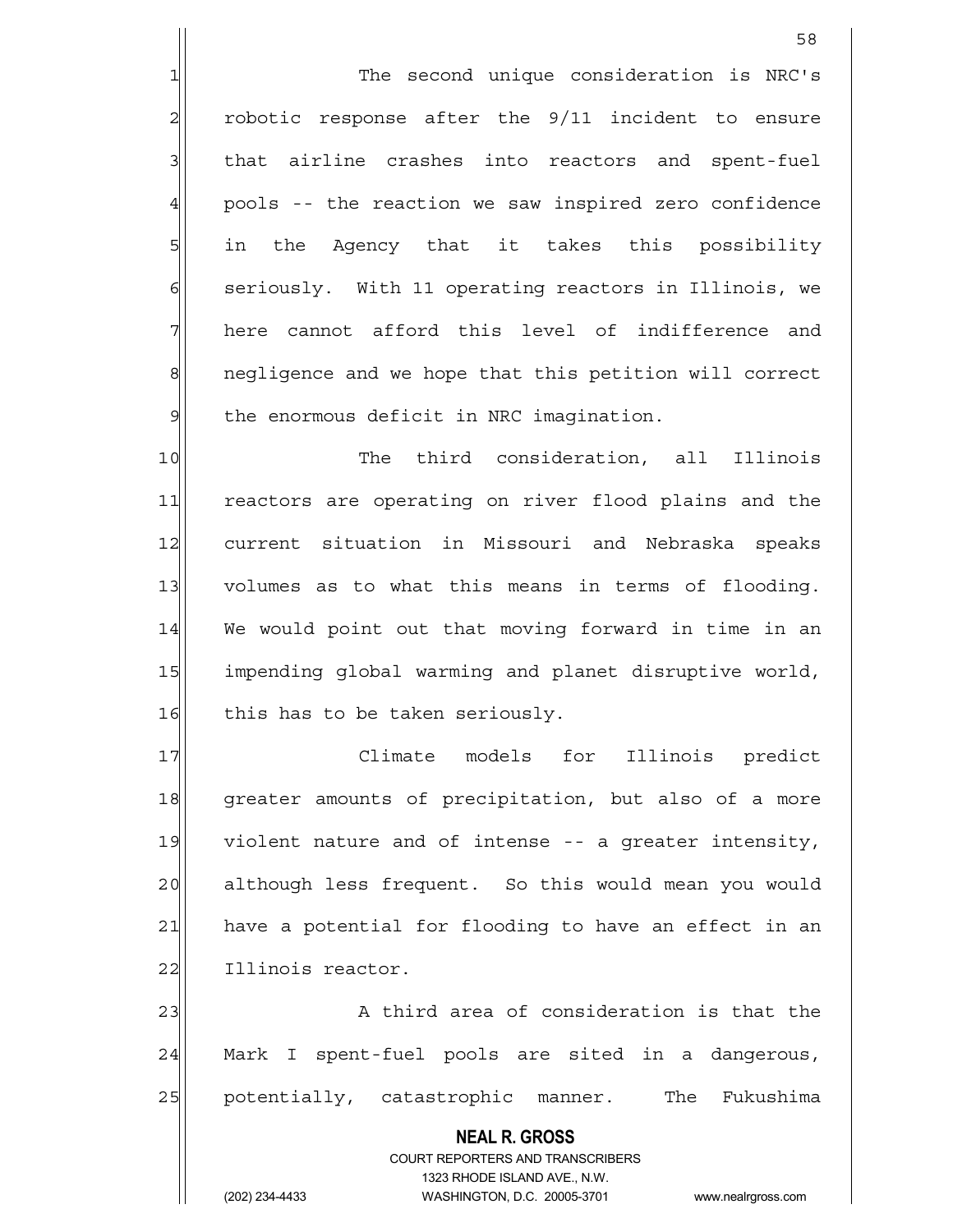1 disaster has exposed the unique vulnerability of the 2 Mark I design that the spent-fuel pools are located 3 outside of sufficiently protective reactor containment 4 and are sited five stories above ground. Neither the 5 SINRC nor the U.S. Congress can repeal the law of 6 6 6 6 6 gravity. Breakage or blockage of cooling water piping  $7$  will result in cooling water interruption or draining 8 8 8 8 of the reactor spent-fuel pool opens up the 9 possibility of recreating Fukushima in the United 10 States.

59

11 Permitting the continued operation of 12 these reactors without correcting these design defects 13 is tantamount to criminal negligence after seeing what 14 has already occurred in Japan.

15 And the final unique Illinois situation 16 | would be the potential damages to Illinois. We would 17 point out that Illinois is a prime agriculture state. 18 A nuclear accident of any kind here in Illinois opens 19 up the possibility of our state becoming the Belarus 20 or Japan of the United States. The potential economic 21 loss to agriculture here would be devastating as we 22 have seen after the Chernobyl and now the Fukushima 23 nuclear disasters. Where nations have imposed 24 embargoes on agricultural products coming from these 25 and actions as a result of the meltdown.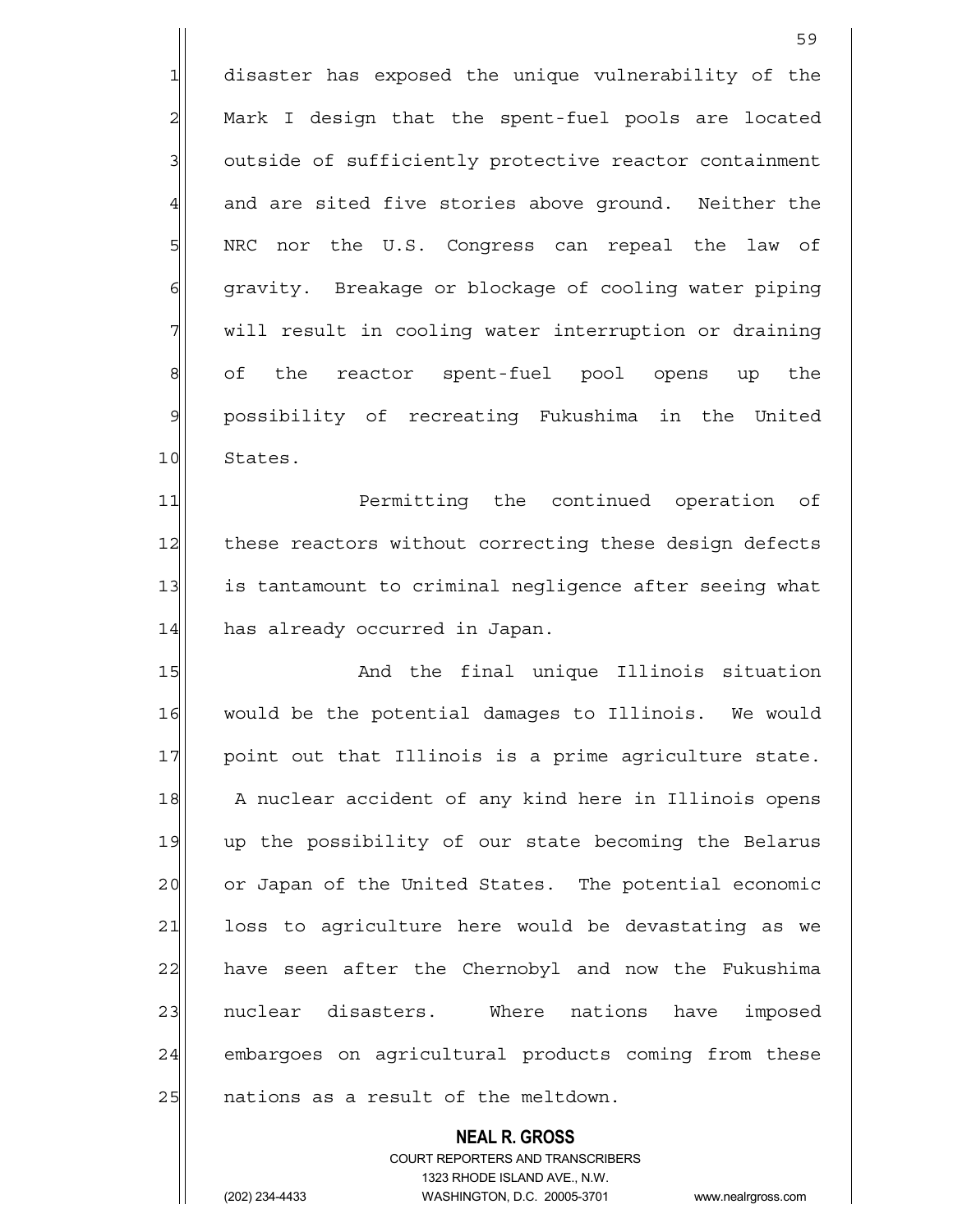1 The state of these reasons and those that you have 2 heard previously, we request that the NRC accept the 3 contentions of the petition and order the closure of 4 the US BWR using the GE Mark I containment until such 5 5 5 5 time as the requested investigation can be completed 6 and a satisfactory safety result is independently 7 verified.

8 8 Me would conclude by pointing out that 9 whatever has already happened must therefore be 10 possible. Fukushima is hard data that the NRC cannot 11 responsibly ignore. So we thank you for your 12 consideration in listening to these remarks and we 13 would welcome any questions or discussion you might 14 have. Thank you.

15 | CHAIRMAN NELSON: Thank you, Mr. Kraft. 16 That concludes the presentations for the Petitioners 17 and the Co-petitioners. At this time staff in 18 headquarters have any questions for Mr. Gunter, Mr. 19 Kamps, Ms. Lampert, Mr. Shadis, Ms. Bernie, or Mr. 20 Kraft? 21 MR. GOEL: This is Vijay Goel. I have a

 $22$   $\mid$  question  $-$ 

23 | PARTICIPANT: Can't hear.

24 CHAIRMAN NELSON: Much louder, please.

25 MR. GOEL: This is Vijay Goel from

 **NEAL R. GROSS** COURT REPORTERS AND TRANSCRIBERS

1323 RHODE ISLAND AVE., N.W.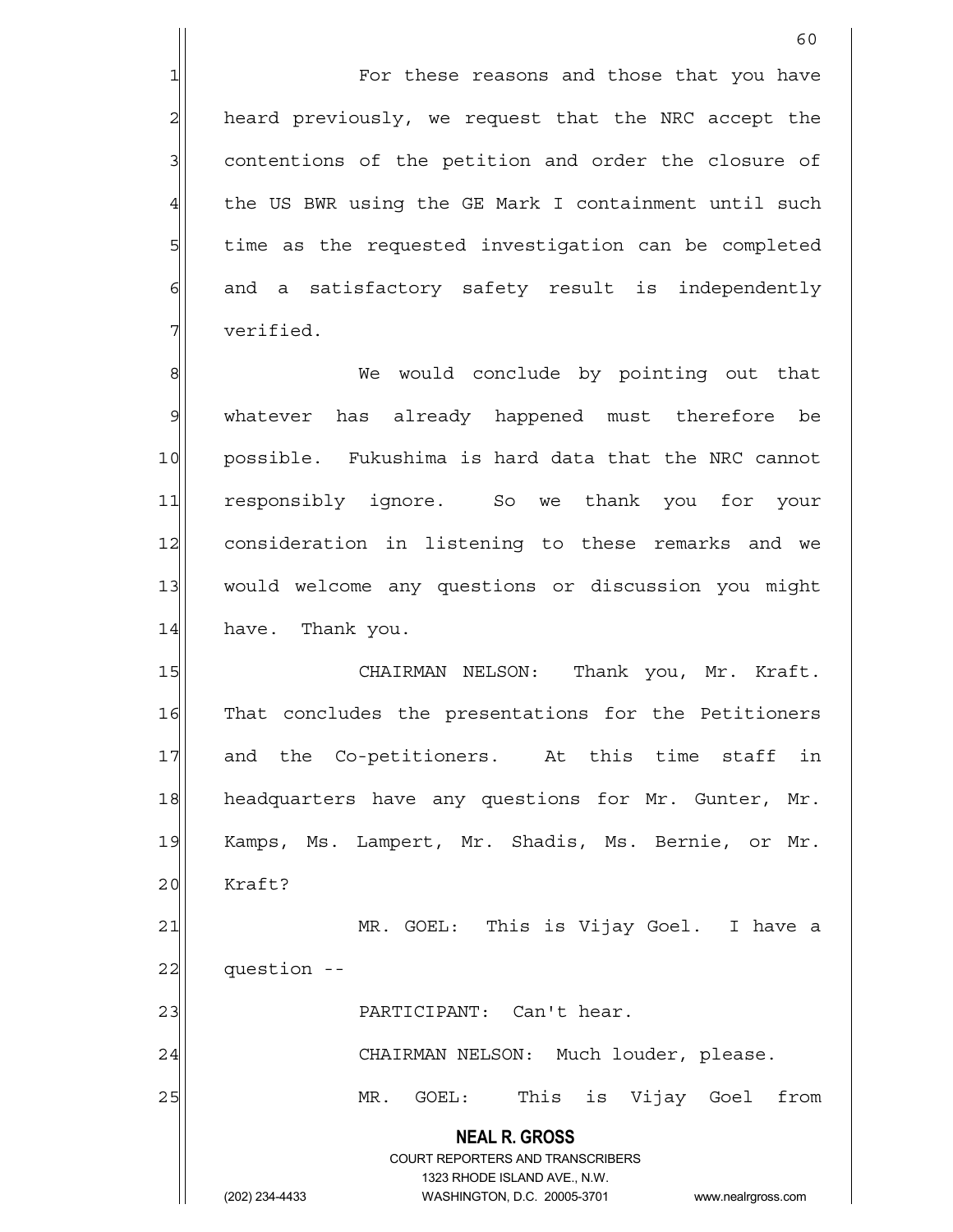**NEAL R. GROSS** COURT REPORTERS AND TRANSCRIBERS 1323 RHODE ISLAND AVE., N.W. (202) 234-4433 WASHINGTON, D.C. 20005-3701 www.nealrgross.com 61 1 Electrical Engineering Branch from NRC. I have a 2 question for Mr. Gunter. I think you mentioned that 3 the Mark I unit needs to have a safety-installed 4 backup for loss of off-site power. I want to know 5 SW where did you get this information that they don't  $6$  have backup power when there is loss of off-site 7 power. 8 MR. GUNTER: This is for the fuel pool? 9 MR. GOEL: Yes. 10 MR. GUNTER: Well, what we have seen 11 typically is that the -- when there is a loss of off-12 site power that the fuel pool temperatures begin to 13| rise. So we are concerned that loss of off-site power 14 represents -- we also understand that when the -- when 15 there is a loss of off-site power that the -- that 16 there is a load shed to the spent-fuel pool cooling 17 system. 18 MR. GOEL: Yes. 19 MR. GUNTER: Is that correct? 20 | MR. GOEL: That's true 21| MR. GUNTER: Well, the question is not 22 about immediacy. The concern is about prolonged 23 station blackout. So the power shed during a loss of  $24$  off-site power to the spent-fuel pool is a concern. 25 | Now as I understand it right now the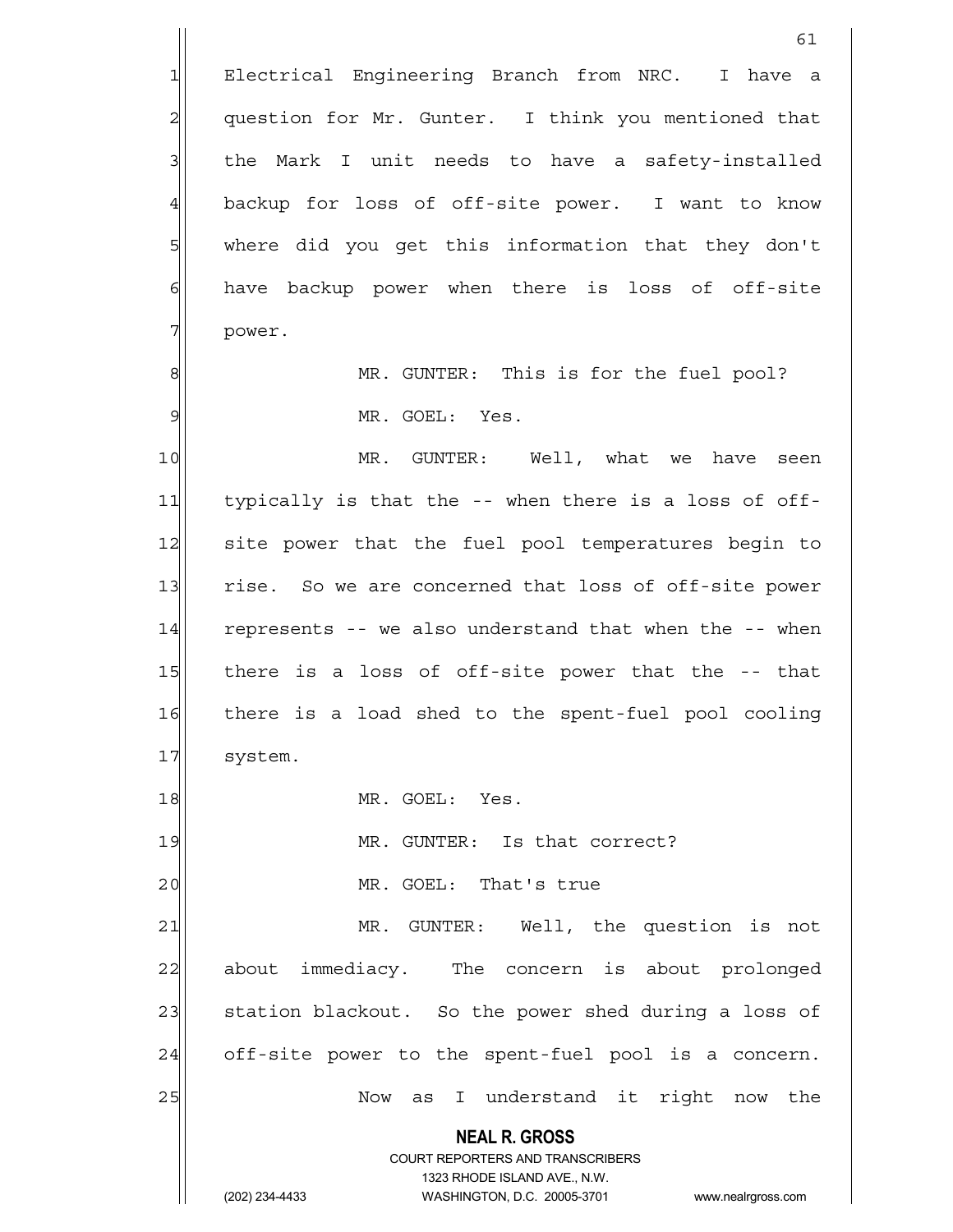|                | 62                                                                  |
|----------------|---------------------------------------------------------------------|
| 1              | mitigation is that you will make up water to the pool,              |
| $\overline{c}$ | that you will simply let the water boil off and then                |
| 3              | reconstitute the water levels in the pools as they                  |
| $\overline{4}$ | boil off.                                                           |
| 5              | Some of the supplemental information that                           |
| 6              | we want to get to you and we would also like you to                 |
| 7              | give us --                                                          |
| 8              | CHAIRMAN NELSON: I'm sorry to interrupt.                            |
| $\mathcal{G}$  | Was your question answered?                                         |
| 10             | MR. GOEL: No.                                                       |
| 11             | MR. GUNTER: Restate the question, please.                           |
| 12             | MR. GOEL: My question is where did you                              |
| 13             | get the information that they don't have backup power?              |
| 14             | MR. GUNTER:<br>We have seen again, we've                            |
| 15             | seen that the load shed during a loss of off-site                   |
| 16             | -- I'd have to provide you with the<br>power                        |
| 17             | documentation. It's our understanding that there is a               |
| 18             | load shed to the spent-fuel pool in a loss of                       |
| 19             | off-site power and the mitigation that you're using                 |
| 20             | right now is to reconstitute the water levels in the                |
| 21             | pool.                                                               |
| 22             | MR. GOEL: That's not correct.                                       |
| 23             | CHAIRMAN NELSON: Okay, I don't want an                              |
| 24             | argument. The question has been asked and answered.                 |
| 25             | Any other questions from the staff?                                 |
|                | <b>NEAL R. GROSS</b><br><b>COURT REPORTERS AND TRANSCRIBERS</b>     |
|                | 1323 RHODE ISLAND AVE., N.W.                                        |
|                | (202) 234-4433<br>WASHINGTON, D.C. 20005-3701<br>www.nealrgross.com |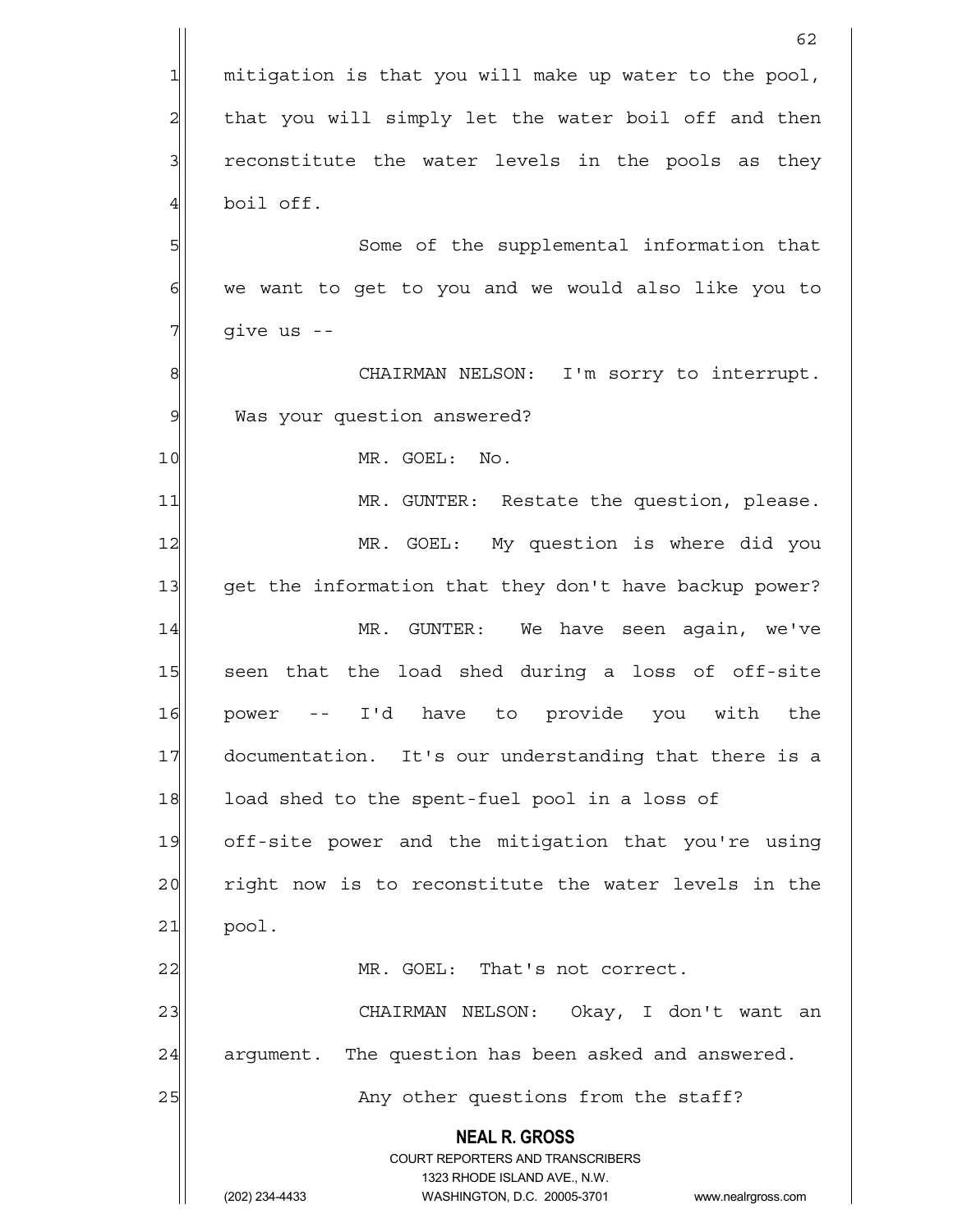|                | 63                                                                  |
|----------------|---------------------------------------------------------------------|
| 1              | MR. MANOLY: This is Kamal Manoly. One of                            |
| $\overline{c}$ | the Petitioners mentioned the report of Dr. Robert                  |
| 3              | Kennedy on the fragility of the fuel pool. Can you                  |
| 4              | give me the report number, please?                                  |
| 5              | MR. SHADIS: Yes, this is Raymond Shadis.                            |
| 6              | That was -- I quoted that. It is NUREG 1738, spent                  |
| 7              | fuel pool accident risk at decommissioning nuclear                  |
| 8              | power stations. And it was attachment 3 by Robert P.                |
| $\mathcal{Q}$  | Kennedy.                                                            |
| 10             | MR. MANOLY: Thank you.                                              |
| 11             | MR. SHADIS: You're welcome.                                         |
| 12             | CHAIRMAN NELSON: Thank you, Mr. Shadis.                             |
| 13             | Any other questions from the staff at headquarters?                 |
| 14             | (No response.)                                                      |
| 15             | Regions? Region 1?                                                  |
| 16             | MR. CLIFFORD: Nothing from Region I.                                |
| 17             | CHAIRMAN NELSON: Region II, do you have                             |
| 18             | any questions?                                                      |
| 19             | MR. CHRISTENSEN: No questions from Region                           |
| 20             | II.                                                                 |
| 21             | CHAIRMAN NELSON: Region III.                                        |
| 22             | MR. HILLS: No questions from Region III.                            |
| 23             | Region IV?<br>CHAIRMAN NELSON:                                      |
| 24             | FARNHOLTZ: No questions from Region<br>MR.                          |
| 25             | IV.                                                                 |
|                | <b>NEAL R. GROSS</b>                                                |
|                | COURT REPORTERS AND TRANSCRIBERS<br>1323 RHODE ISLAND AVE., N.W.    |
|                | (202) 234-4433<br>WASHINGTON, D.C. 20005-3701<br>www.nealrgross.com |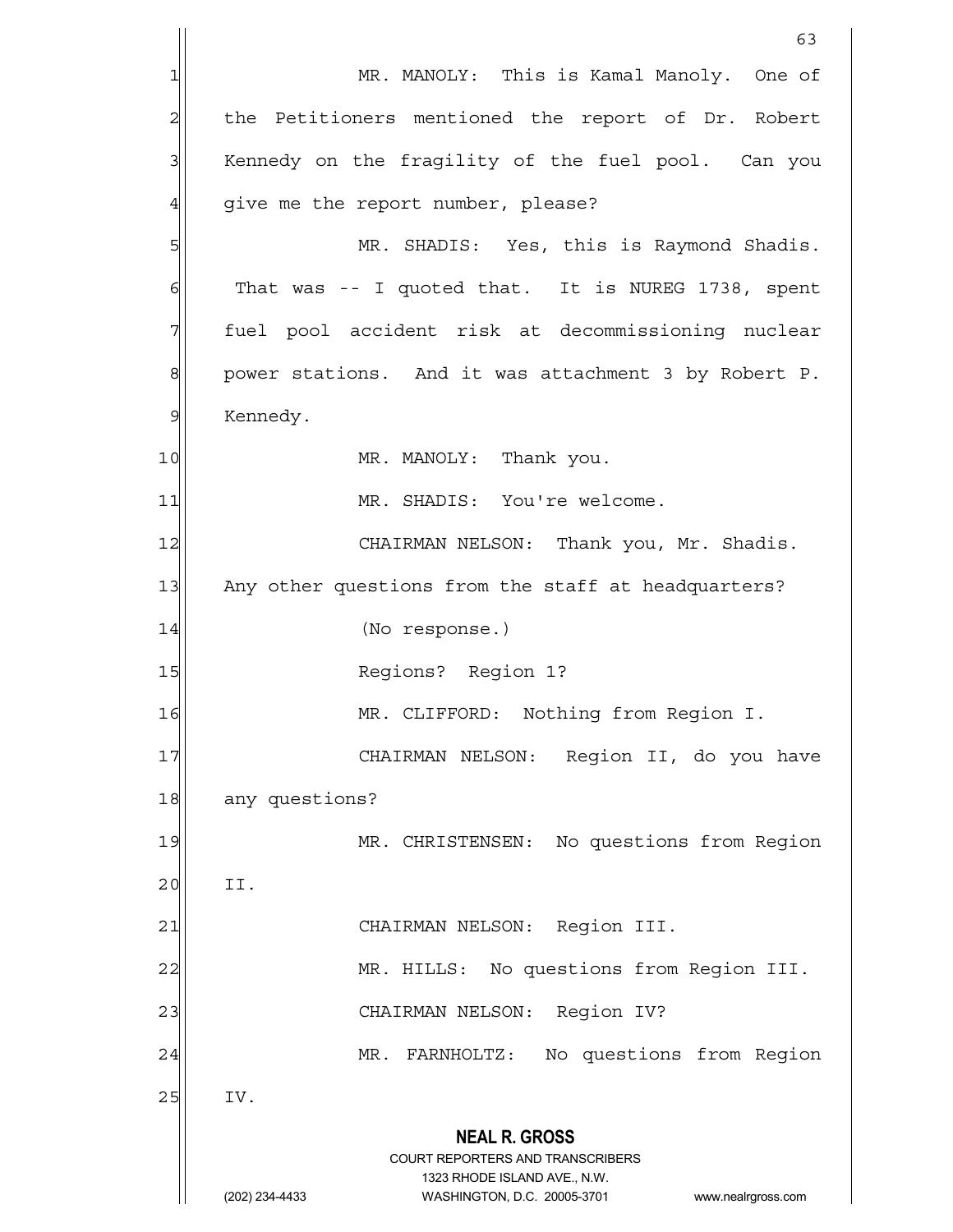**NEAL R. GROSS** COURT REPORTERS AND TRANSCRIBERS 1323 RHODE ISLAND AVE., N.W. (202) 234-4433 WASHINGTON, D.C. 20005-3701 www.nealrgross.com 64 1 CHAIRMAN NELSON: Do licensees either 2 present in the room or on the line have any questions 3 3 for the Petitioners or Co-petitioners? 4 (No response.) 5 I'm hearing no questions from the 6 6 licensees, so we'll proceed. 7 MR. SHADIS: Mr. Chairman, this is Ray 8 Shadis. 9 | CHAIRMAN NELSON: Yes, sir. 10 MR. SHADIS: A housekeeping detail. If I 11 may, you invited those persons who did not get to 12 present to provide written presentation. Is it 13 | possible for NRC to establish a site for that on their 14 home page? 15 CHAIRMAN NELSON: I prefer that you send 16 Them to our Petition Manager, Siva Lingam, please. 17 MR. SHADIS: All right. Thank you. 18 MS. LAMPERT: Will they be circulated? 19 Mary Lampert. 20 MS. MENSAH: This is Tanya Mensah for the 21 NRC. I'm the Petition Review Board Coordinator. Any 22 information that's provided as a supplement, either 23 during this call or in writing will be made publicly 24 available in ADAMS and it will be provided to all the 25 Petition Review Board members to consider before we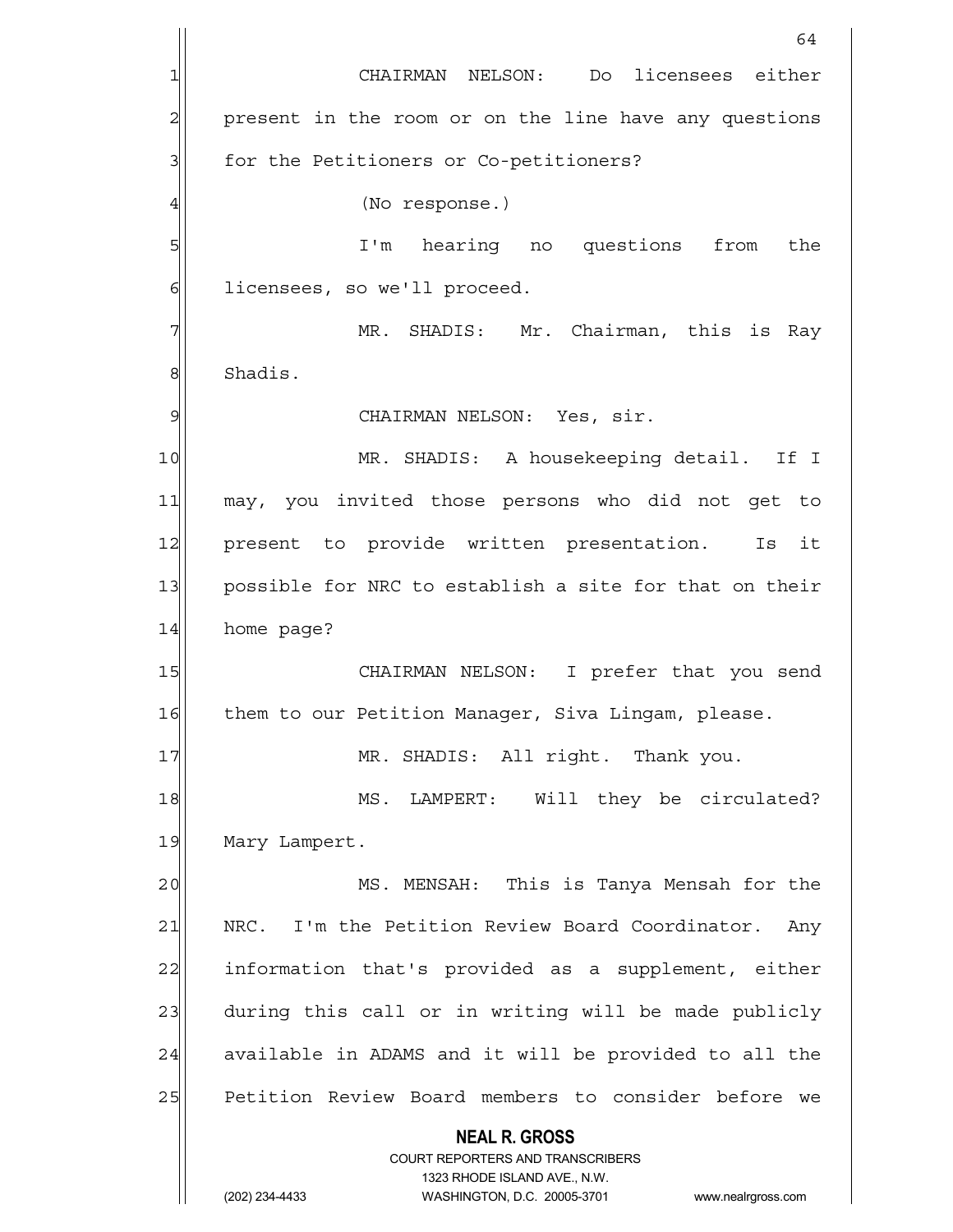| make the initial recommendation.<br>$\mathbf{1}$<br>$\overline{a}$<br>CHAIRMAN NELSON: All right, is there any<br>3<br>-- that's a nice seque for my next question. Are<br>$\overline{4}$<br>there any questions from anyone regarding the 2.206<br>$5\overline{)}$<br>process?<br>$\sigma$<br>MR. GUNTER: This is Paul Gunter. So I<br>7<br>understand that Management Directive 8.11 does provide<br>$\bf{8}$<br>us an opportunity to request an additional PRB meeting<br>$\mathfrak{g}$<br>and we've entered that request into the transcript. I<br>10<br>would like to just clarify that our request satisfies<br>11<br>establishing that second meeting?<br>12<br>MS. MENSAH: Yes, that's given to every<br>13<br>Petitioner. So after Siva Lingam informs<br>the<br>Petitioners of the additional recommendations then<br>14<br>15<br>you'll be offered that opportunity. What I'm hearing<br>16<br>is you want that opportunity, so they will just have<br>17<br>to coordinate the date and time.<br>MR. GUNTER: Thank you. And at that<br>18<br>19<br>meeting that we as the Petitioner may defer our time<br>to the additional Co-petitioners who have requested to<br>20<br>speak, but have not been given that time at this<br>21<br>22<br>meeting?<br>23<br>MS. MENSAH: If that's your choice. Based<br>24 | 65                                                     |
|-------------------------------------------------------------------------------------------------------------------------------------------------------------------------------------------------------------------------------------------------------------------------------------------------------------------------------------------------------------------------------------------------------------------------------------------------------------------------------------------------------------------------------------------------------------------------------------------------------------------------------------------------------------------------------------------------------------------------------------------------------------------------------------------------------------------------------------------------------------------------------------------------------------------------------------------------------------------------------------------------------------------------------------------------------------------------------------------------------------------------------------------------------------------------------------------------------------------------------------------------------------------------------------------------------------------------|--------------------------------------------------------|
|                                                                                                                                                                                                                                                                                                                                                                                                                                                                                                                                                                                                                                                                                                                                                                                                                                                                                                                                                                                                                                                                                                                                                                                                                                                                                                                         |                                                        |
|                                                                                                                                                                                                                                                                                                                                                                                                                                                                                                                                                                                                                                                                                                                                                                                                                                                                                                                                                                                                                                                                                                                                                                                                                                                                                                                         |                                                        |
|                                                                                                                                                                                                                                                                                                                                                                                                                                                                                                                                                                                                                                                                                                                                                                                                                                                                                                                                                                                                                                                                                                                                                                                                                                                                                                                         |                                                        |
|                                                                                                                                                                                                                                                                                                                                                                                                                                                                                                                                                                                                                                                                                                                                                                                                                                                                                                                                                                                                                                                                                                                                                                                                                                                                                                                         |                                                        |
|                                                                                                                                                                                                                                                                                                                                                                                                                                                                                                                                                                                                                                                                                                                                                                                                                                                                                                                                                                                                                                                                                                                                                                                                                                                                                                                         |                                                        |
|                                                                                                                                                                                                                                                                                                                                                                                                                                                                                                                                                                                                                                                                                                                                                                                                                                                                                                                                                                                                                                                                                                                                                                                                                                                                                                                         |                                                        |
|                                                                                                                                                                                                                                                                                                                                                                                                                                                                                                                                                                                                                                                                                                                                                                                                                                                                                                                                                                                                                                                                                                                                                                                                                                                                                                                         |                                                        |
|                                                                                                                                                                                                                                                                                                                                                                                                                                                                                                                                                                                                                                                                                                                                                                                                                                                                                                                                                                                                                                                                                                                                                                                                                                                                                                                         |                                                        |
|                                                                                                                                                                                                                                                                                                                                                                                                                                                                                                                                                                                                                                                                                                                                                                                                                                                                                                                                                                                                                                                                                                                                                                                                                                                                                                                         |                                                        |
|                                                                                                                                                                                                                                                                                                                                                                                                                                                                                                                                                                                                                                                                                                                                                                                                                                                                                                                                                                                                                                                                                                                                                                                                                                                                                                                         |                                                        |
|                                                                                                                                                                                                                                                                                                                                                                                                                                                                                                                                                                                                                                                                                                                                                                                                                                                                                                                                                                                                                                                                                                                                                                                                                                                                                                                         |                                                        |
|                                                                                                                                                                                                                                                                                                                                                                                                                                                                                                                                                                                                                                                                                                                                                                                                                                                                                                                                                                                                                                                                                                                                                                                                                                                                                                                         |                                                        |
|                                                                                                                                                                                                                                                                                                                                                                                                                                                                                                                                                                                                                                                                                                                                                                                                                                                                                                                                                                                                                                                                                                                                                                                                                                                                                                                         |                                                        |
|                                                                                                                                                                                                                                                                                                                                                                                                                                                                                                                                                                                                                                                                                                                                                                                                                                                                                                                                                                                                                                                                                                                                                                                                                                                                                                                         |                                                        |
|                                                                                                                                                                                                                                                                                                                                                                                                                                                                                                                                                                                                                                                                                                                                                                                                                                                                                                                                                                                                                                                                                                                                                                                                                                                                                                                         |                                                        |
|                                                                                                                                                                                                                                                                                                                                                                                                                                                                                                                                                                                                                                                                                                                                                                                                                                                                                                                                                                                                                                                                                                                                                                                                                                                                                                                         |                                                        |
|                                                                                                                                                                                                                                                                                                                                                                                                                                                                                                                                                                                                                                                                                                                                                                                                                                                                                                                                                                                                                                                                                                                                                                                                                                                                                                                         |                                                        |
|                                                                                                                                                                                                                                                                                                                                                                                                                                                                                                                                                                                                                                                                                                                                                                                                                                                                                                                                                                                                                                                                                                                                                                                                                                                                                                                         |                                                        |
|                                                                                                                                                                                                                                                                                                                                                                                                                                                                                                                                                                                                                                                                                                                                                                                                                                                                                                                                                                                                                                                                                                                                                                                                                                                                                                                         |                                                        |
|                                                                                                                                                                                                                                                                                                                                                                                                                                                                                                                                                                                                                                                                                                                                                                                                                                                                                                                                                                                                                                                                                                                                                                                                                                                                                                                         |                                                        |
|                                                                                                                                                                                                                                                                                                                                                                                                                                                                                                                                                                                                                                                                                                                                                                                                                                                                                                                                                                                                                                                                                                                                                                                                                                                                                                                         |                                                        |
|                                                                                                                                                                                                                                                                                                                                                                                                                                                                                                                                                                                                                                                                                                                                                                                                                                                                                                                                                                                                                                                                                                                                                                                                                                                                                                                         |                                                        |
|                                                                                                                                                                                                                                                                                                                                                                                                                                                                                                                                                                                                                                                                                                                                                                                                                                                                                                                                                                                                                                                                                                                                                                                                                                                                                                                         |                                                        |
|                                                                                                                                                                                                                                                                                                                                                                                                                                                                                                                                                                                                                                                                                                                                                                                                                                                                                                                                                                                                                                                                                                                                                                                                                                                                                                                         | upon you providing us with additional information that |
| 25<br>you want the Board to consider before we make the                                                                                                                                                                                                                                                                                                                                                                                                                                                                                                                                                                                                                                                                                                                                                                                                                                                                                                                                                                                                                                                                                                                                                                                                                                                                 |                                                        |
| <b>NEAL R. GROSS</b>                                                                                                                                                                                                                                                                                                                                                                                                                                                                                                                                                                                                                                                                                                                                                                                                                                                                                                                                                                                                                                                                                                                                                                                                                                                                                                    |                                                        |
| <b>COURT REPORTERS AND TRANSCRIBERS</b>                                                                                                                                                                                                                                                                                                                                                                                                                                                                                                                                                                                                                                                                                                                                                                                                                                                                                                                                                                                                                                                                                                                                                                                                                                                                                 |                                                        |
| 1323 RHODE ISLAND AVE., N.W.<br>(202) 234-4433<br>WASHINGTON, D.C. 20005-3701<br>www.nealrgross.com                                                                                                                                                                                                                                                                                                                                                                                                                                                                                                                                                                                                                                                                                                                                                                                                                                                                                                                                                                                                                                                                                                                                                                                                                     |                                                        |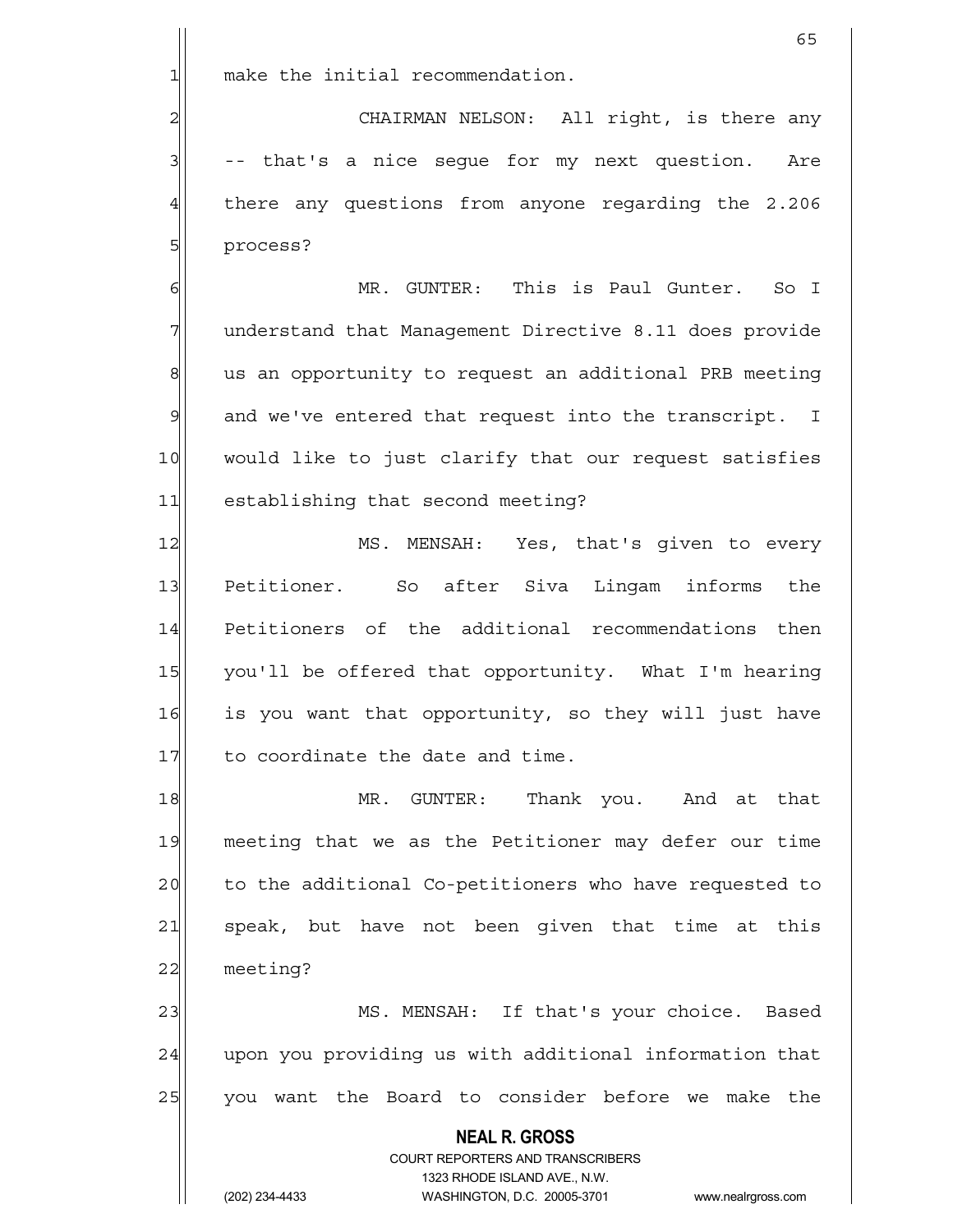|                | 66                                                                                                  |
|----------------|-----------------------------------------------------------------------------------------------------|
| $\mathbf{1}$   | final. If you want to defer your time to other --                                                   |
| $\overline{c}$ | MR. GUNTER: Co-petitioners.                                                                         |
| 3              | MS. MENSAH: -- speakers or                                                                          |
| $\overline{4}$ | Co-petitioners, that's your choice. You would just                                                  |
| 5              | need to coordinate, communicate that with Siva Lingam.                                              |
| 6              | Let me clarify. Are you<br>MR. GUNTER:                                                              |
| 7              | saying that we can defer our time to other speakers,                                                |
| 8              | not Co-petitioners?                                                                                 |
| $\mathcal{Q}$  | MS. MENSAH: Well, if they're not                                                                    |
| 10             | Co-petitioners, we consider them members of<br>the                                                  |
| 11             | public. And of course with the Management Directive                                                 |
| 12             | only members of the public can observe the meeting or                                               |
| 13             | ask questions on the 2.206 process. If they're                                                      |
| 14             | Co-Petitioners, as you can see what we've done today                                                |
| 15             | with the other Co-petitioners.                                                                      |
| 16             | To the petition itself.<br>MR. GUNTER:                                                              |
| 17             | MS. MENSAH: To the petition.                                                                        |
| 18             | MR. GUNTER: Right. Okay, so in order to                                                             |
| 19             | speak to the petition, a member of the public has to                                                |
| 20             | be a Co-petitioner to that petition?                                                                |
| 21             | MS. MENSAH: Right.                                                                                  |
| 22             | MR. GUNTER: Thank you.                                                                              |
| 23             | NELSON: Are there any other<br>CHAIRMAN                                                             |
| 24             | questions regarding the 2.206 process?                                                              |
| 25             | KAMPS: This is Kevin Kamps. I just<br>MR.                                                           |
|                | <b>NEAL R. GROSS</b>                                                                                |
|                | <b>COURT REPORTERS AND TRANSCRIBERS</b>                                                             |
|                | 1323 RHODE ISLAND AVE., N.W.<br>(202) 234-4433<br>WASHINGTON, D.C. 20005-3701<br>www.nealrgross.com |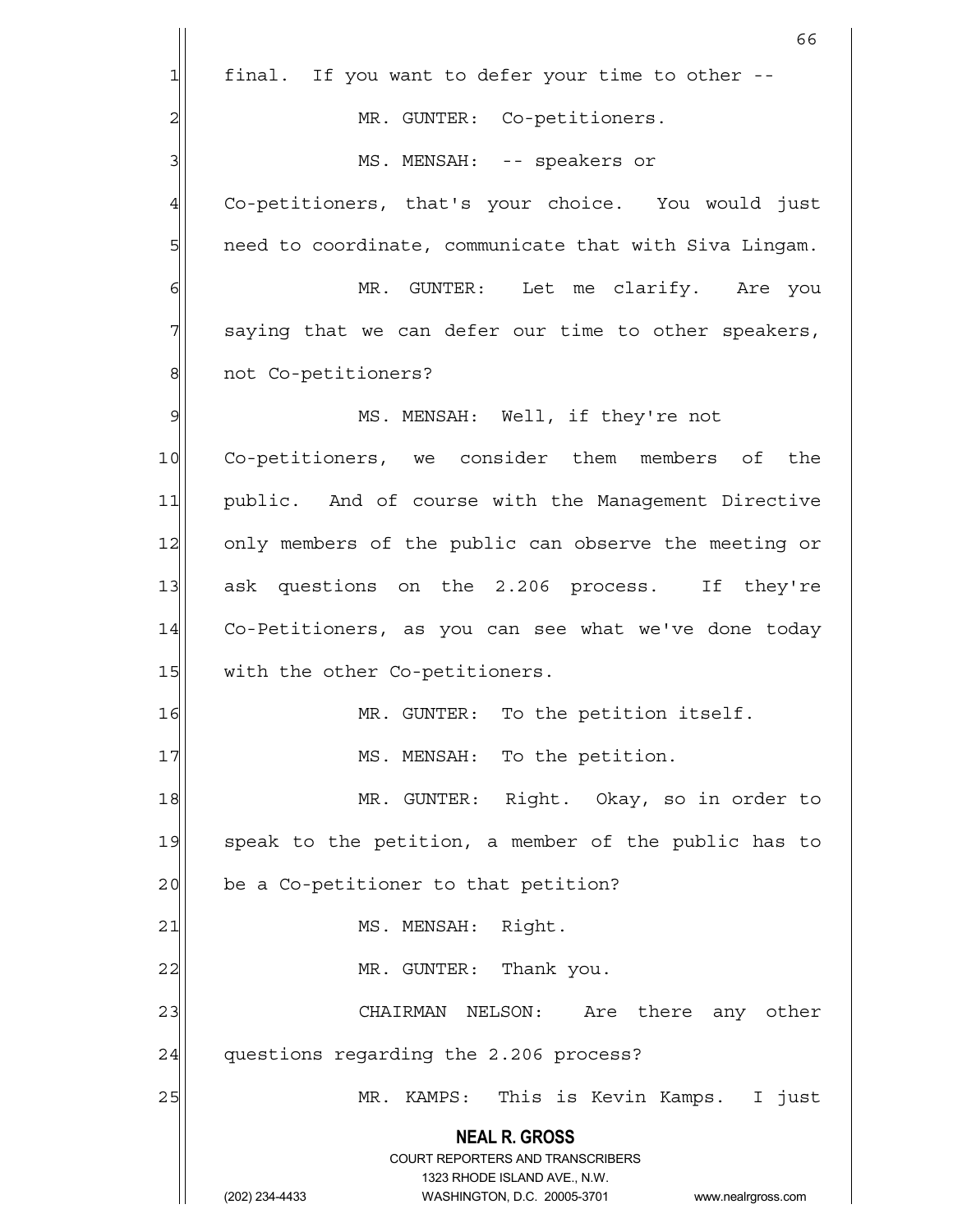|                | 67                                                                                                  |
|----------------|-----------------------------------------------------------------------------------------------------|
| 1              | wonder if the Petition Review Board or any sub-agency                                               |
| 2              | of NRC has a record of the results of previous 2.206                                                |
| 3              | proceedings, so for example, has the Agency ever taken                                              |
| $\overline{4}$ | action in response to a 2.206 petition or have they                                                 |
| 5              | all been rejected in the end?                                                                       |
| 6              | MENSAH: Well, the public website<br>MS.                                                             |
| 7              | contains a listing of all of the petitions that have                                                |
| $\,8\,$        | been accepted for review at this time. I can provide                                                |
| $\mathsf{S}$   | the link to Siva and he can send that out if you want                                               |
| 10             | to see that. But it's not -- just to clarify, it's                                                  |
| 11             | not a proceeding. It's the usual 2.206 process, not a                                               |
| 12             | hearing process. That information is on the public                                                  |
| 13             | website.                                                                                            |
| 14             | MR. KAMPS: I would like to see that.                                                                |
| 15             | CHAIRMAN NELSON: Are there any other                                                                |
| 16             | questions?                                                                                          |
| 17             | MS. GOTSCH: Yes, this is Paula Gotsch for                                                           |
| 18             | Grandmothers, Mothers and More for Energy Safety.<br>Why                                            |
| 19             | is it that the process is you take the information,                                                 |
| 20             | you mull it over, and then you make a decision which                                                |
| 21             | you then tell us about later?                                                                       |
| 22             | In the process, why can't we be involved                                                            |
| 23             | as you're making the decision? It feels like you're                                                 |
| 24             | really kind of like taking this attitude that you're                                                |
| 25             | like sacred or something that we shouldn't be involved                                              |
|                | <b>NEAL R. GROSS</b>                                                                                |
|                | <b>COURT REPORTERS AND TRANSCRIBERS</b>                                                             |
|                | 1323 RHODE ISLAND AVE., N.W.<br>(202) 234-4433<br>WASHINGTON, D.C. 20005-3701<br>www.nealrgross.com |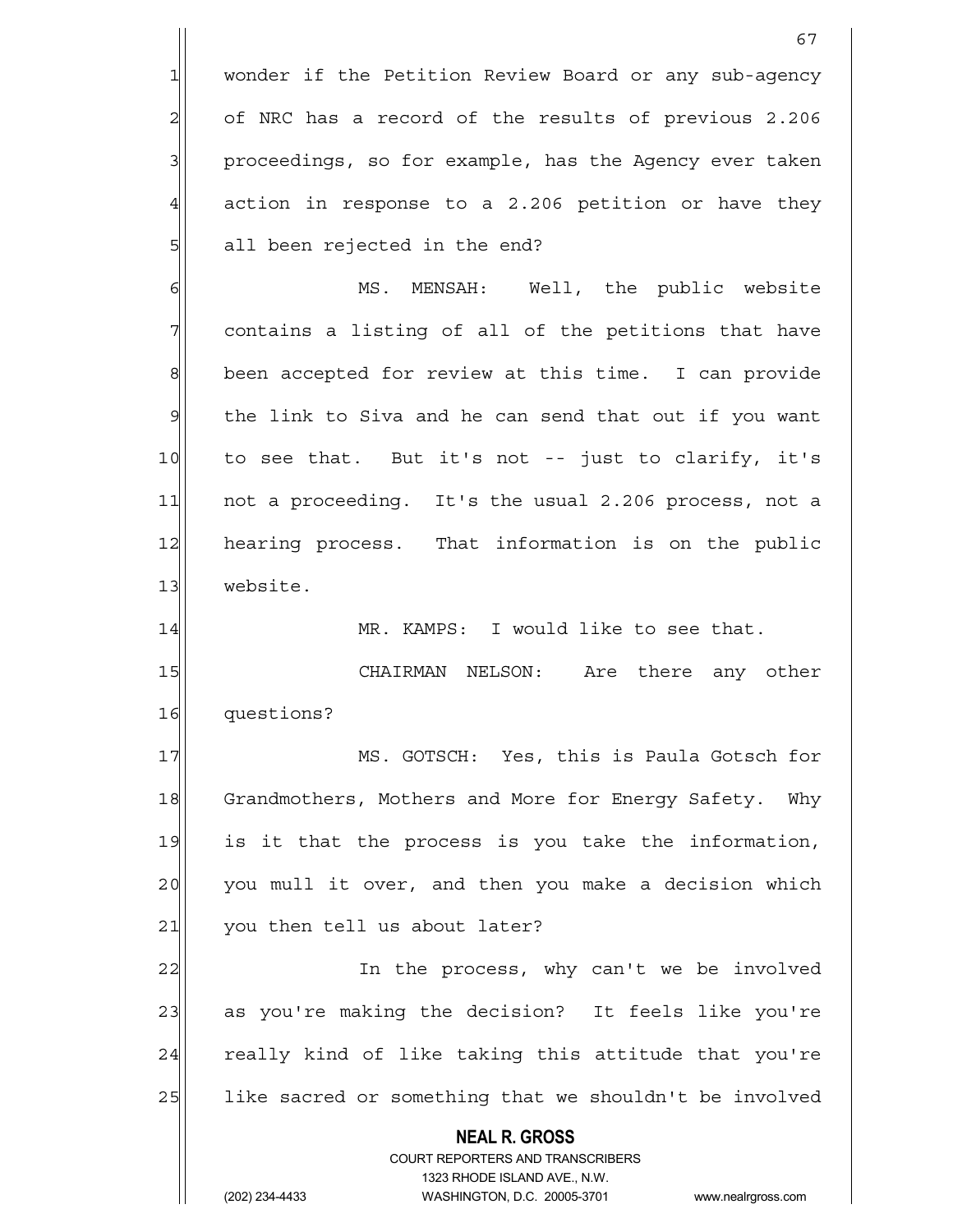while the great deliberations are going on. Great deliberations affect us all and we would love see your 3 3 process and hear what you all are saying and why you come to the conclusions that you do.

5 CHAIRMAN NELSON: Yes, ma'am. I'd like to  $6$  address that. First of all, we will have another  $7$  meeting. We will prior to that meeting make a 8 8 preliminary determination. That will be communicated 9 to the Petitioners at which time you can provide 10 additional information supporting your position. We 11 will then take all of that information under 12 advisement.

13|| We have to have a process to review that 14 information. We do that. We prepare a draft 15 Director's decision if the petition is accepted. That 16 draft Director's decision has our full rationale for 17 any of the conclusions that we reach, that's provided 18 to the Petitioners, to the licensees for public 19 comment. Those comments are then taken, reviewed and 20 a final determination is made.

21 So there are numerous opportunities for 22 you to be involved, for members to be involved with  $23$  the process we're undertaking.

24 are there any other questions on the 25 process?

> COURT REPORTERS AND TRANSCRIBERS 1323 RHODE ISLAND AVE., N.W. (202) 234-4433 WASHINGTON, D.C. 20005-3701 www.nealrgross.com

 **NEAL R. GROSS**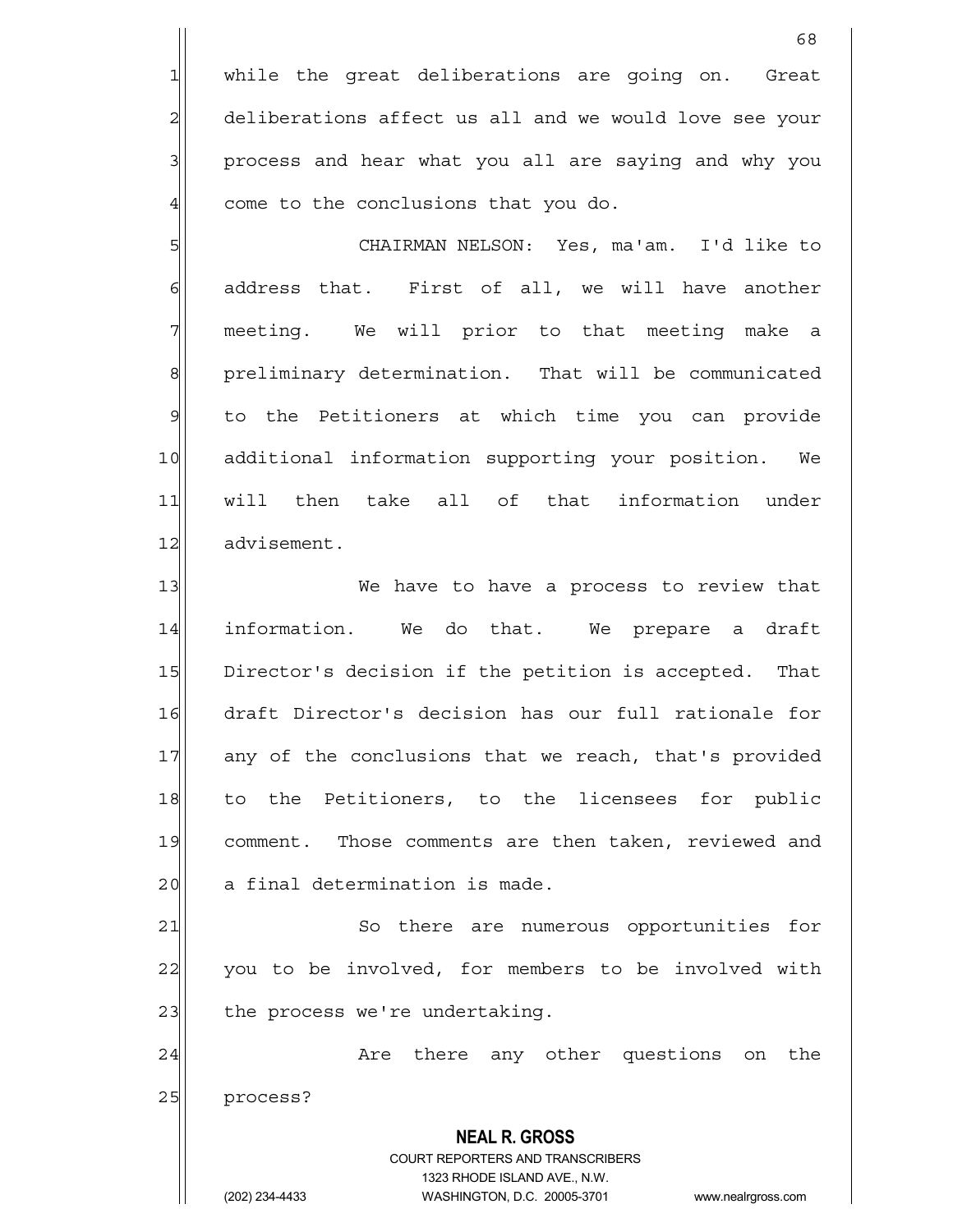1 MR. GUNTER: I just have one additional 2 question with regard to the timing of the preliminary  $3$  determination. Can you give us the time frame that 4 you operate under for providing that preliminary  $5$  determination and then -- I understand that you look  $6$  to make a final determination within 100 days, 120  $7$  days. Is that correct? So can you give us an idea of 8 8 the actual time frame that you proceed under?

9 MS. MENSAH: If the petition is accepted 10 for review, you will receive an acknowledgement letter 11 back from us that says from issuance of the date of 12 that letter there are 120 days to issue what we call 13 our proposed Director's decision and that's when you 14 have the opportunity to comment in writing. Prior to 15 that, the phase we're in right now is to try to decide 16 if it meets the criteria for review or not. And that 17 means we consider all the information that you 18 present, supplemental, as well as any information that 19 you later present in additional meetings with us.

20 | Based on however long it takes us to get 21 to that process, we generally try to meet within a 22 week to make our initial recommendation from having 23 any teleconferences or public meetings with the 24 Petitioner. I can't commit to say that that will 25 happen in this case based on the volume of information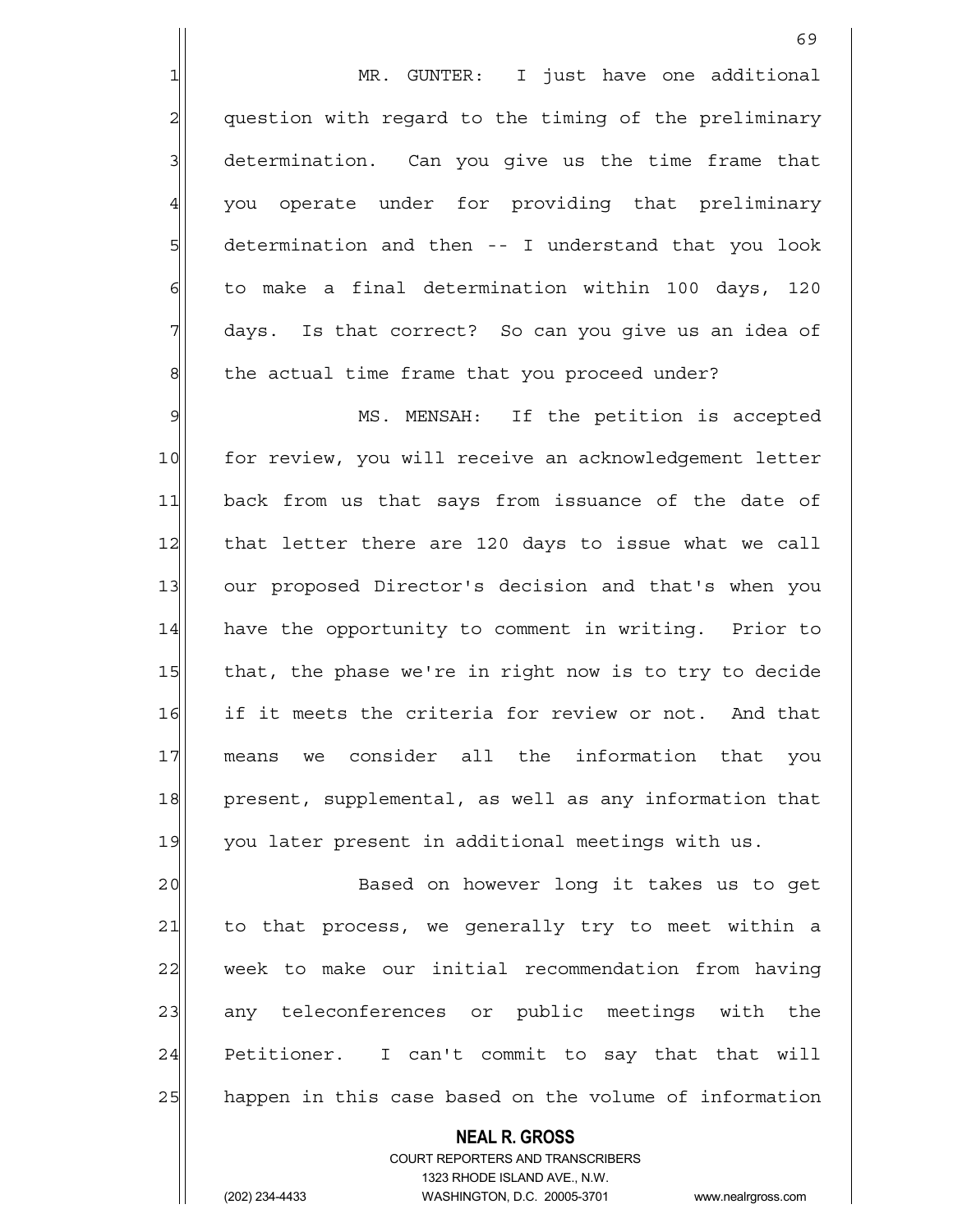|                                                                                                          | 70                                                                  |
|----------------------------------------------------------------------------------------------------------|---------------------------------------------------------------------|
| 1                                                                                                        | that the technical leads and the advisors have to                   |
| $\overline{a}$                                                                                           | receive, but Siva, as your point of contact, will                   |
| 3                                                                                                        | certainly keep you advised, and if you have any                     |
| $\overline{4}$                                                                                           | questions, you can call him as well to ask him about                |
| $5\overline{a}$                                                                                          | the status.                                                         |
| 6                                                                                                        | MS. WARREN: Hello?                                                  |
| 7                                                                                                        | CHAIRMAN NELSON: Yes, we're here.                                   |
| 8                                                                                                        | MS. WARREN: This is Barbara Warren.<br>I'm                          |
| $\mathsf{S}% _{T}=\mathsf{S}_{T}\!\left( a,b\right) ,\mathsf{S}_{T}=\mathsf{S}_{T}\!\left( a,b\right) ,$ | in New York. I'd like to ask about the regional                     |
| 10                                                                                                       | meetings. When might you make a decision on holding                 |
| 11                                                                                                       | regional meetings?                                                  |
| 12                                                                                                       | MS. MENSAH: That request as submitted in                            |
| 13                                                                                                       | the petition request has to be considered by the                    |
| 14                                                                                                       | Board. That will be conveyed back to the Petitioners                |
| 15                                                                                                       | along with the initial recommendation.                              |
| 16                                                                                                       | MS.<br>WARREN: So you haven't made a                                |
| 17                                                                                                       | decision with it, to hold regional meetings or not?                 |
| 18                                                                                                       | PARTICIPANT: That means don't hold your                             |
| 19                                                                                                       | breath.                                                             |
| 20                                                                                                       | MS. WARREN: You know, I just want to say                            |
| 21                                                                                                       | that we have significant issues just with the plants                |
| 22                                                                                                       | that are in New York.                                               |
| 23                                                                                                       | CHAIRMAN NELSON: I understand that,                                 |
| 24                                                                                                       | ma'am.                                                              |
| 25                                                                                                       | The comment that was made "don't hold your                          |
|                                                                                                          | <b>NEAL R. GROSS</b><br><b>COURT REPORTERS AND TRANSCRIBERS</b>     |
|                                                                                                          | 1323 RHODE ISLAND AVE., N.W.                                        |
|                                                                                                          | (202) 234-4433<br>WASHINGTON, D.C. 20005-3701<br>www.nealrgross.com |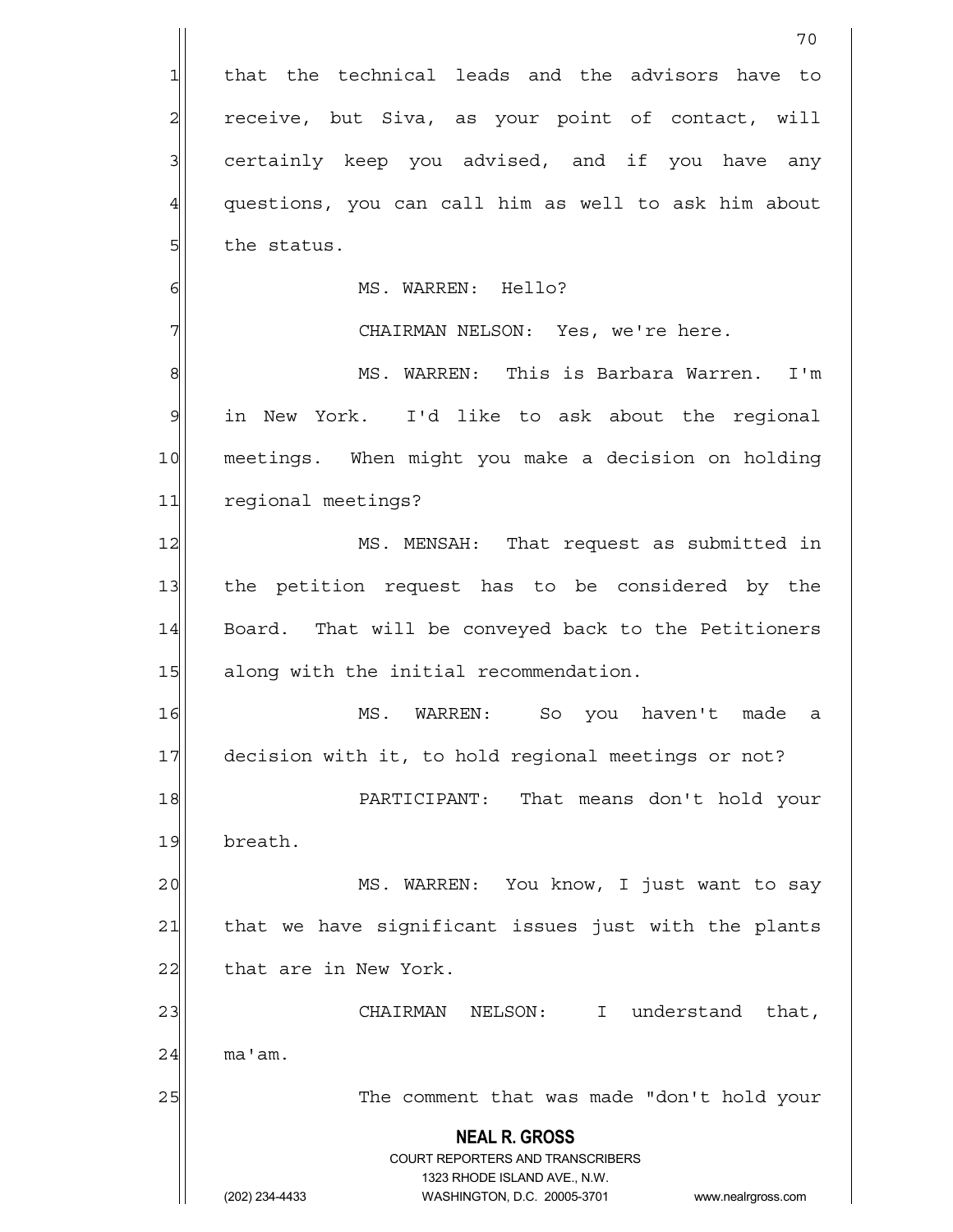**NEAL R. GROSS** COURT REPORTERS AND TRANSCRIBERS 1323 RHODE ISLAND AVE., N.W. 71  $1$  breath", we're not going to sit on our hands and delay 2 this process. A lot of information that's been 3 3 presented here needs to be reviewed by a number of 4 staff members. That is going to take some time. And  $5$  we're not going to hastily go through that. 6 Me need to give the information due 7 diligence and time to review and we're going to do 8 8 that. We're not going to delay and we'll provide an 9 answer as soon as we can. And I believe Tanya has 10 described the process and any time you have a question 11 regarding where we are in that process, you can call 12 the Petition Manager, Mr. Lingam. 13 MS. WARREN: Okay, and is there an 14 opportunity for other people to put in comments on 15 this petition for the public to add to that? 16 MR. LINGAM: This is Siva Lingam, the 17 Petition Manager. You are welcome to send any 18 Supplemental information by email to me. We will make 19| sure it has been reviewed by the Petition Review 20 Board. 21 MS. WARREN: I understand it's a very 22 difficult process given the enormity of the disaster 23 in Japan, but that is more weight to the seriousness 24 of what we're dealing with here and so we're very 25 anxious to have a proper decision on this matter.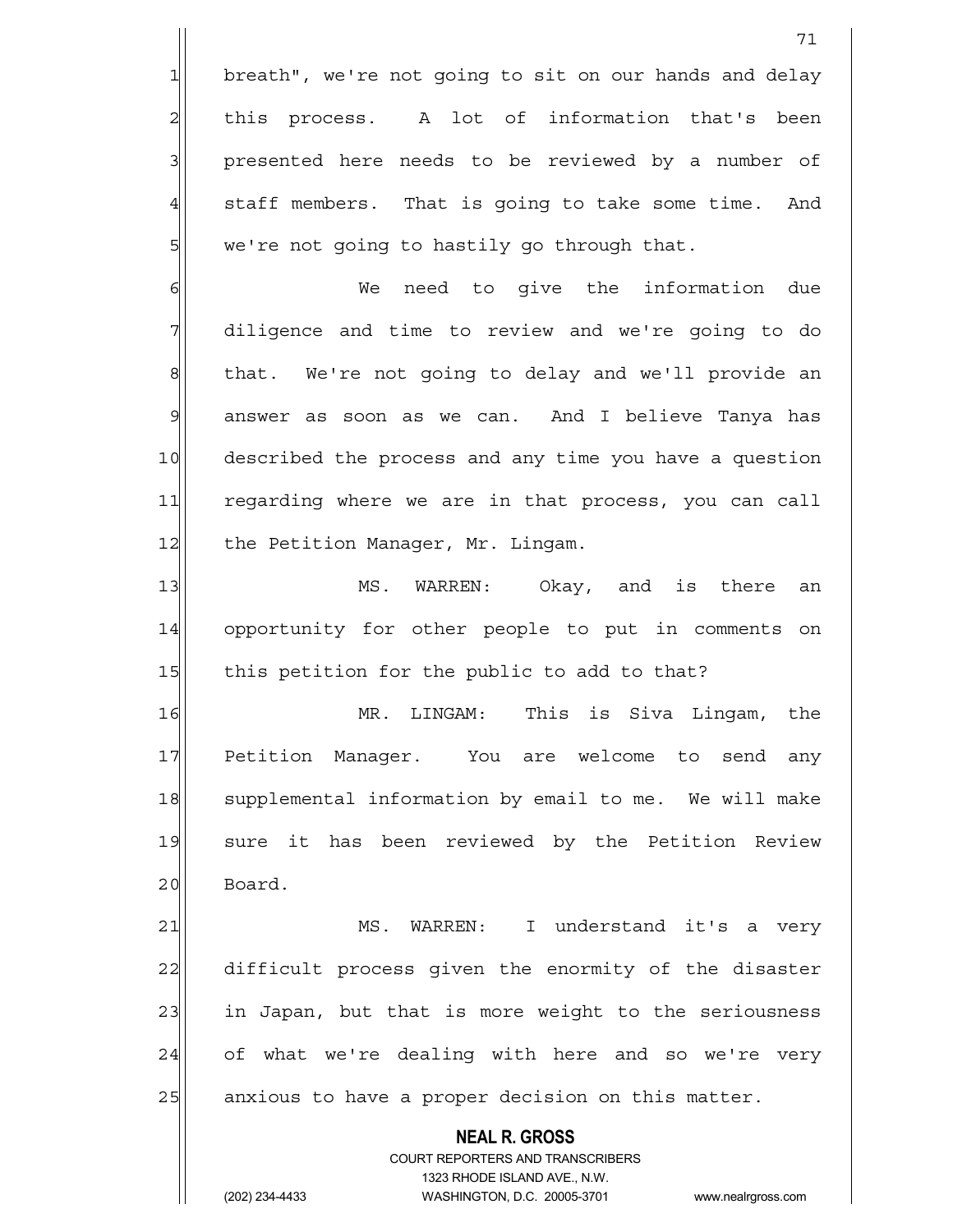**NEAL R. GROSS** COURT REPORTERS AND TRANSCRIBERS 1323 RHODE ISLAND AVE., N.W. 72 1 CHAIRMAN NELSON: We understand that,  $2$ | ma'am. 3 MR. KEHLER: This is Randy Kehler with 4 Safe and Green Campaign for Vermont Yankee. I simply 5 s want to ask is this process you've just described 6 6 6 6 considered an expedited process due to the fact that  $7$  this is a request for urgency enforcement? Do you 8 consider this an emergency? 9 Sepang CHAIRMAN NELSON: I believe we've already 10 addressed the immediate nature of the request and that 11 was discussed earlier in the discussion regarding the 12 status of the petition. 13 MR. KEHLER: My question is what is this 14 expedited process that you have described? 15 CHAIRMAN NELSON: We do not have at this 16 stage an expedited process. We'll proceed as fast as 17 we can, given the volume of information that we have 18 and the amount of information that we need to review. 19 MR. KEHLER: I understand that and I 20 appreciate that. I'm just asking whether under the 21 circumstances is this the normal process that you 22 would go through with due diligence or is this somehow 23 an expedited process? 24 CHAIRMAN NELSON: We do not have an 25 expedited process.

(202) 234-4433 WASHINGTON, D.C. 20005-3701 www.nealrgross.com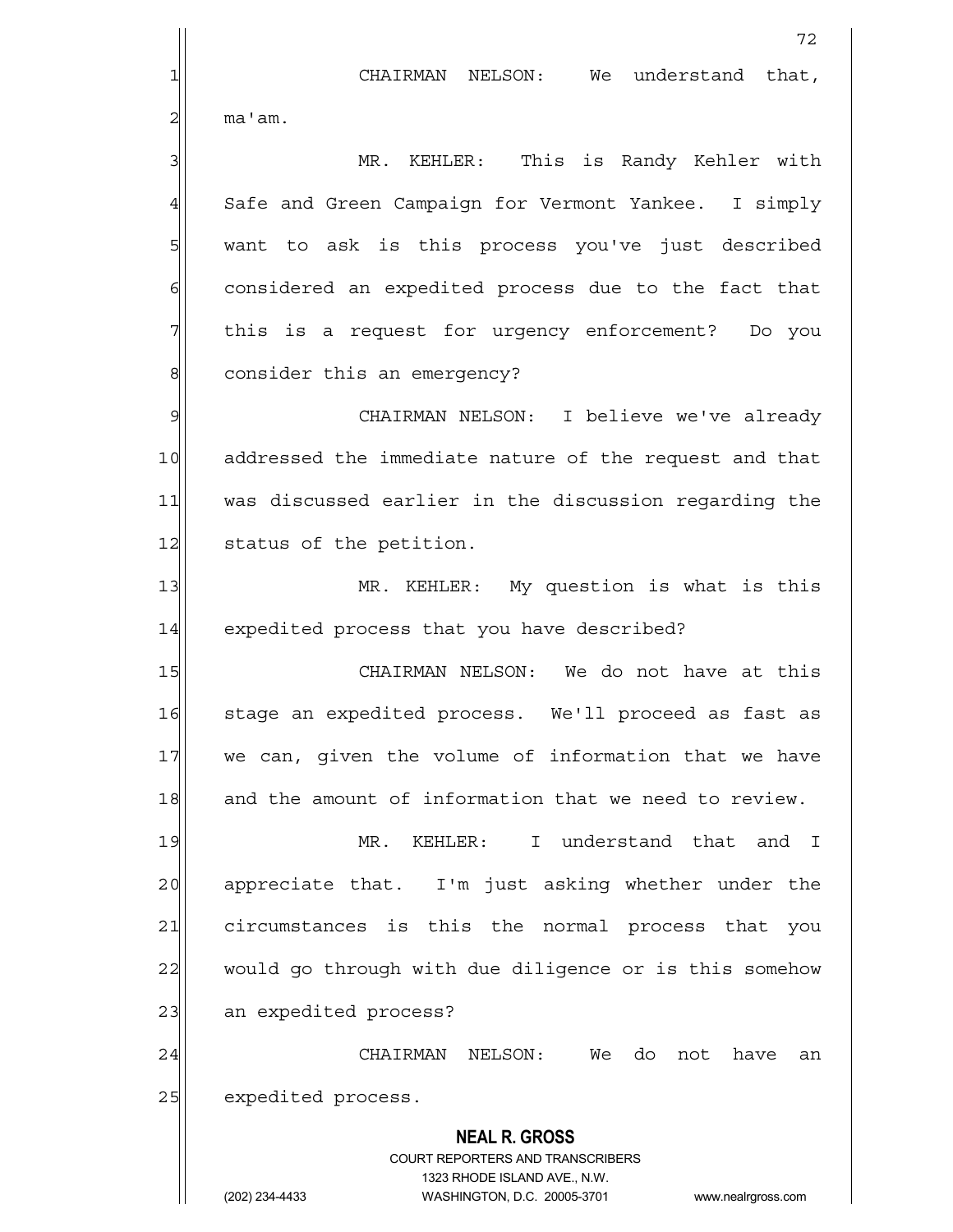|               | 73                                                                                                  |
|---------------|-----------------------------------------------------------------------------------------------------|
|               | MR. KEHLER: Okay, thank you.                                                                        |
| 2             | MS. GOTSCH: This is Paula Gotsch again,                                                             |
| $\mathbf{3}$  | Grandmothers, Mothers and More for Nuclear Safety. I                                                |
| 4             | just have to say issues raised by the speakers today                                                |
| 5             |                                                                                                     |
| 6             | CHAIRMAN NELSON: Excuse me, ma'am --                                                                |
|               | MS. GOTSCH: -- seem so glaringly obvious                                                            |
| $\mathbf 8$   | that there are really bad problems here. The fact                                                   |
| $\mathcal{G}$ | that you're making it sound like oh, this is                                                        |
| 10            | information that we have to look at carefully. Why                                                  |
| 11            | aren't you saying what we're saying? Why haven't you                                                |
| 12            | looked at it carefully? It makes me<br>have<br>no                                                   |
| 13            | confidence in you.                                                                                  |
| 14            | If you were to say hey, yeah, we know                                                               |
| 15            | this, that might make me a little more confident. But                                               |
| 16            | it's so grossly obvious to the village idiot down the                                               |
| 17            | street that there are terrible problems here and the                                                |
| 18            | fact that you now have to weigh these things that                                                   |
| 19            | you've been told is just very crass. Thank you.                                                     |
| 20            | CHAIRMAN NELSON:<br>Thank you for your                                                              |
| 21            | comments. We're going to close the meeting at this                                                  |
| 22            | point. Mr. Gunter, Mr. Kamps, Ms. Lampert, Mr.                                                      |
| 23            | Shadis, Ms. Bernie, Mr. Kraft and all those who have                                                |
| 24            | spoken today thank you very much for your time to                                                   |
| 25            | provide the NRC staff with clarifying information on                                                |
|               | <b>NEAL R. GROSS</b>                                                                                |
|               | <b>COURT REPORTERS AND TRANSCRIBERS</b>                                                             |
|               | 1323 RHODE ISLAND AVE., N.W.<br>(202) 234-4433<br>WASHINGTON, D.C. 20005-3701<br>www.nealrgross.com |